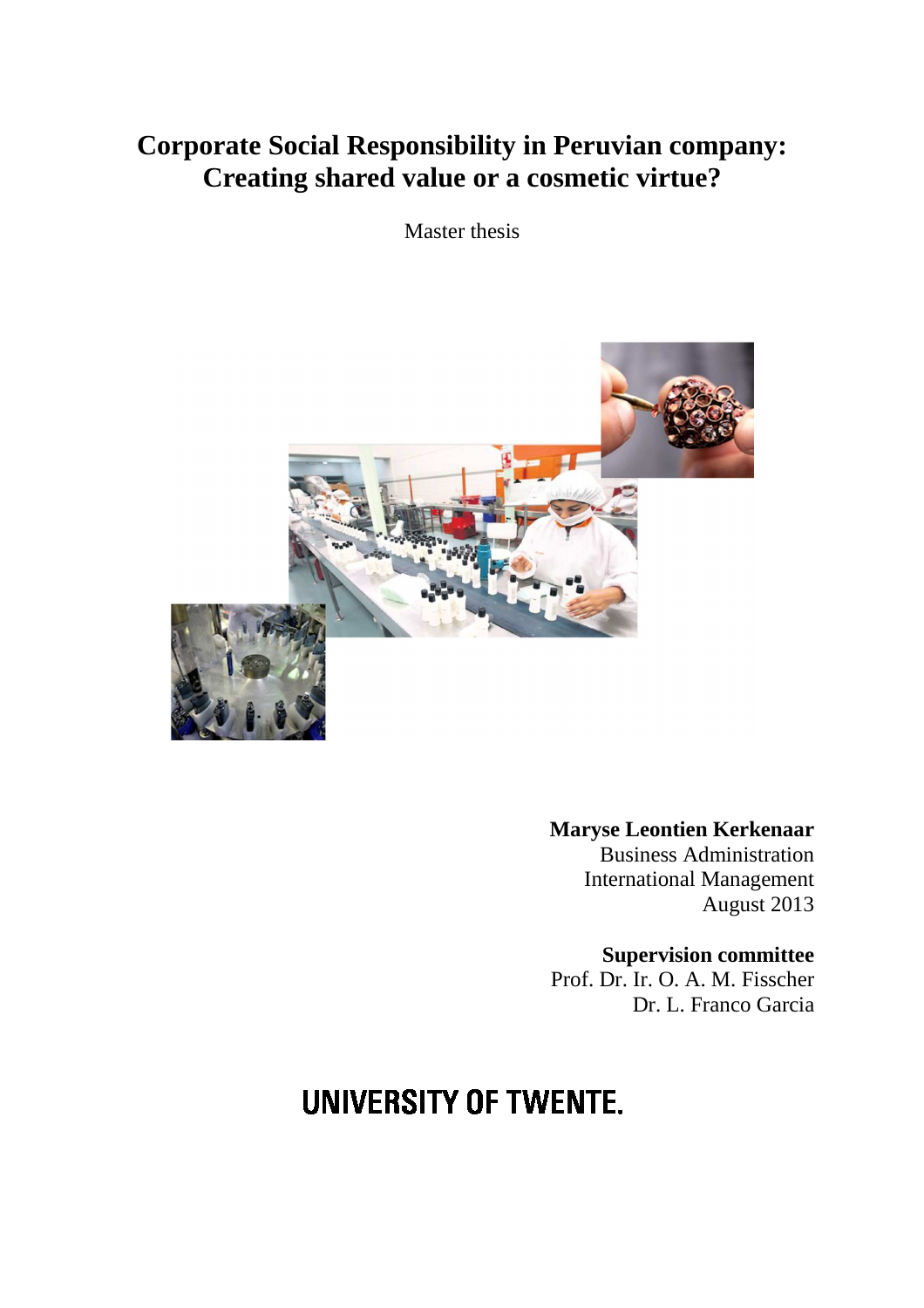## **Corporate Social Responsibility in Peruvian company: Creating shared value or a cosmetic virtue?**

**Utrecht, August 2013** 

## **University of Twente**

Master thesis Business Administration International Management School of Management and Governance

> **Author**  Maryse Leontien Kerkenaar S0065145 marysekerkenaar@gmail.com

> **Supervision committee**  Prof. Dr. Ir. O. A. M. Fisscher Dr. L. Franco Garcia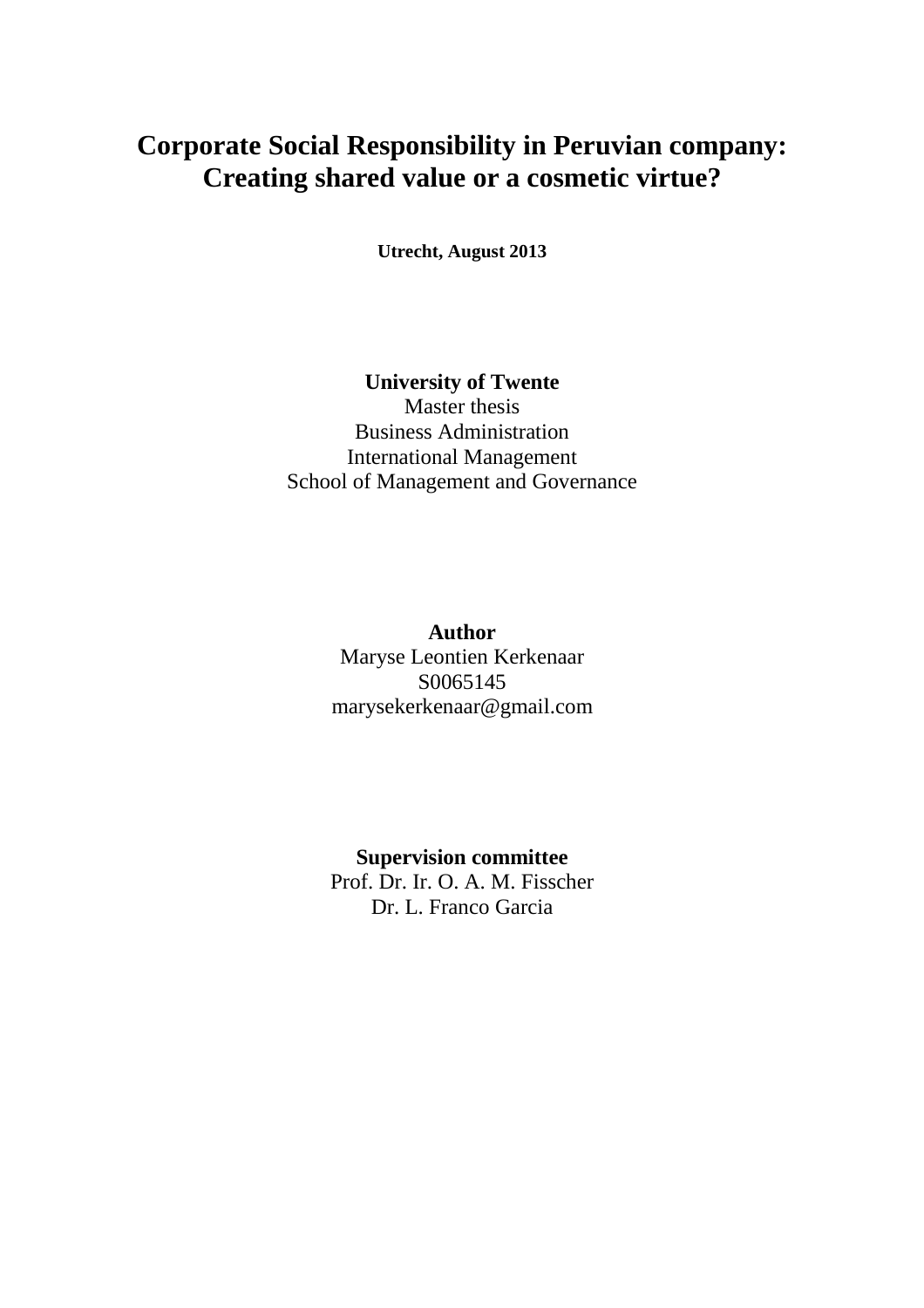**''You make a living by what you get; but you make a life by what you give.''**  *Winston Churchill*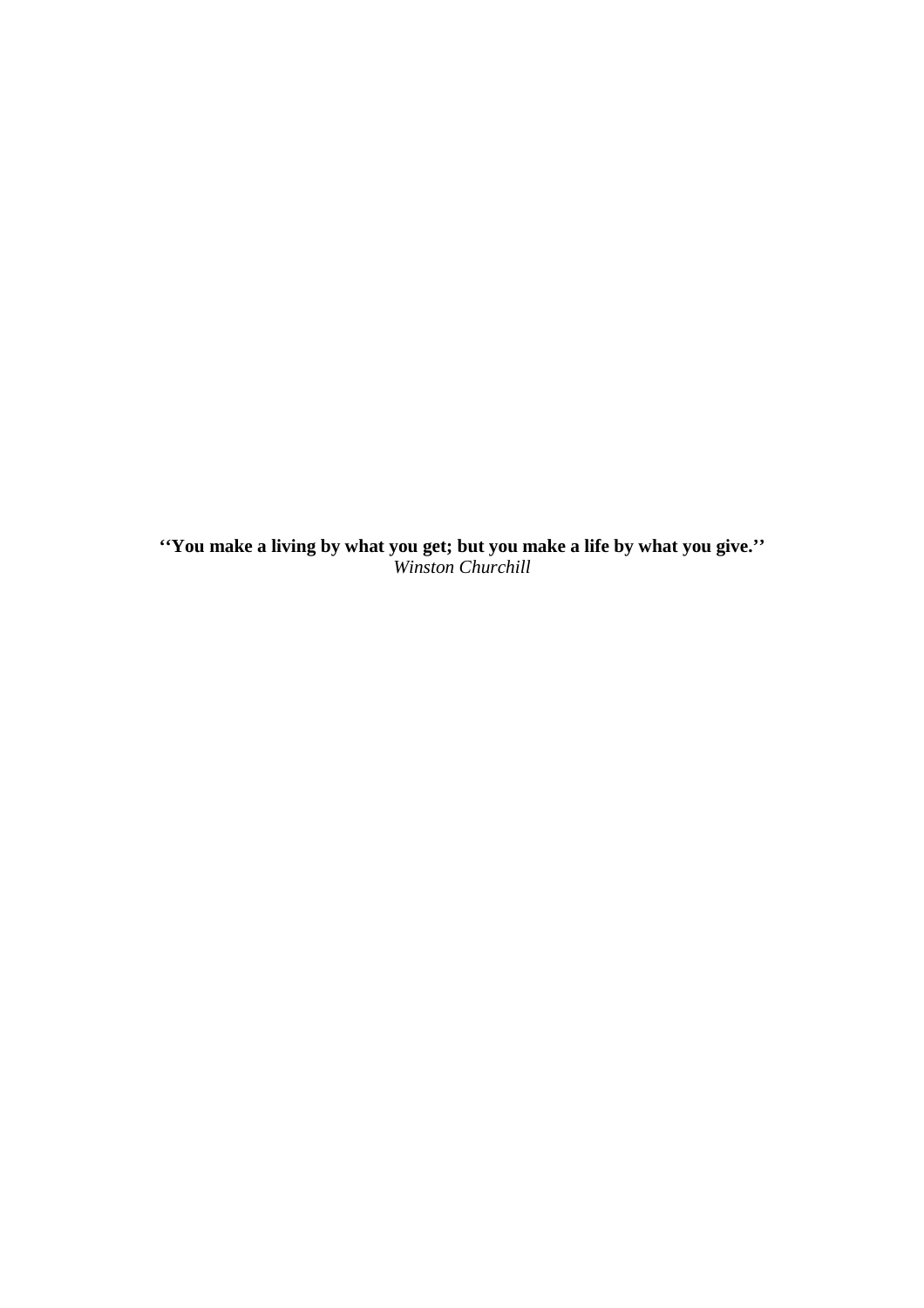## **Acknowledgements**

This thesis has been a long time coming. Along the way there were many struggles but finally, my master's in Business Administration at the University of Twente has come to an end. I want to thank the beauty company for giving me the opportunity to go to Peru and experience the beauty company. It has been an unforgettable journey. I also would like to thank my supervisor at the beauty company for his enthusiasm, interesting ideas and assistance during my stay. My colleagues': thank you for making me feel at home at the beauty company, the fun during the lunch breaks and patience with my Spanish. Off course I would also like to thank my supervisors, Olaf Fisscher and Laura Franco Garcia, for their time, comments and advice during the writing of my master thesis. Finally I would like to thank my family and friends. Without their support I wouldn't be at this point.

Maryse August 2013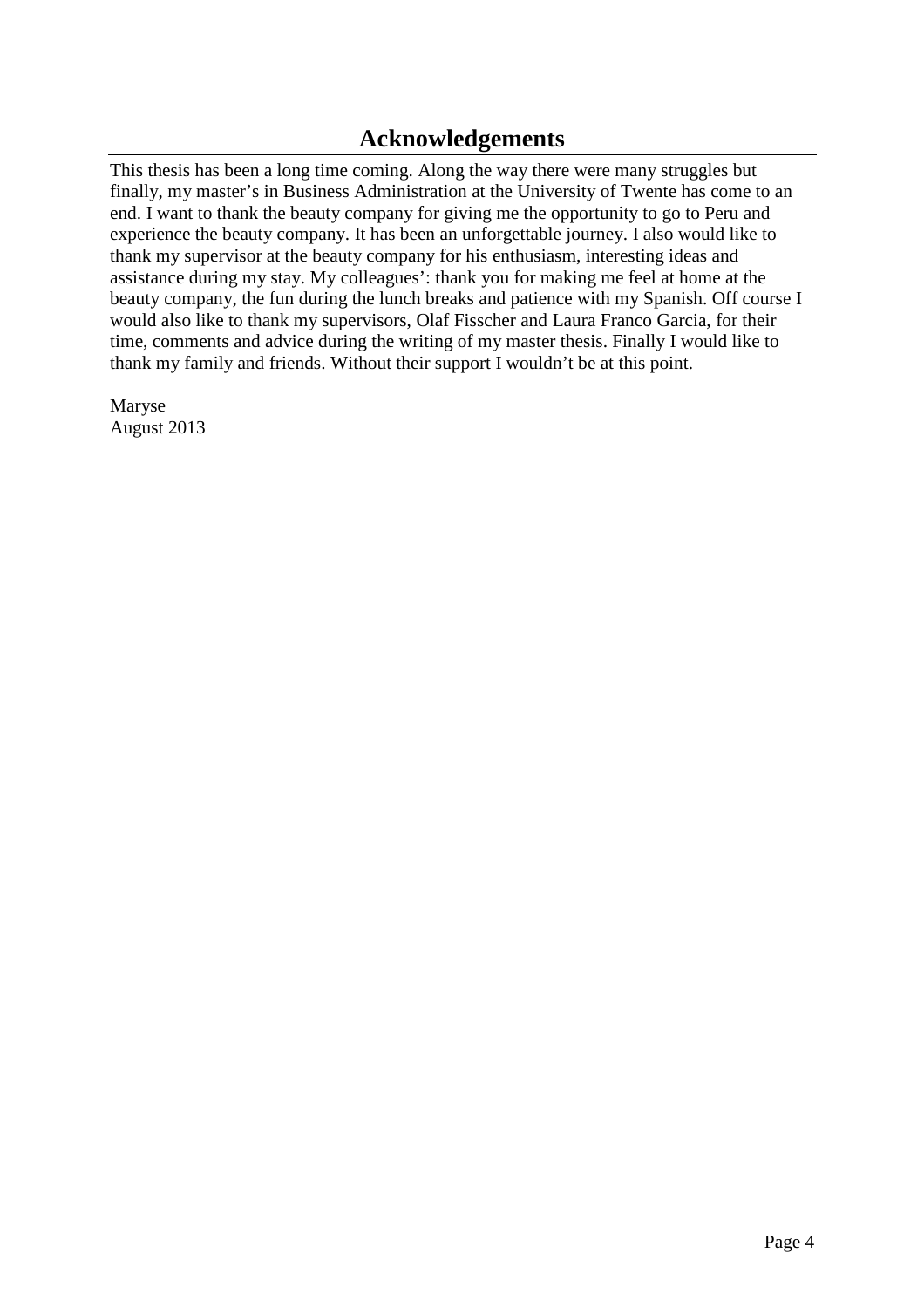Corporations are forced to be more ethical and more transparent in doing their business and are challenged to develop new business strategies that facilitate sustainable actions and growth. This is known as corporate social responsibility (CSR) and is based on the intersection between business and societal conditions which causes society to have certain expectations of business. Stakeholder theory tries to answer the question to whom the corporation is responsible. In the hope to achieve a meaningful social impact as well as strengthen the long-term competiveness of the organization, a strategic dimension is added to CSR: "creating shared value". Based on these points the following research question is formulated to drive this research project:

#### *To what extend does the corporate social responsibility practices and stakeholder management of a beauty company case Peru contribute to create shared value?*

A multinational corporation with headquarters in an emerging markets was chosen to fill up the gap of traditional CSR research that (mostly) focuses on developed countries. A case study was carried out in order to gain a better understanding and be able to analyse in-depth the company's information (internal and contextually). Nine managers were interviewed faceto-face, through a semi-structured questionnaire. This latter was complemented by applying research participant observation techniques and documentation analysis to draw conclusions. These were the research methods used to approach the research question.

The research showed that the beauty company has a gradual, informal approach to CSR without high investments, most of the responsibilities that the company engages in can be seen as "ethical responsibilities". The involvement of stakeholders relies on goodwill and managerial discretion. The owners of the beauty company play a crucial role in the strategy of the company. The lack of governmental regulatory capacity drive the beauty company to CSR activities because they try to fill in the gap the government leaves. Also the influence of the international market drives the company towards CSR activities because they have to prove to the international community that they do business in a fair and responsible way. The beauty company is giving an opportunity to disadvantaged women and their families and this is how the company creates shared value. This is a form of reconceiving products and markets, because disadvantaged comities are served.

Even though the beauty company does make social contributions, findings have shown that the beauty company should come up with a more integrated corporate approach whereby stakeholders are involved if the beauty company wants to claim its CSR performance accordantly to the stakeholder management dimension of CSR. They should also make it clear for external stakeholders what their approach is. This latter more specifically for external stakeholders. In this way it can become transparent that the beauty company truly accepts their responsibility to work towards a sustainable future. The beauty company has proved to have a unique strategy to asses unattended markets. It seems that because of the contextual restrictions it has adopted an approach that creates value for the company as well as the society. Western MNC can learn some lessons from this way of doing business since the alignment of social value creation with corporate strategy is receiving more attention and this fields requires active research on findings ways how to do this.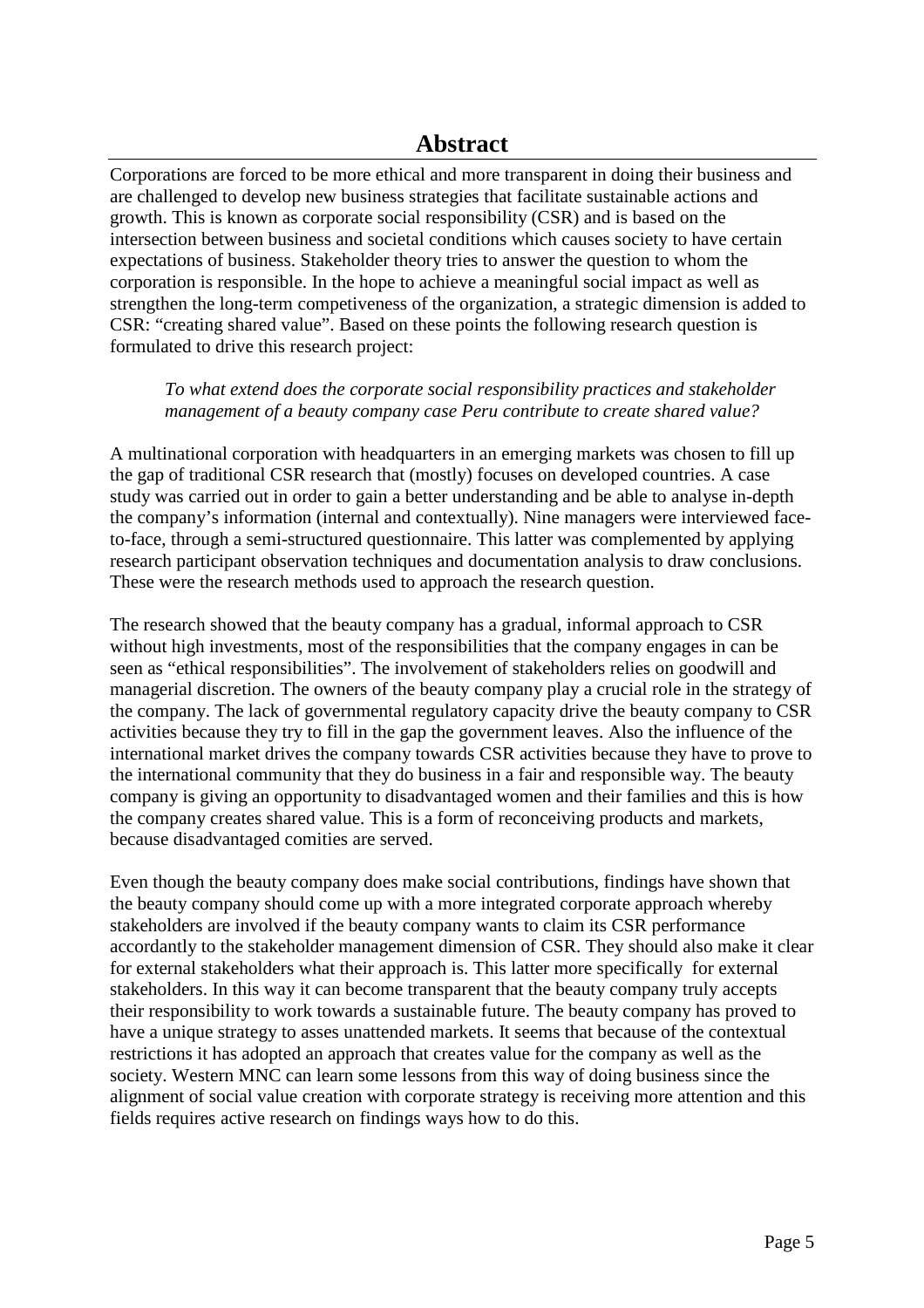|  |  |  |  | <b>Table of contents</b> |
|--|--|--|--|--------------------------|
|--|--|--|--|--------------------------|

|    | 1.    |  |
|----|-------|--|
|    | 1.1   |  |
|    | 1.2   |  |
|    | 1.3   |  |
|    | 1.4   |  |
|    | 1.5   |  |
|    | 2.    |  |
|    | 2.1   |  |
|    | 2.1.1 |  |
|    | 2.1.2 |  |
|    | 2.1.3 |  |
|    | 2.2   |  |
|    | 2.2.1 |  |
|    | 2.2.2 |  |
|    | 2.2.3 |  |
|    | 2.3   |  |
|    | 2.3.1 |  |
|    | 2.3.2 |  |
|    | 2.4   |  |
|    | 2.4.1 |  |
|    | 2.4.2 |  |
|    | 2.4.3 |  |
|    | 2.5   |  |
| 3. |       |  |
|    | 3.1   |  |
|    | 3.2   |  |
|    | 3.3   |  |
|    | 3.3.1 |  |
|    | 3.3.2 |  |
|    | 3.3.3 |  |
|    | 3.4   |  |
| 4. |       |  |
|    | 4.1   |  |
|    | 4.1.1 |  |
|    | 4.1.2 |  |
|    | 4.2   |  |
|    | 4.2.1 |  |
|    | 4.2.2 |  |
|    | 4.2.3 |  |
|    | 4.3   |  |
|    | 4.3.1 |  |
|    |       |  |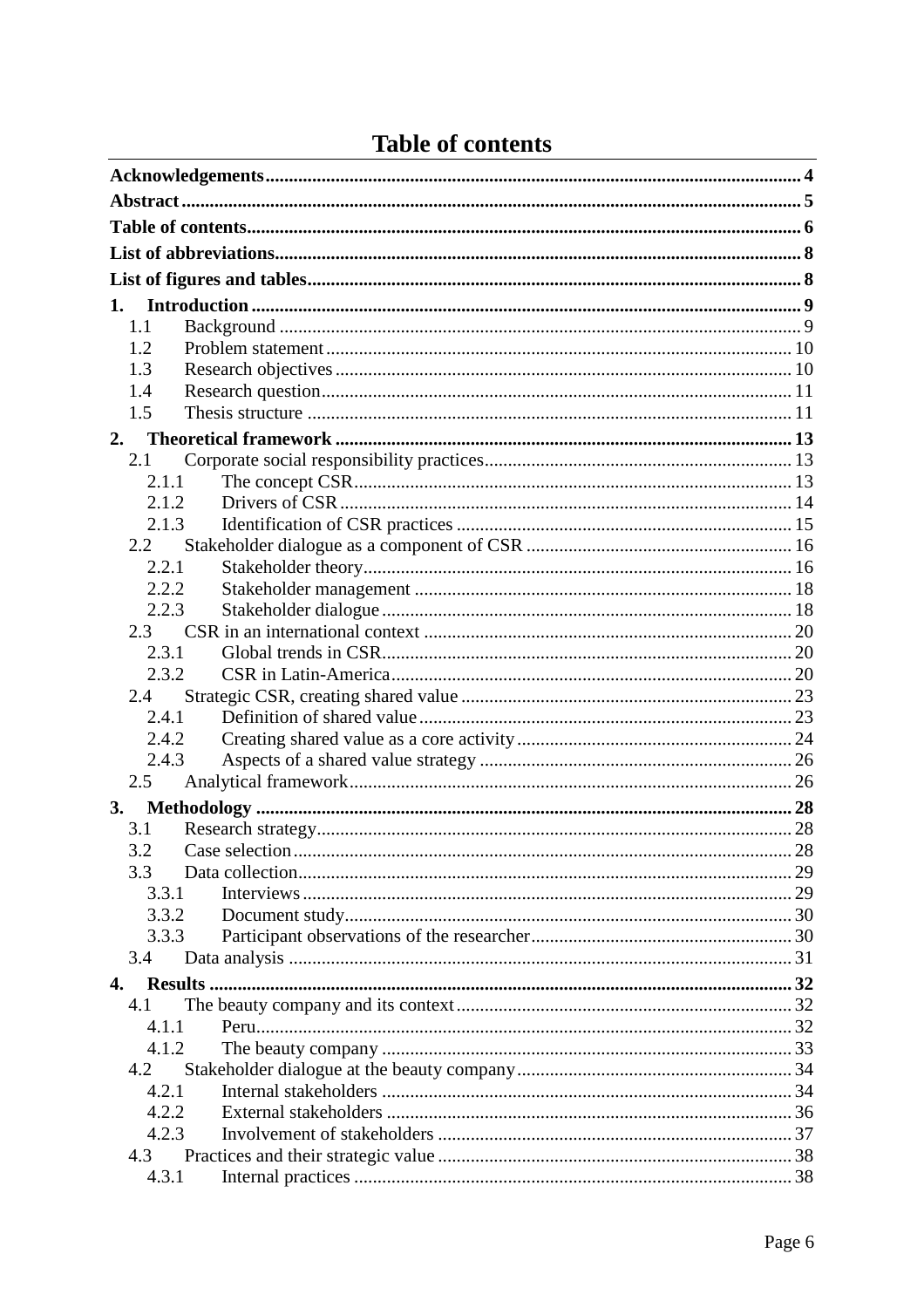|    | 4.3.2 |  |
|----|-------|--|
|    |       |  |
|    | 4.3.4 |  |
| 5. |       |  |
|    |       |  |
|    |       |  |
|    |       |  |
|    |       |  |
|    |       |  |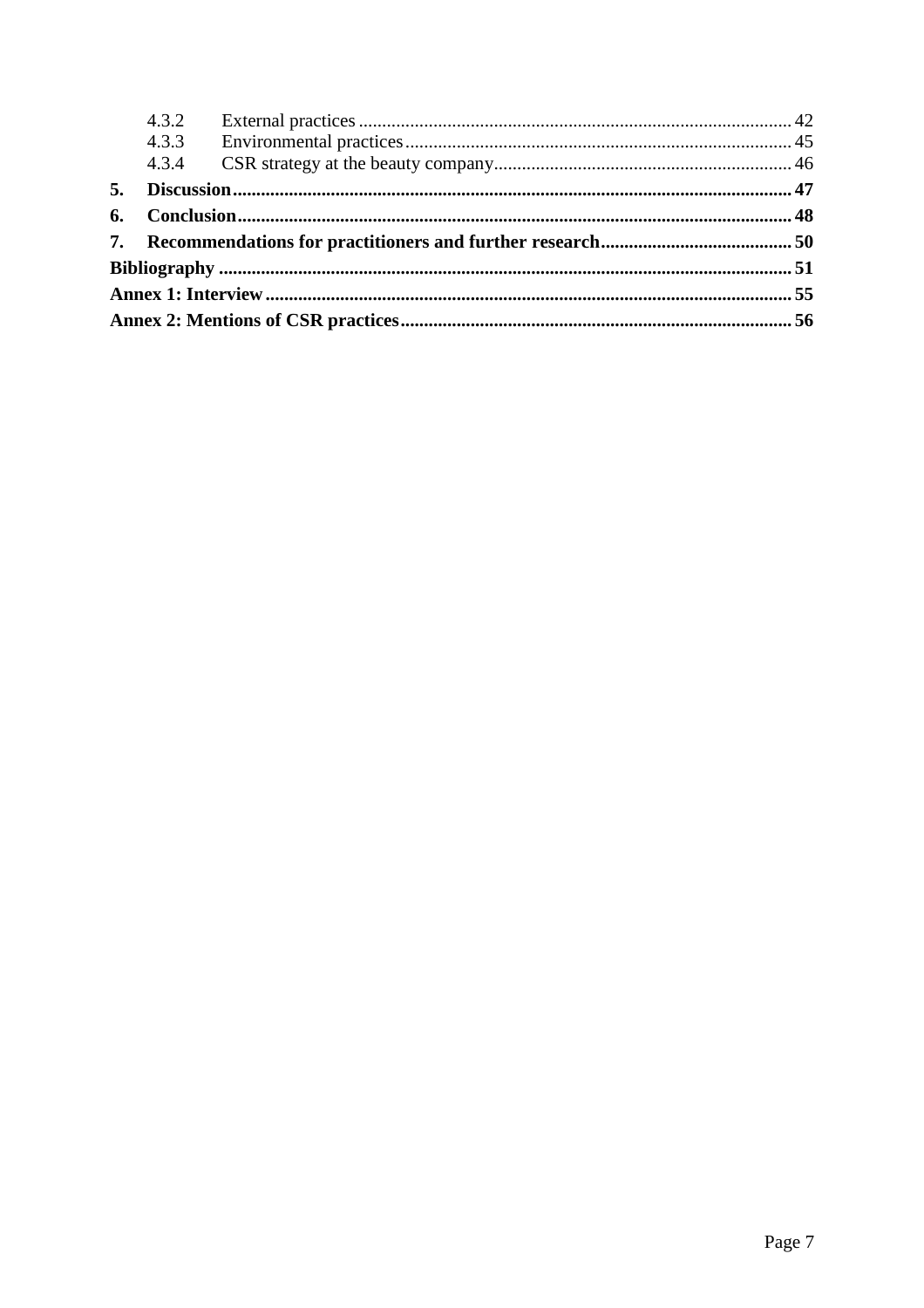## **List of abbreviations**

| <b>CSR</b> | Corporate Social Responsibility               |
|------------|-----------------------------------------------|
| <b>EHS</b> | Environmental, Health and Safety              |
| <b>GDP</b> | <b>Gross Domestic Product</b>                 |
| <b>GRI</b> | Global Reporting Initiative                   |
| <b>ISO</b> | International Organization of Standardization |
| <b>PPP</b> | <b>Purchasing Power Parity</b>                |
| <b>MNC</b> | <b>Multinational Corporation</b>              |
| <b>NGO</b> | Non-Governmental Organization                 |
| <b>UN</b>  | <b>United Nations</b>                         |
| <b>US</b>  | <b>United States</b>                          |
|            |                                               |

## **List of figures and tables**

| Figure 2.2: Typology of the different stakeholders (Mitchell et al., 1997 p. 874) 19          |  |
|-----------------------------------------------------------------------------------------------|--|
| Figure 2.3: (Inter)national pressure on CSR in a Latin American country (derived from         |  |
|                                                                                               |  |
| Figure 2.4: Distinction between different kind of responsibilities (Jamali, 2007, p.22) 24    |  |
|                                                                                               |  |
| Figure 4.1: Classification of stakeholder (adapted from Mitchell et al., 1997)  38            |  |
|                                                                                               |  |
|                                                                                               |  |
|                                                                                               |  |
|                                                                                               |  |
|                                                                                               |  |
|                                                                                               |  |
|                                                                                               |  |
|                                                                                               |  |
| Table 4.6: Shared value scores of employment of the local community  41                       |  |
|                                                                                               |  |
| Table 4.8: Shared value scores of raise the standard of living of women 42                    |  |
| Table 4.9: Shared value scores of raising the standard of living of the beauty company family |  |
|                                                                                               |  |
|                                                                                               |  |
|                                                                                               |  |
|                                                                                               |  |
|                                                                                               |  |
|                                                                                               |  |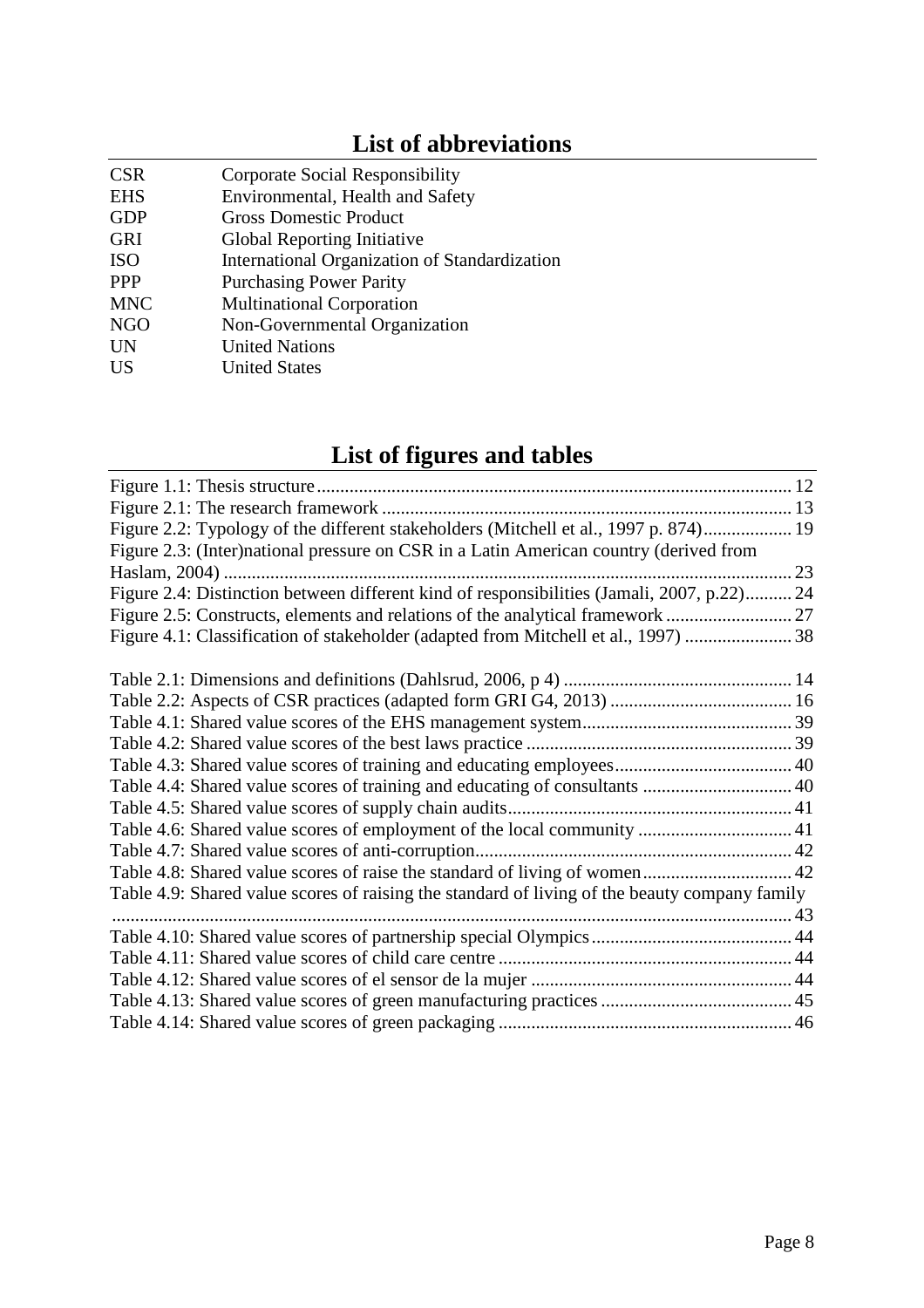## **1.Introduction**

This thesis presents a multinational in beauty products as a case to analyse whether a shared value approach can be found in their CSR practices. The case study was conducted in 2009 during a three-month stay in Peru during which the researcher obtained a profound understanding of the company. In order to research the shared value creation, firstly a literature review was conducted on the concepts and theories around the key components of this research: CSR practices, stakeholder dialogue and shared value. Also the context of the company is taken into account since this is a multinational that has its headquarter in an emerging market. Secondly the research methodology is described, after which the case is analyzed in light of the key components constructing this research. Finally the discussion, conclusions and recommendations are presented. This first chapter is an introduction to the central themes "corporate social responsibility" and "shared value". Corporate social responsibility is an commonly accepted approach in organisations to enhance competition. But does this strategy actually create value for society as well as for the corporation? This research topic is elaborated via the background (1.1) of the research where is described why the topic is chosen. The rest of this chapter is dedicated to present the problem statement (1.2), the research objective (1.3) and the research questions (1.4). In the last part the thesis structure (1.5) is outlined.

## **1.1 Background**

In recent years, pressure from society and government regulations have forced corporations to be more ethical and more transparent in doing their business in order to enhance competition and decline risks of harming image and reputation (van Marrewijk, 2003). Corporations are challenged to develop new business strategies that facilitate sustainable actions and growth which can be done by finding a balance in three different pillars, people, planet and profit (Elkington, 1997). This is know as corporate social responsibility (CSR) and is often described as any discretionary activity that furthers social welfare (Barnett, 2007).

An important question in prior research was: 'Do firms well by doing good?' (McWilliams *et al*., 2006) and tried to determine the relationship between CSR and financial and firm performance. The results from these studies were very inconsistent, since it is hard to determine if a one dollar investment in social welfare returns more or less than one dollar in benefit for the shareholder (Barnett, 2007). An important point made here by opponents is that CSR is beyond firm interest, and thus CSR is of no value to the firm and the shareholders (McWilliams and Siegel 2006). If this is the case, why should companies choose to invest their limited resources in CSR instead of efficiency investments or shareholders returns?

The basic idea of CSR is that business and society are interwoven rather than distinct entities which causes society to have certain expectations for business behaviour and outcomes (Wood, 1991). Stakeholders like consumers, employees and civil society demand the engagement of companies in environmental as well as social issues (Fisscher *et al.*, 2001). Therefore the concept of CSR is increasingly acknowledged by managers worldwide because this provides a strategy to meet stakeholder demands and exercise their responsibility with regard to social, environmental and economic concerns. Stakeholder management answers the question why not only shareholders have a rightful claim on the resources of a company and thus why companies devote resources to CSR (Barnett, 2007). Besides that, it also answers the question to whom the organisation is responsible and how far this responsibility extends because corporations cannot be held responsible for all social problems (Clarkson, 1995).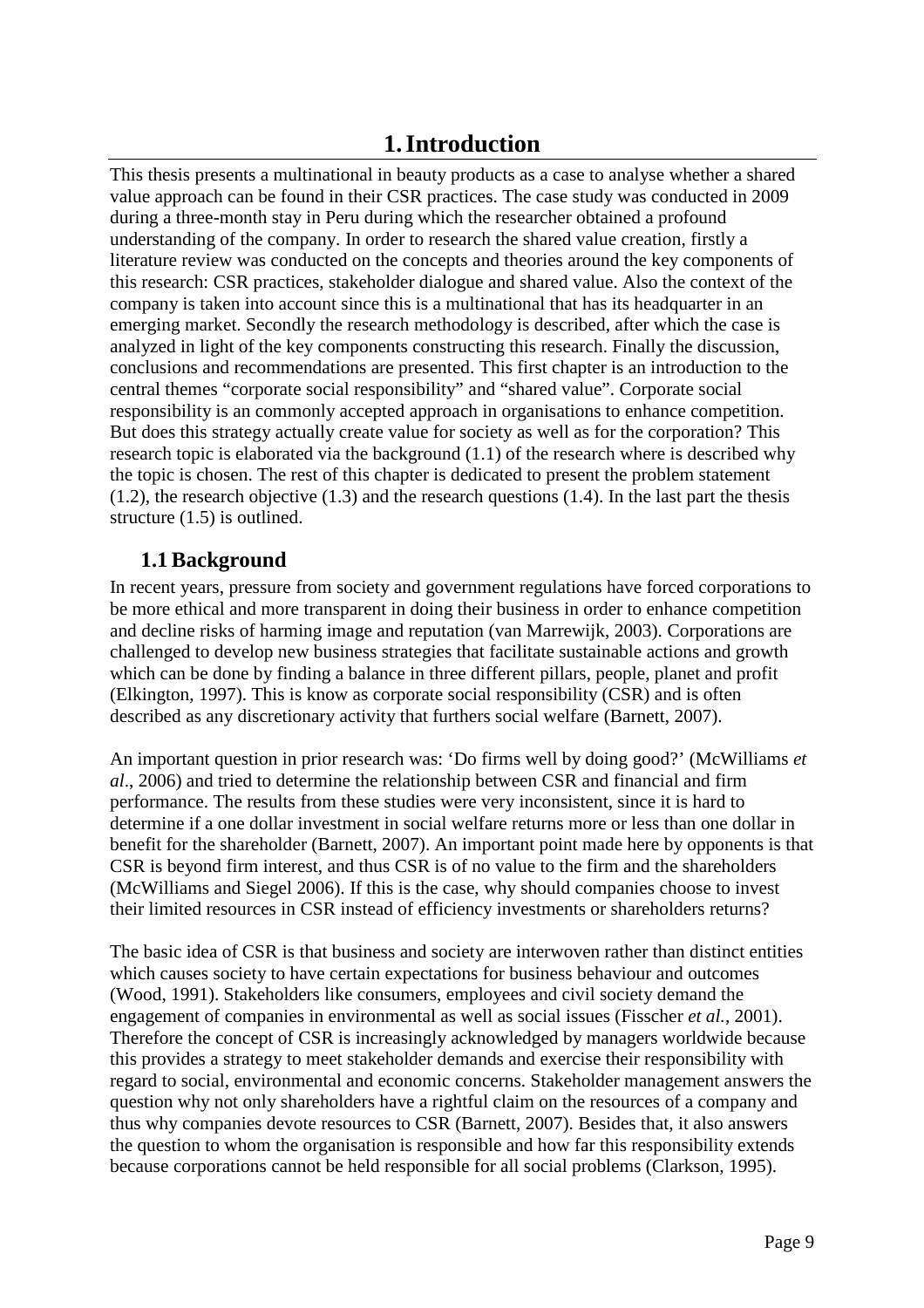The reasons to engage in CSR differ; some organisations do this largely on moral or ethical grounds, others with a clear strategic rationale (House *et al.*, 2004). This caused differences in CSR related actions in corporations, some actions are not directly linked to a risk or the core business and have no strategic benefits. If corporations solely focus on stakeholders' views there is a thread that they end up with a CSR agenda that consists of short-term defensive reactions that is of minimal value to society. An other reason why there might not be a philanthropic effect is because CSR is used as a marketing tool by the corporation in order to strengthen their brand. An other threat is that programs are cut back in economic difficult circumstances since there is no evidence that these costs pay off. Recent research has focused on adding the strategic dimension in the social responsibility approach of organizations, in the hope to achieve a meaningful social impact as well as strengthen the long-term competiveness of the organization (Porter and Kramer, 2006). This is known as **creating shared value**.

Corporations have an important impact on the world economy as they globalize. Therefore multinationals play an important role in the area of CSR since it is nowadays a core part of any global strategy in order to face the challenges of responsible citizenship. CSR research has traditionally focused on developed countries; North America, Europe and to a lesser extend Asia. Where emerging markets were covered, foreign subsidiaries or multinational corporation (MNC) were involved rather that local companies (Muller and Kolk, 2009). Corporations do not display the same eagerness to appear as social responsible across countries and also use diverse motivating principles, CSR processes and are committed to different stakeholder issues in their social responsibility policy (Maignan and Ralston, 2002). Past research (Longsdon *et al.*, 2006) has shown that CSR reflect particular social and political context. Foreign corporations will deal with CSR in a different manner than local companies, which have links to other institutional forces and stakeholder pressures. The identities, interests and motives of stakeholders vary cross-nationally and they shape the way corporations are governed in CSR. The way corporations treat their stakeholders depend on the institutions in which they operate (Campbell, 2007; Matten and Moon, 2008).

### **1.2 Problem statement**

Although CSR initiatives are more and more becoming common good in western economies, corporations in developing countries are far less interested and active in showing off their good deeds. But CSR activities do take place, especially where multinationals have their operations. Multinationals have a major impact on social and environment conditions globally and are forced to behave in a responsible way because of the international pressure. A lot of multinationals have their headquarter in western economies where CSR is part of the day to day business, but what about multinationals that have their headquarter in an developing country? Do they show the same eagerness to contribute to the welfare of society and are they able to do this in a strategic way that pays off for both the corporation and society? And how do these multinationals involve their stakeholders in their CSR initiatives? In order to answer these questions a case study is done at a beauty company. This is a cosmetics and jewellery producer that is headquartered in Peru and sells its products in the Latin American market and also in Spain. The research problem is thus how MNC's with their headquarter in emerging markets come to a CSR strategy that is successful in creating shared value.

### **1.3 Research objectives**

The purpose of this research is to create a better understanding of how MNC's create shared value in an emerging market. This is done by the exploration of how corporate social responsibility is implemented in the corporation. The effects of the stakeholders on the CSR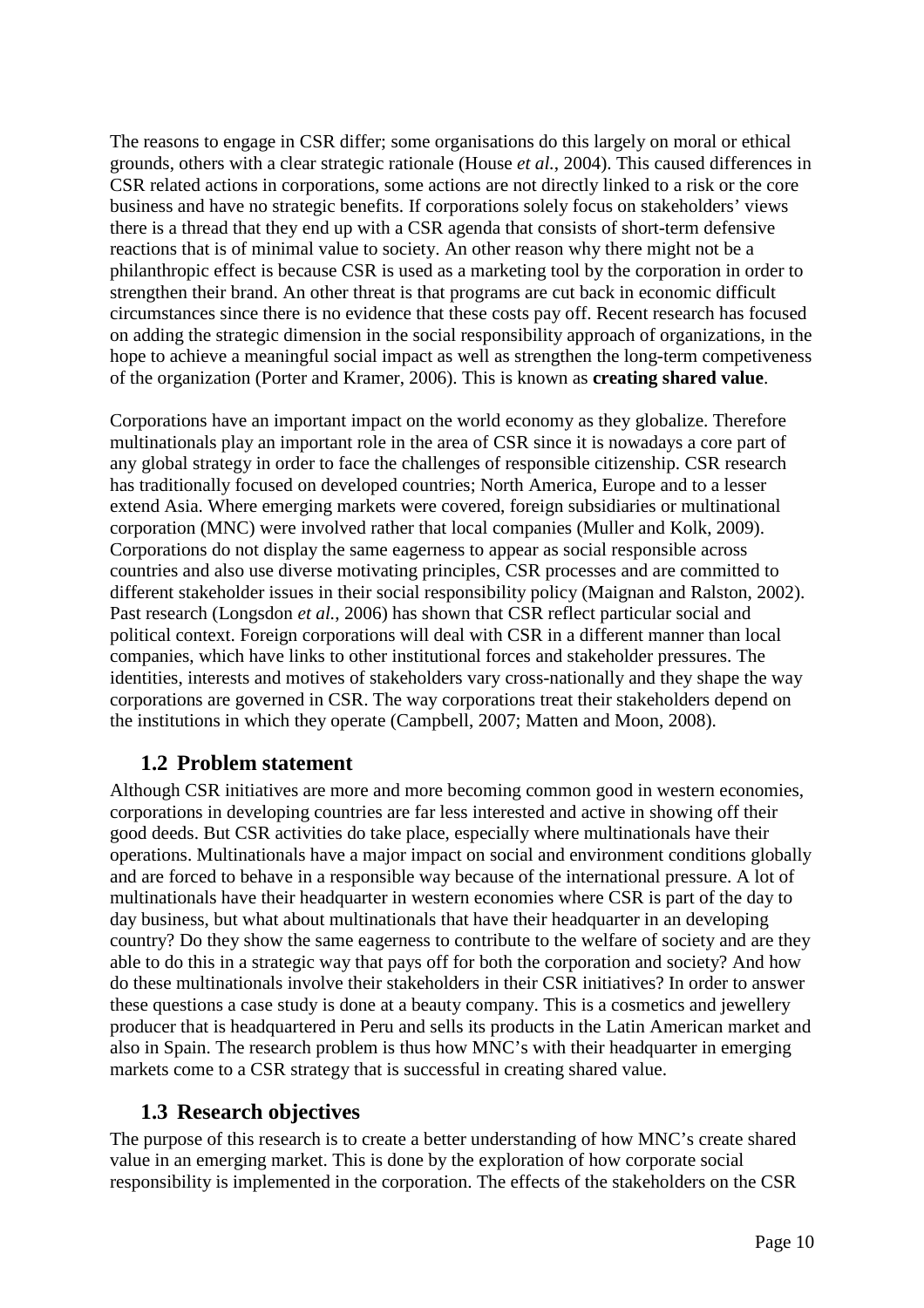strategy are examined via the dialogue that the corporation has with their stakeholders. Additionally the created shared value of the CSR strategy will be identified. Even further this research tries to expand existing studies on CSR in MNC's by examining a MNC with its roots in an emerging market. The beauty company has its headquarter in Peru, and has its most important markets in Latin-America but it is also active in Europe and the United States. Besides this, the field of creating shared value strategies is an relatively new field and this research aims to generate new empirical knowledge. And finally with such knowledge the theory can be confirmed, contradicted or refined.

## **1.4 Research question**

This research is centred around the relationship between CSR and shared value in an emerging economy. The following research problem is formulated:

*To what extend does the corporate social responsibility practices and stakeholder management of the beauty company case Peru contribute to create shared value?* 

In order to answer the main question, a number of sub-questions were formulated:

- 1. In which cultural and economic context does the beauty company operate?
- 2. What are the CSR practices of the beauty company?
- 3. How are stakeholders involved in CSR initiatives at the beauty company?
- 4. Does the beauty company create shared value?
- 5. What are the recommendations of the research results at the beauty company for multinational corporations and how they create shared value?

### **1.5 Thesis structure**

This thesis contains seven chapters. The first chapter is an introduction to the topic of the thesis. It explains shortly the background and what can be expected in the following chapters. The second chapter gives the theoretical foundation of the thesis. It explains the concepts, variables and relationships that are important for this topic and concludes with a model that will be used in the research. The third chapter contains all elements related to the design and execution, including the method of data collection. Chapter two and three together form the research framework of this thesis. The fourth chapter presents the research findings. The empirical data from the beauty company is presented here. The fifth chapter provides a discussion of the findings and the sixth chapter presents the answer to the research question. The seventh chapter concludes the thesis with recommendations based on the research findings and the direction for further research. An overview of the thesis structure is presented in figure 1.1.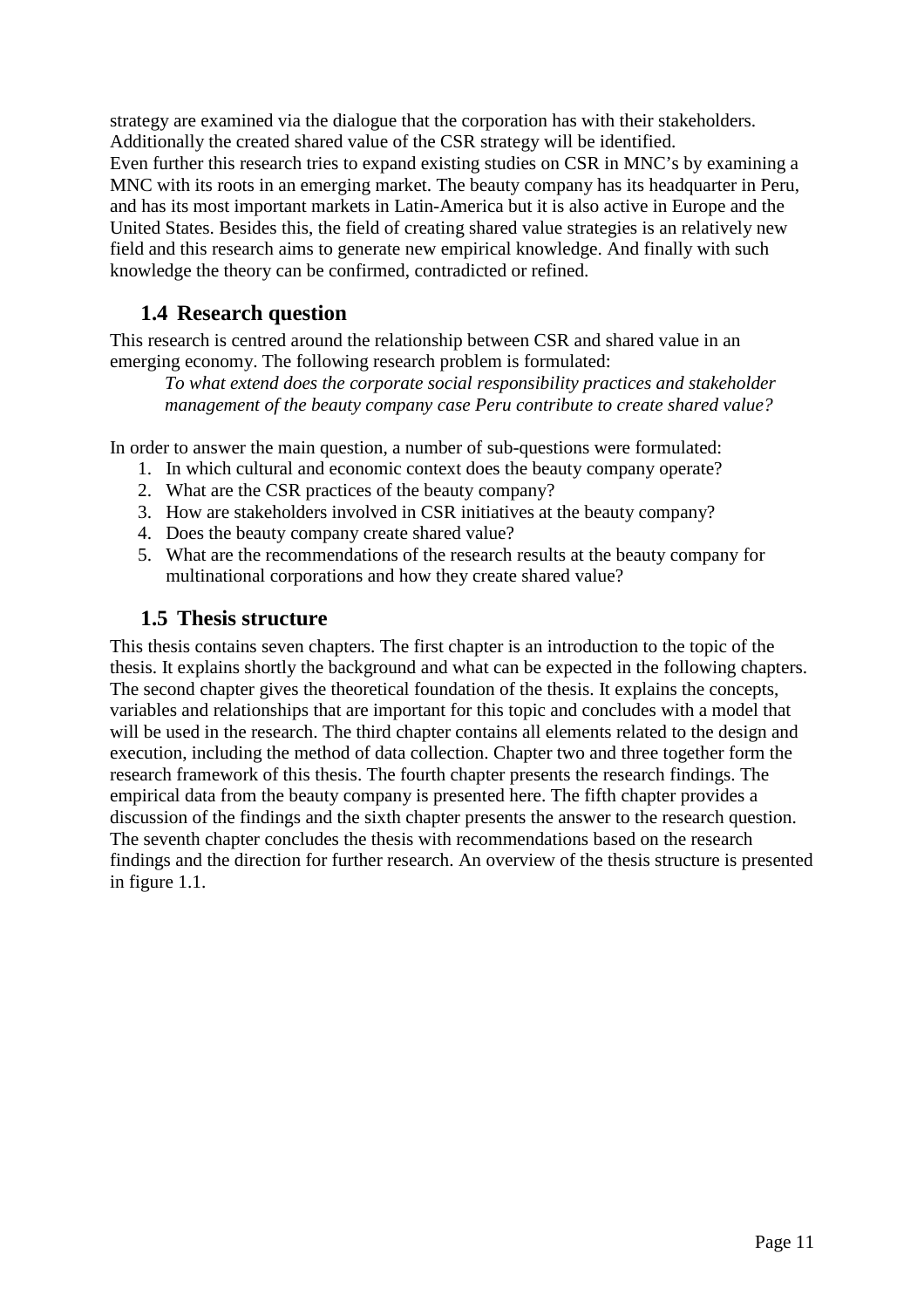

**Figure 1.1: Thesis structure**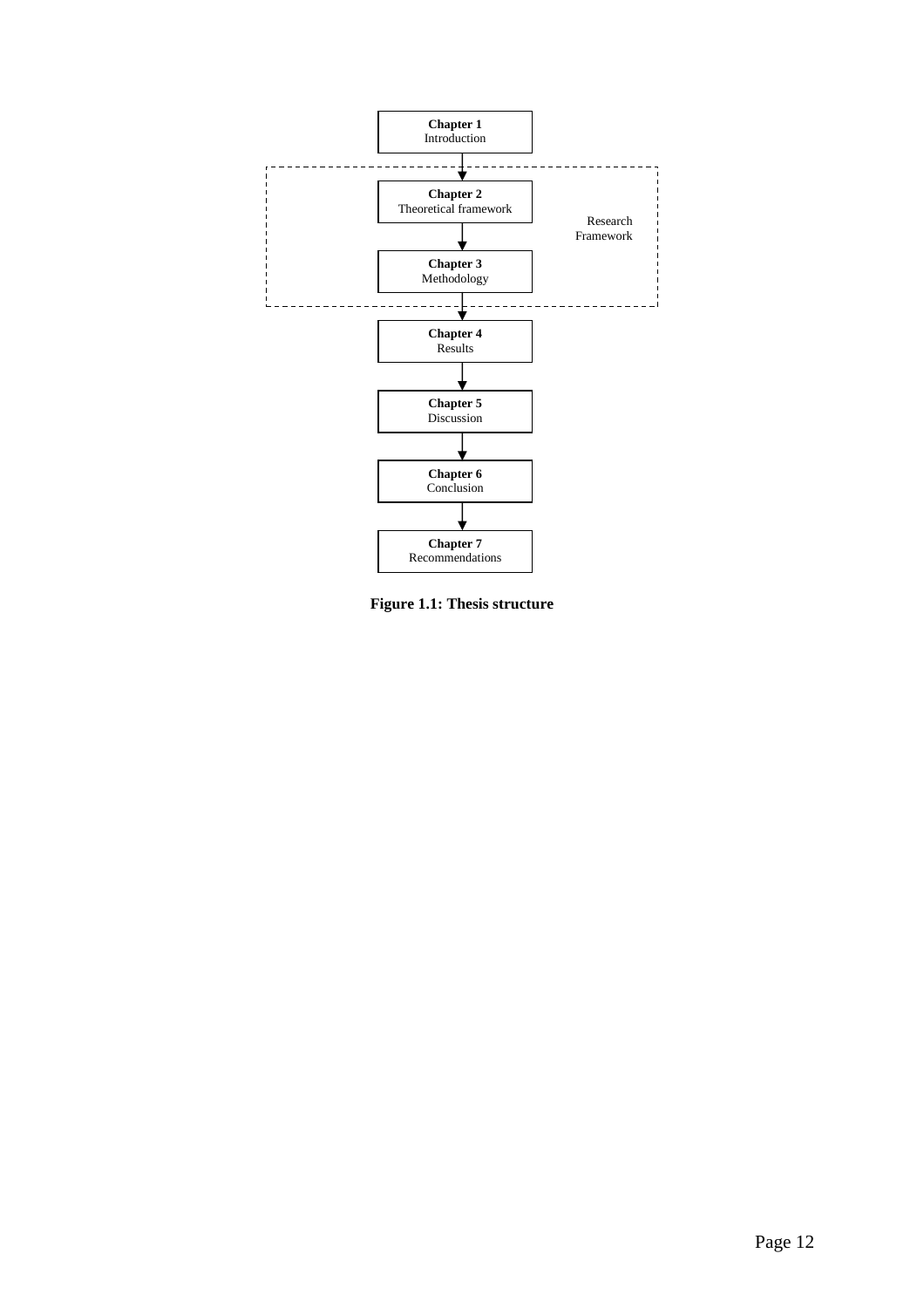## **2.Theoretical framework**

In this second chapter the concepts, variables and relationships are explained that support the theoretical foundation of this research. The basic framework of this research is shown in figure 2.1. The chapter starts out with the explanations of the CSR domain in order to make clear how CSR practices can be determined and identified. This is followed with a section dedicated to stakeholder dialogue that explains why CSR differs throughout corporations, who the corporation is responsible to and how this can be managed. The third section explains the importance of the international context of the corporation that is engaged in CSR and the Latin American market more specifically. The fourth headline in this section explains the concept shared value, how corporations can create a strategy that uses this principle and how shared value can be identified. This chapter concludes with the analytical framework that will be used in the empirical part of this study.



**Figure 2.1: The research framework** 

## **2.1 Corporate social responsibility practices**

This section starts out with one of the core constructs of this thesis: corporate social responsibility. In this part it is important to make clear which role CSR plays in a corporation and how this can be assessed. In the first paragraph the definition and theoretical background of CSR is given. In the second part the reasons why corporations engage in CSR are explained. This is followed by an sub-section that describes how CSR practices can be identified.

#### *2.1.1 The concept CSR*

It was around 1950 that CSR started to develop and gained the attention of researchers (Carroll, 1999). Different scholars have proposed a variety of definitions of corporate social responsibility (CSR), making theoretical development and measurement difficult (Carroll, 1979; De Bakker et.al, 2005; McWilliams et al., 2006). Theoretical frameworks, measurement and empirical methods are still under development, and scholars do not yet agree on which paradigm to use (Lockett et al., 2006). It is hard to define CSR since it is based on values and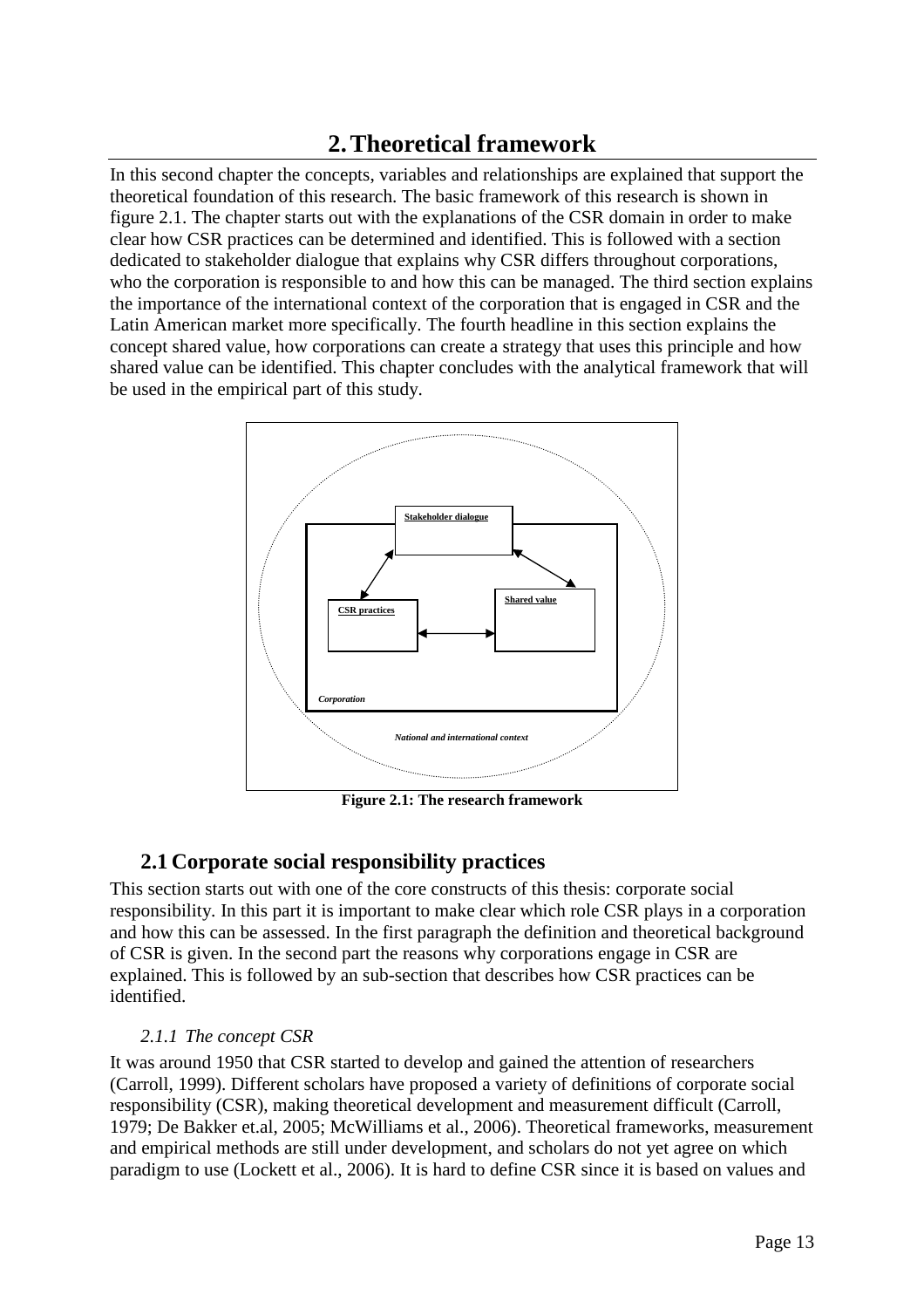has no application rules, it is often used as an umbrella term and the term is dynamic in nature because of the interaction with society (Matten and Moon, 2008). There is a lack of consistency in the use of the term, some just consider the ethical aspect, others think of a charitable contribution and still other relate it to environmental policy (Carroll, 1979). When asking what corporate social responsibility is and what it is not, the most important notion is that firms cannot be held responsible for all social problems and don't have the same responsibility as governments (Clarkson, 1995). Davis (1973) formulated the iron law of responsibility, which held that social responsibilities of businessmen need to be commensurate with their social power. Carroll (1979) proposed four main responsibilities that represent the core of most of the definitions of CSR: economic, legal, ethical and discretionary. Economic responsibility is about the obligation to be productive and profitable and the most basic responsibility, legal responsibility about doing business within the framework of legal requirements, ethical responsibility requires that business commit to prevailing standards defining appropriate behaviour and finally discretionary or philanthropic responsibilities requires that business are involved in the betterment of society. The responsibilities must be met simultaneously (Carroll, 1991).

Research on the definition of CSR by Dahlsrud (2006) showed that more recent definitions include five fundamental dimensions: the environmental, social, economic, stakeholder and voluntariness dimension. Most of the different definitions are predominantly congruent, although they are phrased differently (Dahlsrud, 2006). The most cited definition that incorporates all the dimensions is the one from the Commission of the European Communities (2001) 'the integration of social and environmental concerns in business operations and in their interaction with their stakeholders on a voluntary basis'.

| <b>Dimensions</b>           | Definition of the phrases                                 |
|-----------------------------|-----------------------------------------------------------|
| The environmental dimension | The natural environment                                   |
| The social dimension        | The relationship between business and society             |
| The economic dimension      | Socio-economic or financial aspects, including describing |
|                             | CSR in terms of a business operation                      |
| The stakeholder dimension   | Stakeholders or stakeholder groups                        |
| The voluntariness dimension | Actions not prescribed by law                             |

**Table 2.1: Dimensions and definitions (Dahlsrud, 2006, p 4)** 

Businesses thus have some kind of responsibility to work for the wider societal good, but the precise direction and manifestation depends on the discretion of the corporation (Matten and Moon, 2008). It is important to highlight the fact that the most important aspect of CSR is that it makes a direct contribution to social welfare. Financial gains are by-products of CSR (Barnett, 2007). There are a lot of examples of concepts that are closely linked to CSR and extend the theory and practices in this field such as corporate social performance, corporate sustainability, corporate citizenship, corporate governance and the field of ethical behaviour. Recent studies still use CSR as a core construct, but it is often transformed into alternative constructs (Carroll, 1999).

#### *2.1.2 Drivers of CSR*

There are three main motivations based on these arguments for organizations to commit to CSR: (1) CSR helps to achieve performance goals, (2) CSR is used to conform to stakeholder norms and (3) CSR is self-motivated by the organization and a part of the corporate image (Maignan and Ralston, 2002). Recent research has shown that CSR can be used to enhance the legitimacy and develop positive social responsibility images of the firm (Maignan and Ralston, 2002). This can help in the ability to attract and retain employees and customers.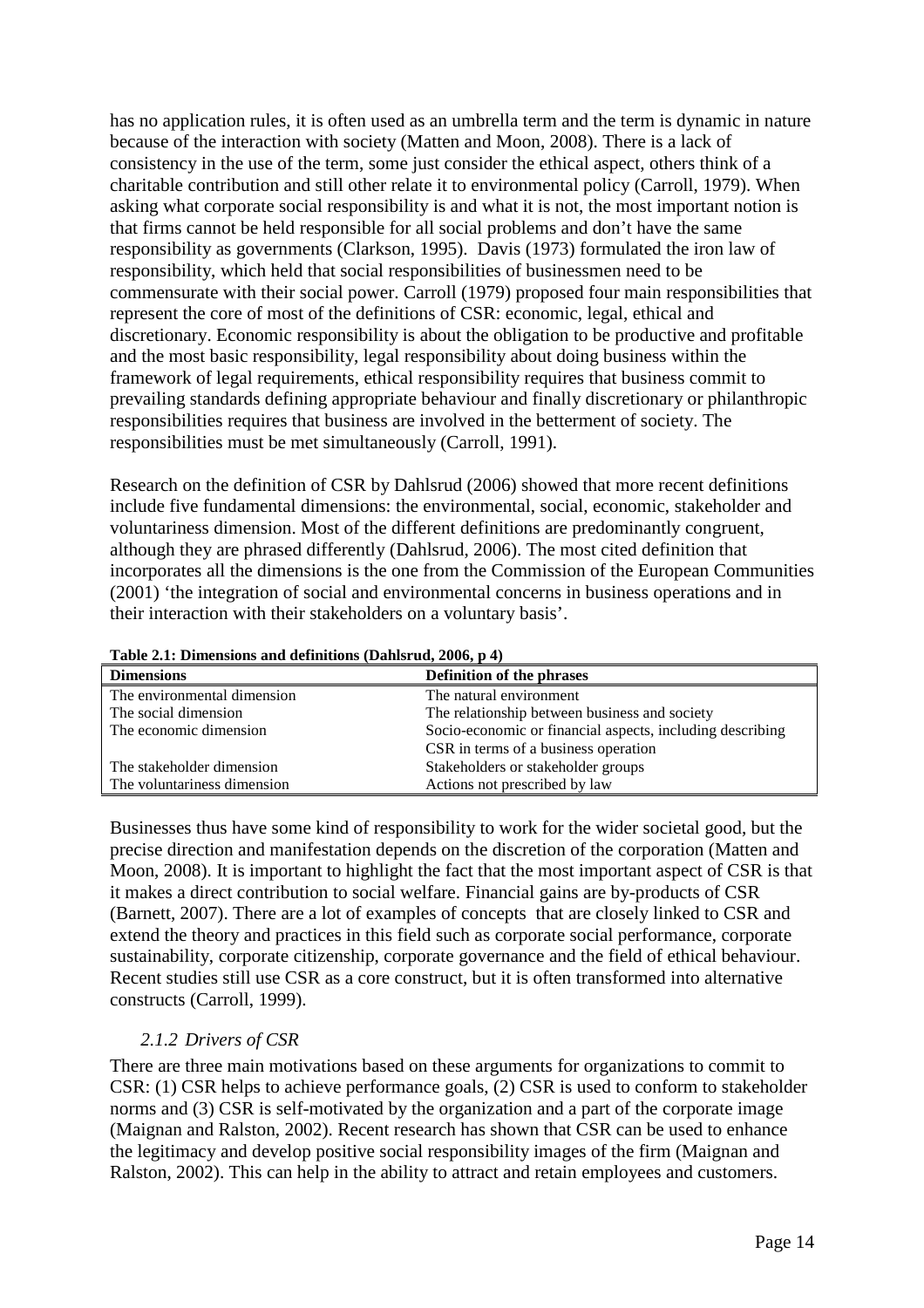Also it can differentiate a firm (McWilliams and Siegel, 2006) and thus lead to a competitive advantage, serve as a buffer from disruptive events and reduce transaction costs (Barnett, 2007). In short, the most important potential benefits of CSR are:

- competitive advantage
- improved reputation
- maintenance of employees' morale, commitment and productivity
- improved relationship with investors, governments, the media, suppliers, customers and the community

Corporations nowadays face many factors that are driving this move towards corporate social responsibility (COM, 2001):

- new concerns and expectations from citizens, consumers, public authorities and investors in the context of globalisation and large scale industrial change,
- social criteria are increasingly influencing the investment decisions of individuals and institutions both as consumers and as investors,
- increased concern about the damage caused by economic activity to the environment,
- transparency of business activities brought about by the media and modern information and communication technologies,
- other organisations and competitors that engage in CSR
- regulations of government

#### *2.1.3 Identification of CSR practices*

CSR is mostly about issues that concern human rights, welfare of employees, corporate ethics, community relations and the environment. These practices can be classified as internal, external or environmental (Vives, 2005).

- *Internal responsibility* refers to socially and environmentally responsible behaviour that relates to workers and suppliers. It is expressed in concern for the health and wellbeing of workers, training, equality of opportunities and work-family relationship (Vives, 2005). It pays attention to social issues within its operations (Gutierrez and Jones, 2005).
- *External responsibility* is defined as support for social and cultural community activities, as well as community development and other related issues (Vives, 2005). These social initiatives are not directly linked to a particular business. These social initiatives can categorized in three different groups; philanthropy, where there is limited dialogue between donor and recipient; social investment, where activities are a response to needs and seen as an investment with social returns; and finally business integration, where vulnerable populations are directly integrated into the regular business practices (Gutierrez and Jones, 2005).
- *Environmental responsibility* covers activities geared toward the reduction of the environmental impact of their operations, including such things as reducing waste and the consumption of natural resource, recycling, putting in place environmental management systems and the like (Vives, 2005).

In classifying CSR practices, important questions that must be answered are:

- What activities are completed to fulfil social expectations?
- How are these activities carried out?
- What is the scope of the activities?
- Who is the target of the activities?

(Gutierrez and Jones, 2005)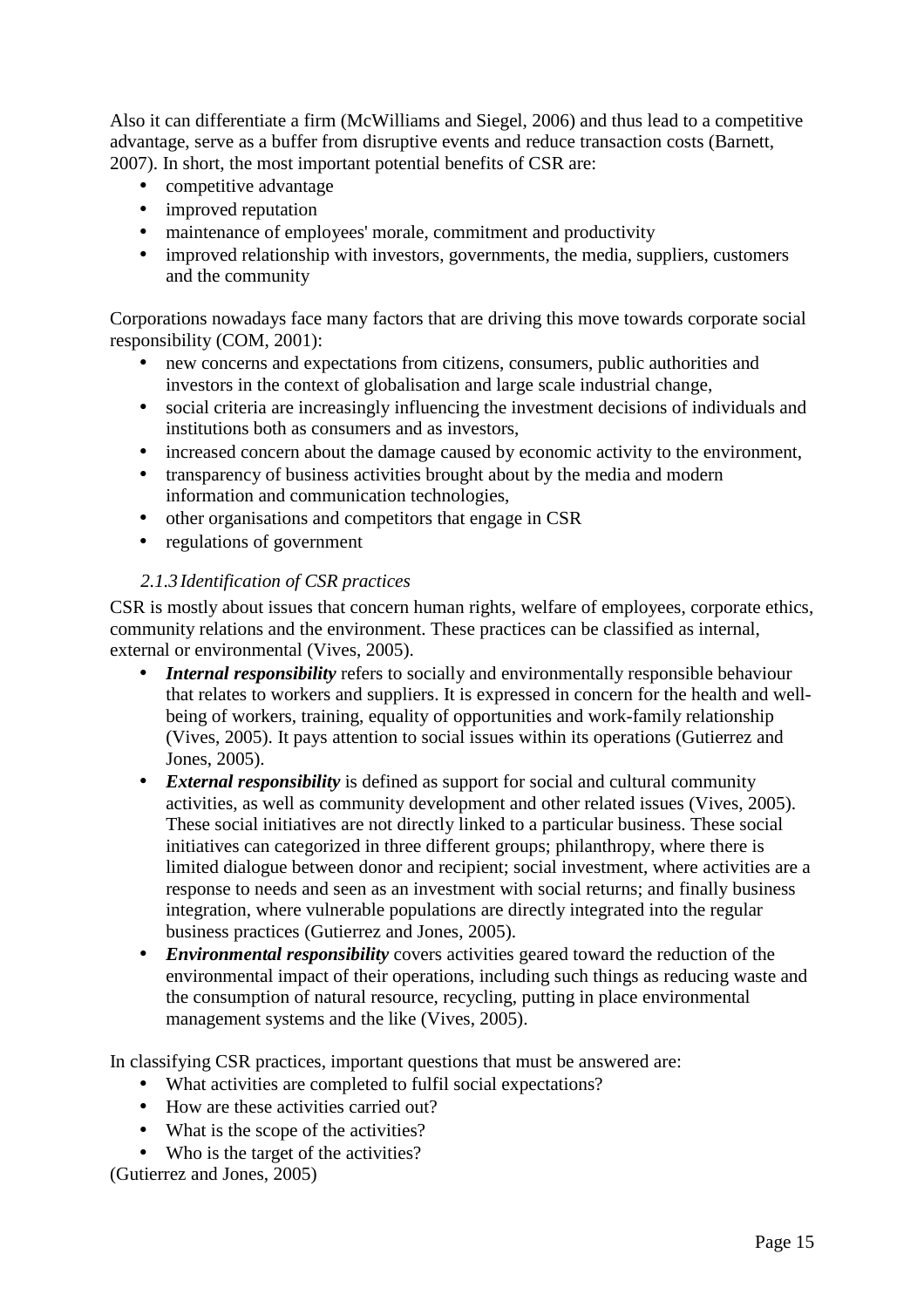The Global Reporting Initiative (GRI) tries to develop a framework for sustainability reports that is universally applicable internationally. Valuable information about sustainability related issues becomes more transparent if organizations use such guidelines world wide. In this way stakeholders will be better informed. The GRI offers reporting principles, standard disclosures and an implementation manual that can help prepare sustainability reports. Important categories and aspects that are important to describe in those reports are also provided. In table 2.2 GRI aspects are reframed in the categorization of internal, external and environmental CSR practices in order to make more clearer what kind of practices are important in these categories.

| Internal                          | External                          | Environmental             |
|-----------------------------------|-----------------------------------|---------------------------|
| • Economic performance            | • Indigenous rights               | • Materials               |
| • Market presence                 | • Assessment                      | $\bullet$ Energy          |
| • Indirect economic impact        | • Supplier human rights           | • Water                   |
| • Procurement practices           | assessment                        | • Biodiversity            |
| • Employment                      | • Human rights grievance          | • Emissions               |
| • Labour/management relations     | mechanisms                        | • Effluents and waste     |
| • Occupational health and safety  | • Local communities               | • Compliance              |
| • Training and education          | • Anti-corruption                 | • Transport               |
| • Diversity and equal opportunity | • Public policy                   | $\bullet$ Overall         |
| • Equal remuneration for women    | • Anti-competitive behaviour      | • Supplier environmental  |
| and men                           | • Compliance                      | assessment                |
| • Supplier assessment for labour  | • Supplier assessment for impacts | • Environmental grievance |
| practices                         | on society                        | mechanisms                |
| • Labour practices grievance      | • Grievance mechanisms for        |                           |
| mechanisms                        | impacts on society                |                           |
| • Customer health and safety      |                                   |                           |
| • Product and service labelling   |                                   |                           |
| • Marketing communications        |                                   |                           |
| • Customer privacy                |                                   |                           |
| • Compliance                      |                                   |                           |
| $\bullet$ Investment              |                                   |                           |
| · Non-discrimination              |                                   |                           |
| • Freedom of association and      |                                   |                           |
| collective bargaining             |                                   |                           |
| • Child labour                    |                                   |                           |
| • Forced or compulsory labour     |                                   |                           |
| • Security practices              |                                   |                           |
| • Products and services           |                                   |                           |

**Table 2.2: Aspects of CSR practices (adapted form GRI G4, 2013)** 

## **2.2 Stakeholder dialogue as a component of CSR**

With the growing focus on CSR it is seen as more important to include corporate stakeholders in the development of sustainable strategies that are related to social concerns. In the first part of this sub-section it is explained why stakeholder theory is important for CSR. This is followed by a second part that tries to make clear why it is important for a corporation to manage stakeholders. In the last part a tool that can and is often used by managers, stakeholder dialogue, is explained in more detail.

#### *2.2.1 Stakeholder theory*

Freeman's publication (1984) 'Strategic Management: A stakeholder approach' is a landmark in stakeholder research and formed a new way of managerial understanding and action. Stakeholder theory states that managers should not only focus on the needs of shareholders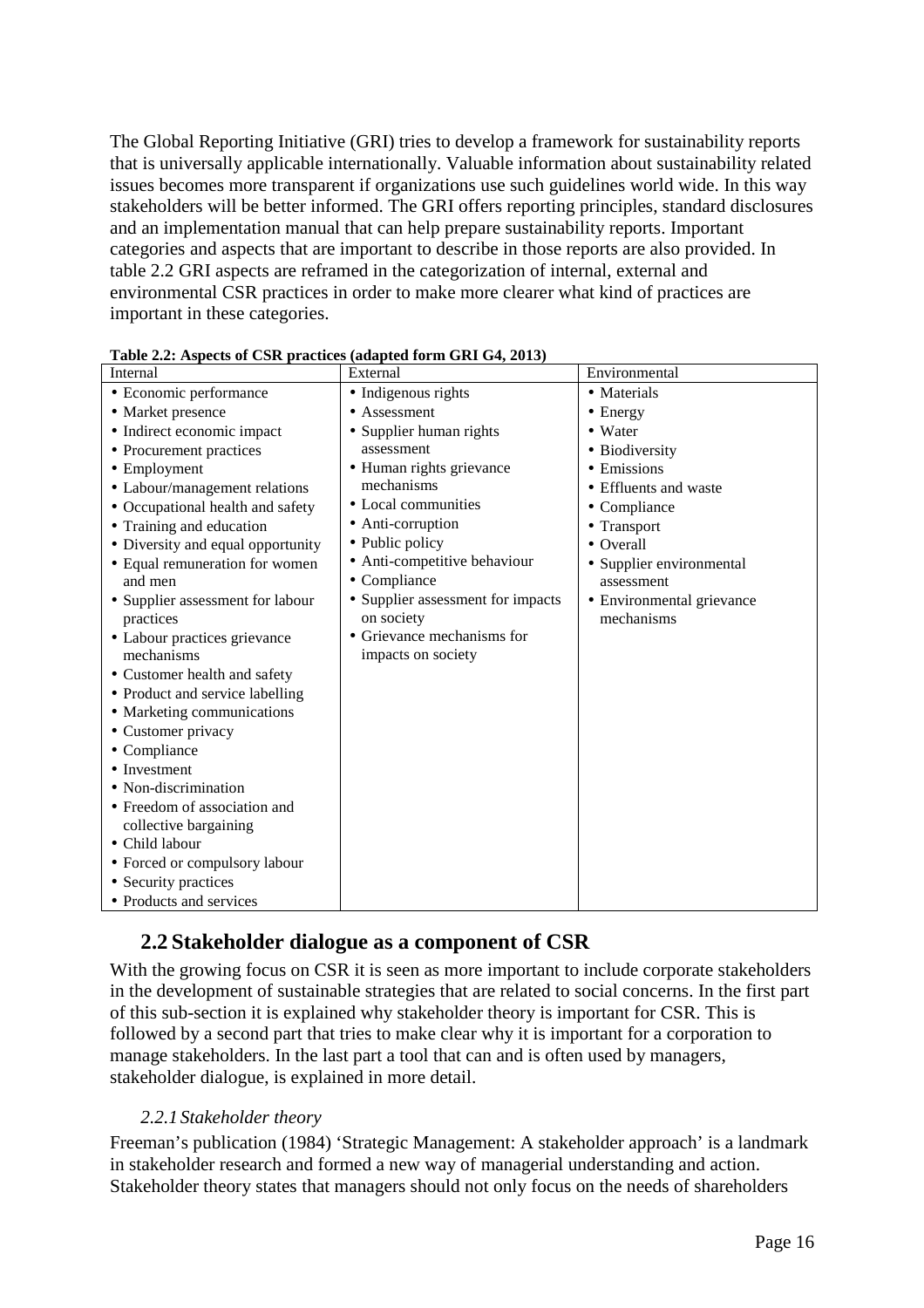but also on other actors that can influence the firm outcomes. Otherwise these stakeholder groups can withdraw their support. Besides this mostly economic argument, also the ethical and moral arguments are considered in this theory (McWilliams *et al*., 2006). If firms base their transactions with their stakeholders on trust and cooperation they have an incentive to be honest and ethical while they also reduce transaction costs because of the strengthen relationship (Barnett, 2007). Stakeholders can be defined as 'persons or groups that have, or claim, ownership, rights, or interests in a corporation and its activities, past, present, or future that are the result of transactions with, or actions taken by, the corporation, and may be legal or moral, individual or collective' (Clarkson, 1995). Stakeholders are (1) the source of expectations or norms of corporate behaviour, they (2) experience the effect of this behaviour and they (3) evaluate these two aspects in a judgement on which they (4) can act in turn (Wood and Jones, 1995). It is important to note here that these four activities do not need to be done by the same stakeholder group. Stakeholder groups can complement each other or advocate issues that do not affect their own welfare, e.g. consumers that condemn child labour (Maignan and Ralston, 2002).

Stakeholders can be categorized into primary and secondary stakeholder groups (Clarkson, 1995) based on their relative power, legitimacy and urgency (Barnett, 2007). Primary stakeholders are one without whose continuing participation the corporation will be seriously damaged or would be unable to continue existing. There is a high level of interdependence between the corporation and its primary stakeholders. They typically consist of shareholders, investors, employees, customers, suppliers and public stakeholders: the governments and communities that provide infrastructures and markets and that have some kind of formal power over the organization. Communities can be identified as communities of geography, of identity and/ or interest, depending on the importance of locality (Gutierrez and Jones, 2005). Secondary stakeholder groups are those who influence or affect or are influenced or affected by the corporation but are not engaged in transactions with the corporation and not essential for its survival. They can influence the public opinion of the firm. Typical examples are the media and special interest groups.

The notion that organizations have a responsibility towards their stakeholders is the basis to engage in CSR (Doh and Guay, 2006) and answers the question to whom the organization is responsible to (Wood and Jones, 1995). This is also noted by Carroll (1999) who states that as the definition of CSR developed, the term society was replaced by stakeholders. This puts emphasis on the fact that social issues are represented by stakeholders to the organization and makes CSR more tangible (Wood, 1991; Clarkson, 1995; Carroll, 1999; De Bakker, 2005). Clarkson (1995) goes as far as saying that managers do not tend to try to manage social issues, but only focus on stakeholder issues, which in turn contain social issues. Issues that are given attention by the organization are of concern of one or more stakeholder groups, but these issues are not necessarily of concern to the society as a whole. As corporate performance will be influenced by one or more stakeholder groups, this performance should also be measured with this notion in mind. Financial measures are thus incomplete, since the corporate performance will not only focus on creating wealth for shareholders (Wood and Jones, 1995).

Using the stakeholder perspective makes CSR differ from company to company. Firms must examine their own unique position and environment to ascertain their social responsibilities. Wood and Jones (1995) found empirical evidence that highlights this. With a stakeholder approach to CSR the positive effect of CSR on firm performance can be explained. By the strengthened relationship with the stakeholders firms can reduce transaction cost and risks.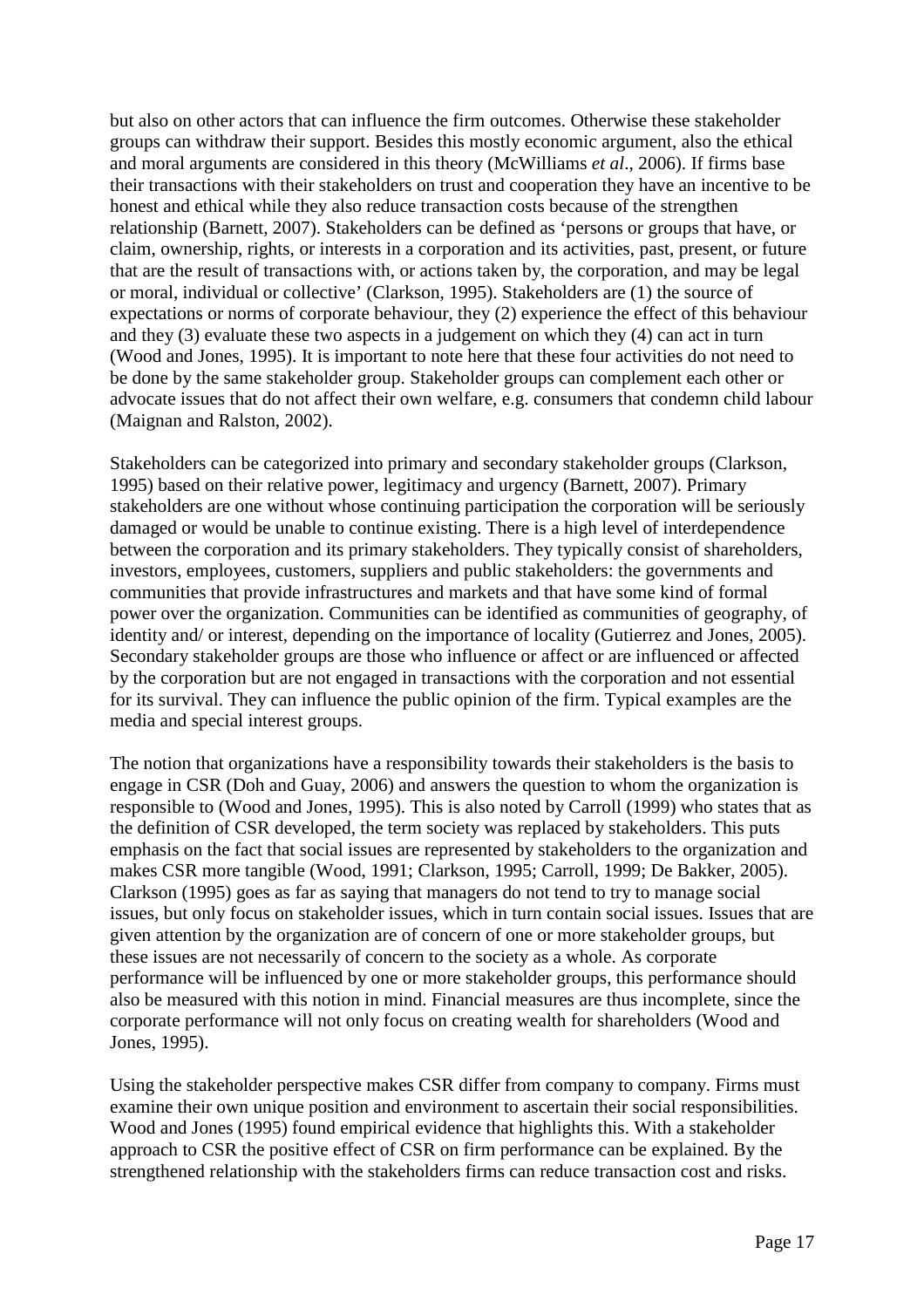For example better labour relations can lead to increased employee retention rates and so decrease labour costs. It can also attract new customers, new investment possibilities and give the firm the opportunity to charge higher prices (Barnett, 2007). Although stakeholders' views are important, it must be acknowledged that these groups can never fully understand a corporation's capabilities, competitive positioning, or the trade-off it must make (Porter and Kramer, 2006). The thread is that the organization ends up with a CSR agenda that consists of short-term defensive reactions that have no strategic benefit and is of minimal value to society. So in the end, managers should take this into account and make a CSR policy that is strategic.

#### *2.2.2 Stakeholder management*

Stakeholder management is very important for corporations that engage in CSR since the relationship between a corporation and its stakeholders has shifted from essentially transactional to truly relational. The survival of corporations and their success depends on the ability of managers to build and maintain sustainable and durable relationship with all members of its stakeholder network and engage them in strategies (Clarkson, 1995; Sachs *et al.,* 2002; Miles *et al*., 2006). This relation is strongly affecting the creation of organizational wealth and is thus an essential asset that must be managed. Policies with a stakeholder oriented perspective are nowadays widely accepted by managers (Sachs *et al.,* 2002).

Stakeholder management is a complex task because of divergent and sometimes conflicting expectations between stakeholders, contextual complexities that exist because of for instance varying interpretations arising out of different geographical regions and cultures and the challenge of identifying the best practice and communicating this to the stakeholders (O'Riordan and Fairbass, 2008). Stakeholder theory states that all stakeholder matter and that corporations should integrate their needs in their operations. In practice, stakeholder needs must be balanced due to limited resources and bounded rationality (Jamali, 2008). The literature provides several stakeholder analysis tools, such as stakeholder mapping, which can support managers in identifying key stakeholders, determining levels of interaction with stakeholders and develop adequate strategies and tactics.

Key questions in stakeholder management are:

- Who are out stakeholder?
- What are our stakeholders stakes?
- What opportunities and challenges do our stakeholders present to the corporation?
- What responsibilities (economic, legal, ethical, philanthropic) does the corporation have to its stakeholders?
- What strategies or actions should the corporation take to best handle challenges and opportunities?

(Carroll and Buchholtz, 2003)

#### *2.2.3 Stakeholder dialogue*

Stakeholder management can be done through stakeholder dialogue which means actively managing stakeholder interests in a corporation through an open and active dialogue with those stakeholders (Mathis, 2008). Stakeholder dialogue is the interaction between the firm and its stakeholders to identify and debate about what each of them regard as appropriate business behaviour in relation to economic, social and environmental matters (O'Riordan and Fairbass, 2008). It can be used as a key vehicle for the exchange between the corporation and the stakeholder through CSR offerings. The corporations offers something of value with a social benefit to a stakeholder group and in turn receives the approval and support of this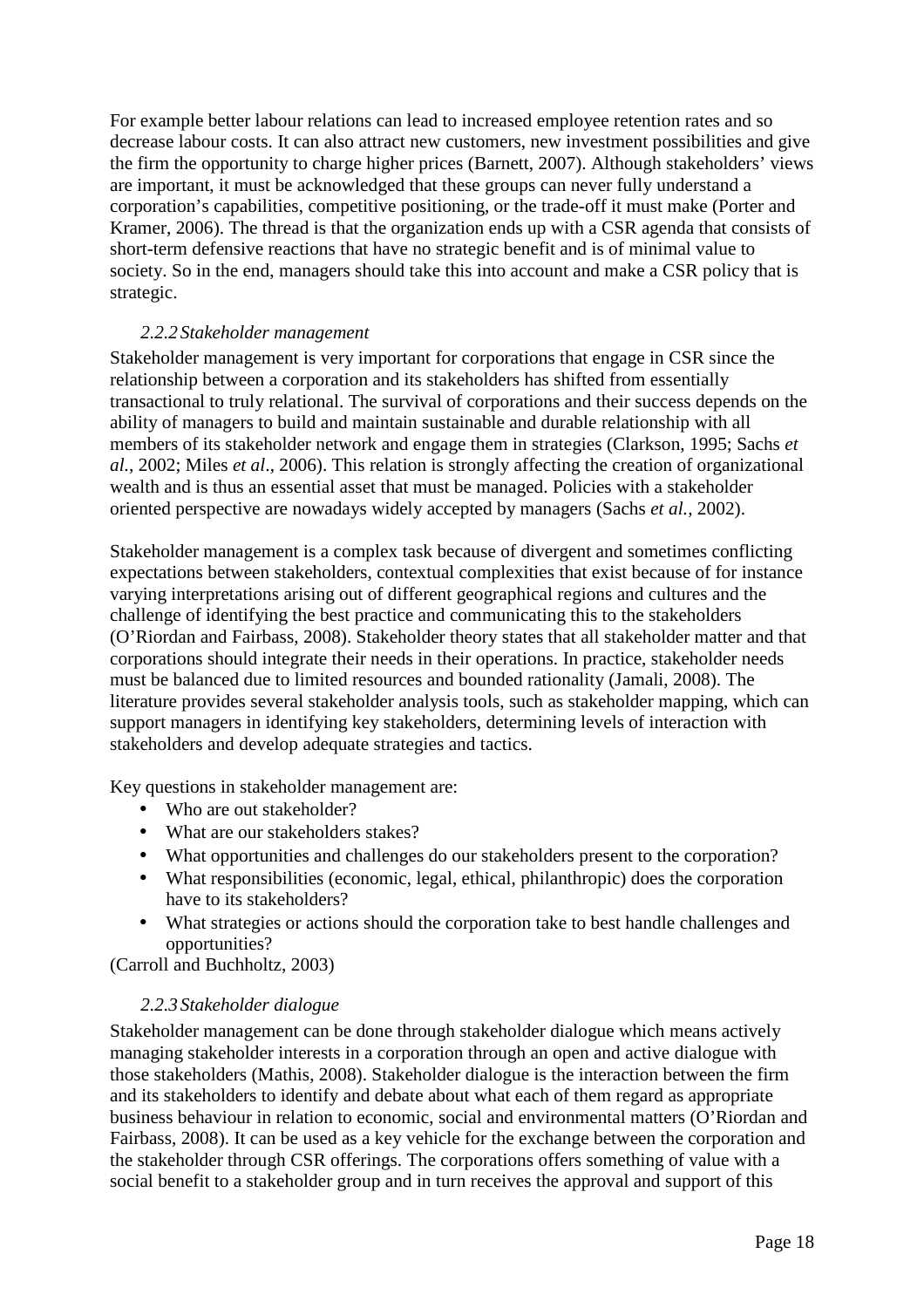group (O'Riordan and Fairbass, 2008). This active management has a threefold function, firstly it provides a corporation with crucial information about their business environment that can be used to detect potential upcoming opportunities, problems and gaps in perception. Secondly, it provides external stakeholders with more and better access points to the company leading to a better bargaining position. The corporation can adapt their strategy to these outcomes in order to enhance organizational performance with the support of their stakeholders (Miles *et al*., 2006; Mathis, 2008).

Stakeholder demands are prioritized according to instrumental and/ or normative considerations. This is usually done on the basis of *managerial discretion*, top management in particular, and their specific instrumental or normative inclinations (Jamali, 2008; Mitchell *et al*., 1997). The role of managers is thus vital for stakeholder dialogue. Besides that, also the *relational attributes* of the stakeholder are important, namely power, legitimacy and urgency. Power is 'a relationship among social actors in which one social actor A, can get another social actor B, to do something that B would not have done otherwise' and can have a coercive, utilitarian or normative base. Coercive power is based on the physical resources of force, violence, or restraint; utilitarian power is based on material or financial resources; and normative power is based on symbolic resources (Mitchell *et al.*, 1997). Legitimacy is 'a generalized perception or assumption that the actions of an entity are desirable, proper, or appropriate within some socially constructed systems of norms, values, beliefs, definitions' and can have an individual, organizational or societal base. Urgency is 'the degree to which stakeholders claims call for immediate attention' and can be based on time sensitivity or criticality. In figure 2.2 the typology of the different stakeholders is illustrated.



**Figure 2.2: Typology of the different stakeholders (Mitchell et al., 1997 p. 874)** 

Because of the prioritizing of stakeholder interests, not all stakeholder groups can be equally satisfied. This makes stakeholder dialogue even more important, so stakeholders can be confident that corporations are dealing with their interests with the necessary care (Kaptein and van Tulder, 2003). Opinions are exchanged, interest and expectations discussed and standards developed with respect to business practices. Stakeholder dialogue promotes greater transparency, information sharing and inspires society to work together. It can shift the relationship between the company and the stakeholders from one of confrontation and competition to one of consultation and cooperation.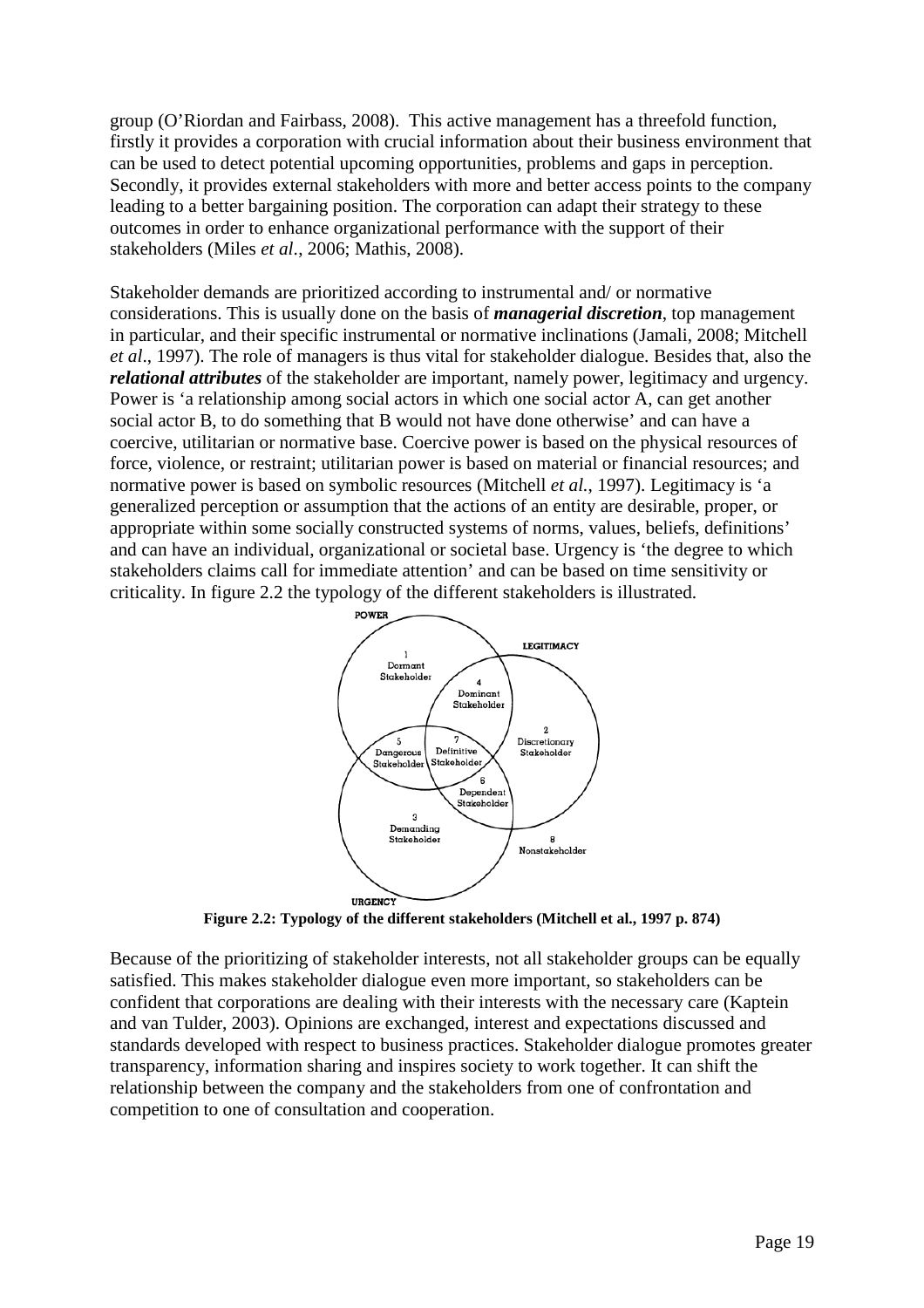## **2.3 CSR in an international context**

This third section tries to explain the importance of the context of the corporation which engages in CSR. First it describes the global trends in CSR that influence corporations. In the second part it is explained why and how CSR in Latin America differs from CSR in other parts of the world.

#### *2.3.1Global trends in CSR*

The globalization and the development of communication technologies are two major factors in the rise of CSR (Mathis, 2008). The process of globalization is the integration of social, political, economic, cultural and technological among countries worldwide that characterize the setting of business transactions and lead to an explosive growth of MNC's (Carroll, 2004). The 500 largest MNC's account for about 2,5 percent of world product, nearly half of the world trade, 41 percent of world's manufacturing output, and 80 percent of technological and royalty fees (Sachs, 2009). This gives MNC's a lot of power. They have the potential to increase innovation, transfer technology, raise productivity and have impact on the wealth creation for millions of people, including their living standards and quality of life (Spitzeck and Chapman, 2012). Concerned about the implications of this increased power stakeholders try to pressure corporations to care for the environment and society (Campbell, 2007). The emergence of communication technologies, such as the internet and social media, made it easier for stakeholders to exert pressure on the corporations (Mathis, 2008).

In an international setting bargain dynamics become more complex, rivalry between different legal, cultural, institutional, value and societal systems exist and issues and potential crises are harder to predict and manage because of the differences in value judgements. It has become increasingly important to incorporate the stakeholders and social and environmental reporting into the day to day business (McWilliams *et al.*, 2006; Mathis, 2008; Torres-Baumgarten and Yucetepe, 2009). In order to make CSR internationally applicable multilateral agreements have tried to design implementable principles, codes, rules and regulations. Examples of these initiatives include UN Global Compact, the Global Reporting Initiative and ISO 26000. Since there is no compulsory application and verification on these initiatives, CSR strategy is still very divers, as priory explained. For MNC's that do engage in CSR an important question regarding their CSR strategy is whether a subsidiary should adopt a CSR program of the home country's headquarter or whether subsidiaries should tailor their CSR responsiveness to the host country context in which they are located. An important research finding is that around 70% of the corporate spending on CSR is done in the local community of the headquarter of the firm (Marquis *et al.*, 2007). This indicates that local community of the firm is still very important and influential, even for multinational corporations.

#### *2.3.2CSR in Latin-America*

Research in developing countries indicates that important forces in the adoption of CSR are weak drivers on the supply and demand side, limited CSR advocacy and awareness raising, limited regulatory capacity, community organizations that are still in their infancy and macroeconomic constraints that diverts the attention of the corporation to basic economic viability issues (Jamali, 2007). In Latin America CSR is a growing movement but still in its infancy (Peinado-Vara, 2006). The research of Torres-Baumgarten and Yucetepe (2009) on US based MNC's in Latin America made clear that CSR programs are lacking relative to the volume of business contributed by this emerging market region. The Latin American countries can be divided into three categories of CSR involvement: the group that is 'catching up' with the developed countries, this includes the most developed countries such as Argentina, Chile and Mexico, where the private sector activity on CSR is significant, the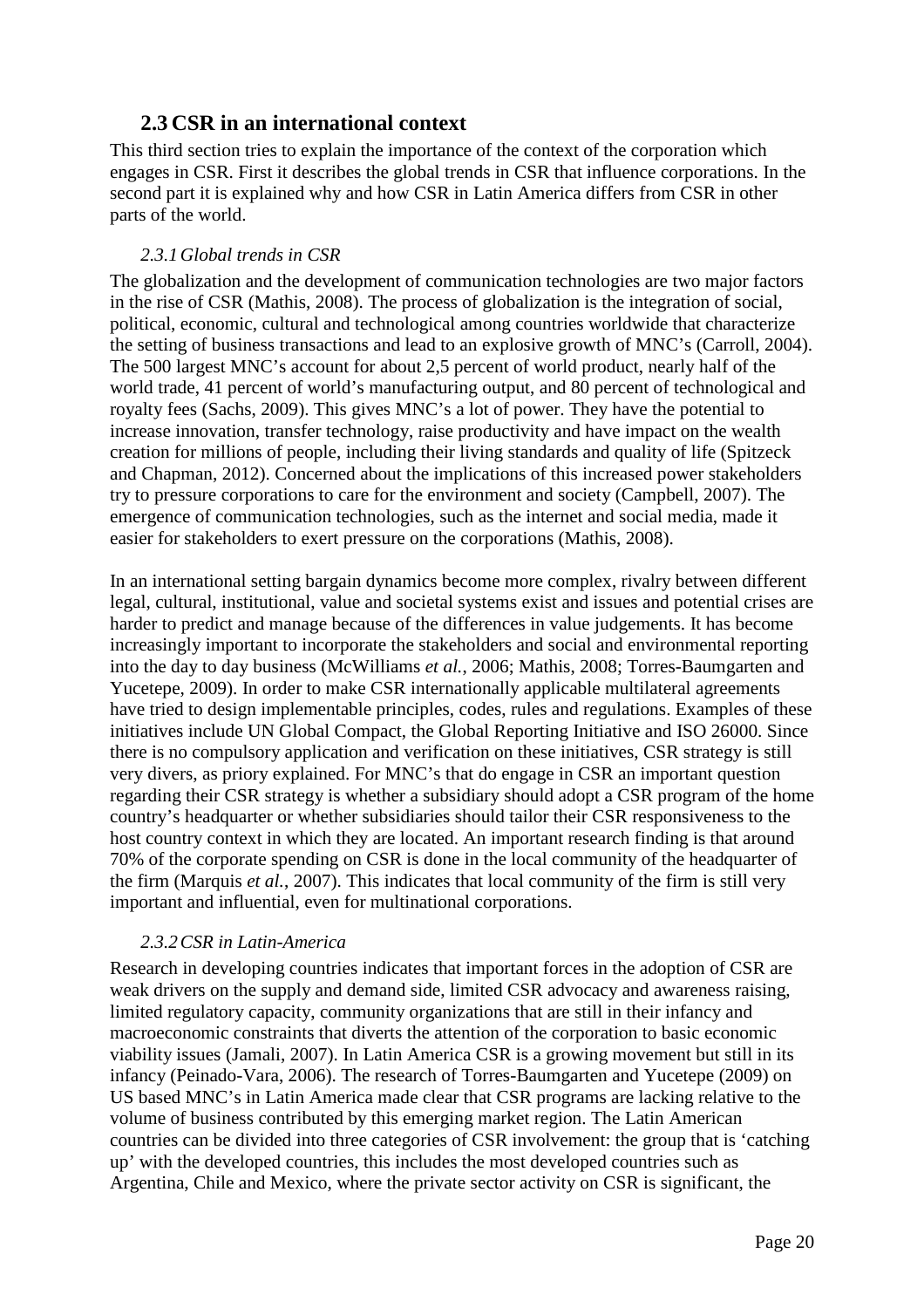government involvement is low and the public awareness relatively vibrant; the 'walking' group, that includes the rest of South-America, where private sector involvement in CSR is low, although multilateral organisations try to increase CSR, there is minimal government involvement and public awareness is medium, leaning mostly on NGO's and universities; and the 'stalled' group, that includes Central America and the Caribbean, where all the levels of CSR activity are low (Haslam, 2004). According to Vives (2005), there are encouraging signs that CSR practices may expand in Latin America. Most of the organisations in Latin America have a gradual, informal approach to CSR, that does not involve high investments (Vives, 2005). Current trends are the transformation of social responsibilities into business operations, the extension of CSR practices to small and medium-size suppliers, an increase in cross-sector alliances, and the building of relational capital through the development of grassroots organizations (Gutierrez and Jones, 2005).

It seems that CSR in Latin America has grown through community investment, opposed to developed countries such as the U.S. where CSR developed through business operations. Because of the weak enforcement and limited legal frameworks, the private sector stepped in. In order to have a stable society where they produce and sell their products, corporations invest in communities (Gutierrez and Jones, 2005). There are also some cases of corporations that influenced government regulations, in order to enhance the impact of CSR activities in local communities (Gutierrez and Jones, 2005). Regulations that drive organisations to social actions are less common in Latin America than in developed countries because of the lack of pressure from the society. There are no formal worker organisations or social groups like unions that demand fair labour and business practices. Besides that, often corporations have more power and wealth than the government itself (Haslam, 2004; Gutierrez and Jones, 2005). An other downside of the lack of pressure from society is that organisations feel that their efforts cannot be recovered trough social marketing. There is a need to improve the institutional capacity of governments, civil society and the investment climate. These issues do not only slow the overall social and economic development and affect the creation of a strong private and public sector but are also hindering the development of CSR.

Organizations that export to the international market are more likely to commit to CSR practices (Haslam, 2004; Vives, 2005). Latin American CSR seems to be heavily influenced by international NGOs, guidelines from multinational headquarters and multilateral institutions, which can lead to a lack of local ownership of CSR initiatives. Where there are regulations in place, like along the Mexican-US border, there is a lack of enforcement (Gutierrez and Jones, 2005). In order to make CSR initiatives more effective they should be adapted to the country specific social and economical features (Peinado-Vara, 2006). Multilateral agencies have asked all sectors of society to contribute their share, especially the private sector that caused expectations to rise. A support system is being developed so that the private sector can fulfil these expectations: multilateral agencies are investing more resources in the private than in the public sector; universities offer new programs for social enterprises; coalitions of civil sector organizations are forged; volunteerism is on the rise; and the mass media gives increasing attention to social initiatives (Haslam, 2004; Gutierrez and Jones, 2005).

The research of Vives (2005) made clear that the drivers for small and medium enterprises in Latin America to engage in social corporate responsibility differ from the drivers in developed countries. The most important driver were ethics and religious values. This is also highlighted by Gutierrez and Jones (2005), who state that the driver of CSR in Latin America is altruism and solidarity, dating back to the regions Catholic background. Especially family owned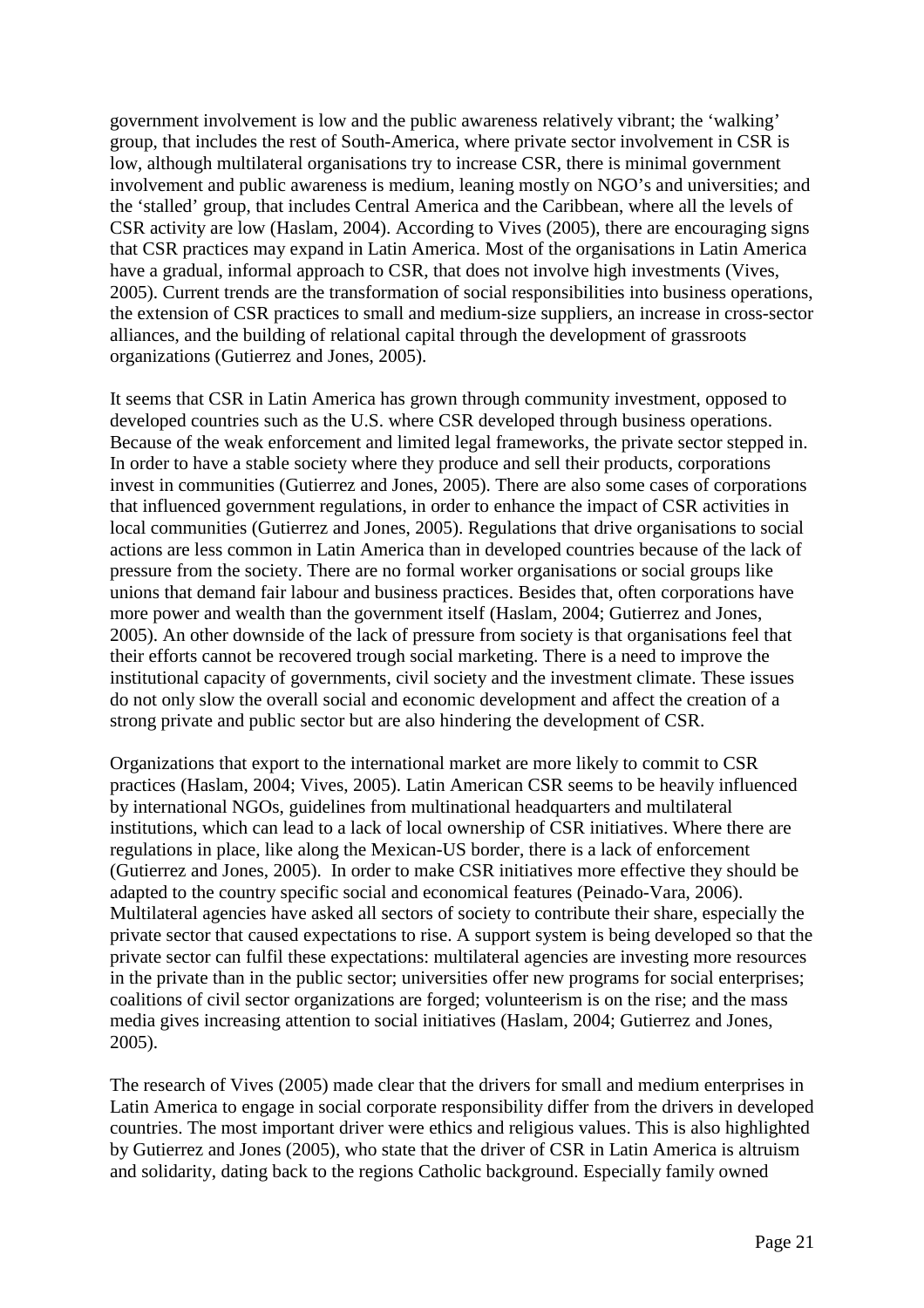organisations in Latin America describe their commitment as just 'doing the right thing'. Because organisations in Latin America tend to be privately owned, the influence of the owners and the management is larger then in stock owned organisations. It is also common for partners of the owner and their families to participate in the workforce. The extend to which the organisation will engage in CSR will thus depend heavily on the values, character, attitudes, education, background and the likes of the owner or entrepreneur (Vives, 2005). Where owners are managers, CSR will have mostly altruistic motives (Gutierrez and Jones, 2005). Corporations have a somewhat paternalistic view of society but projects are mostly on a ad-hoc basis, CSR practices are often not strategically linked to the business (Peinado-Vara, 2006). An other important driver is maintain good relations with clients, suppliers and the community (Vives, 2005). Gutierrez and Jones (2005) describe this driver as managing risks, to prevent negative reactions and strikes organisations are willing to work with the community. The remaining drivers found by Vives (2005) are concerns for their employees and the desire to improve profits. Profits were not seen as more important than the other drivers, and pressure from civil society and public sector incentives is not seen as an important driver. A remarkable result, since organizations do believe that society in general is demanding more and more responsible behaviour (Vives, 2005). Gutierrez and Jones (2005) mention two other drivers: firstly the search for competitive advantage (social actions can be explained by the need for improvement of a firms image or market share) and secondly the lack of investment of the government in the local resources that are required for the organisation to keep in business.

There are also some challenges in outing CSR into practice in Latin America. One is meeting the needs of the traditionally unattended costumers (Peinado-Vara, 2006). An other is challenge is that because of the history of exploitative relationship, exclusion and distance there is a lot of distrust between organisations and community leaders (Gutierrez and Jones, 2005). The most important reason for Latin American organisations not to participate in CSR is lack of knowledge, especially on the welfare of the firm and the perceived lack of impact (Vives, 2005). Limitations in human resources, time and public support are not seen as obstacles while lack of resources in general is.

The influence of the national and international stakeholders on corporations in Latin America are described in figure 2.3.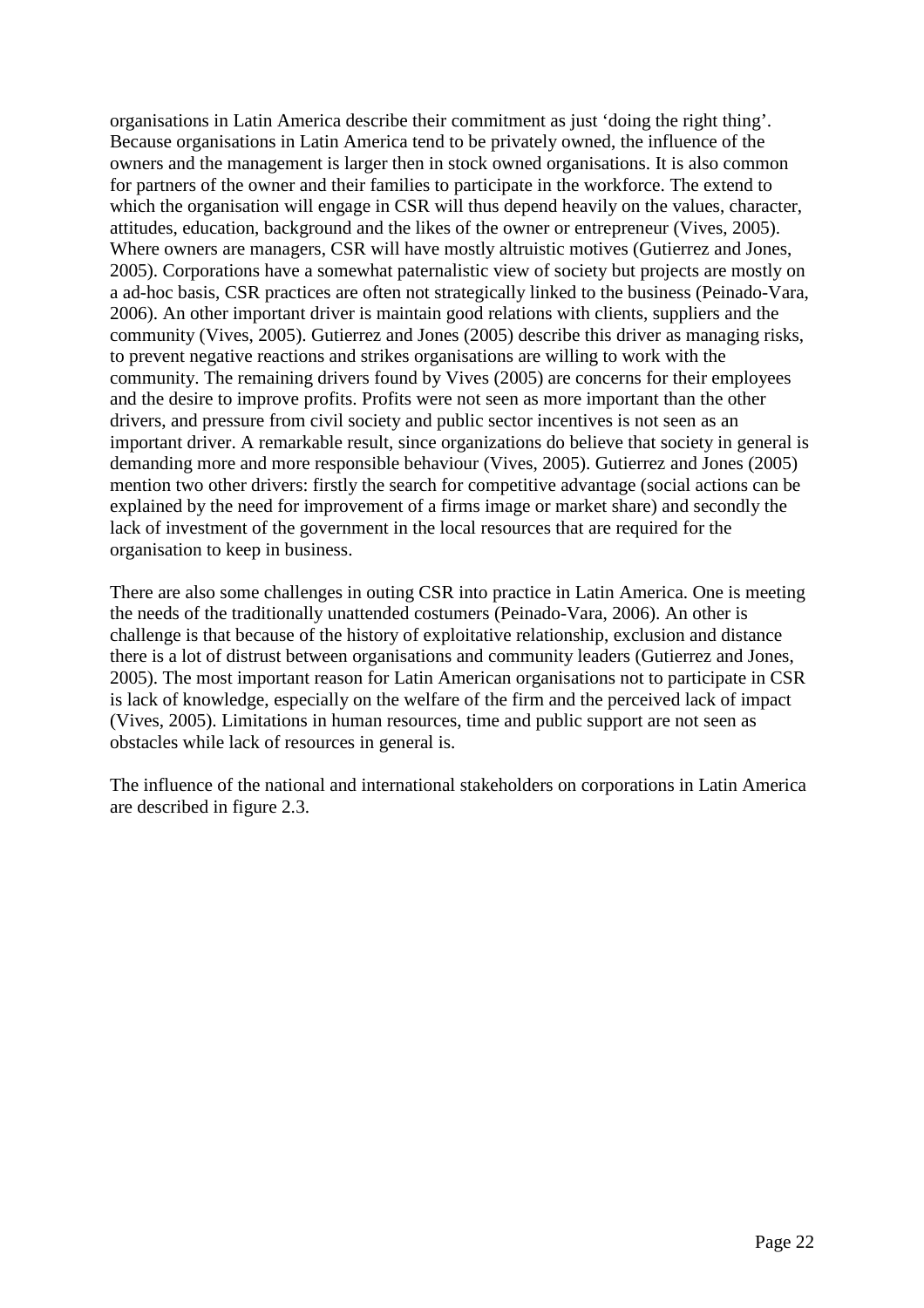

**Figure 2.3: (Inter)national pressure on CSR in a Latin American country (derived from Haslam, 2004)** 

### **2.4 Strategic CSR, creating shared value**

This final section describes an other core construct in this research, shared value. The goal is to move beyond just engaging in philanthropic CSR activities to examine the strategic role of CSR. Often CSR is used to generate goodwill, boost employee moral and gain positive publicity. When CSR is a part of the strategy of the corporation, it can create value for the corporation as well as for society. In the first part the background and theoretical development of shared value is explained. This is followed by a part that makes clear how a shared value strategy can be formulated and the three main ways there are to create shared value in order to create a deeper understanding of the construct. This is followed by the final sub-section that articulates the key elements that are part of this concept.

#### *2.4.1Definition of shared value*

It has long be recognized that profitability and social responsibility are not necessarily incompatible. Unfortunately contributions to CSR often reflect the personal believes and values of managers or employees, rather than being tied to well thought-out social or business or social objectives (Porter and Kramer, 2002). Jamali (2007) made a new conceptualization of the responsibilities of a corporation, based on the categorization of Carroll (1979) in order to make a clear distinction between different kind of responsibilities. The in sub-section 2.1.1 explained responsibilities proposed by Carroll (1979) economic, legal, ethical and discretionary are put in a pyramid. The discretionary responsibility is divided in altruistic and strategic responsibility, whereby altruistic responsibility is seen as the fulfilment of an organization's philanthropic responsibilities, irrespective of whether the business will reap financial benefits or not, and strategic responsibility as fulfilment of philanthropic responsibilities that benefit the bottom line (Jamali, 2007). These last two responsibilities are truly CSR because they are voluntary, see also figure 2.4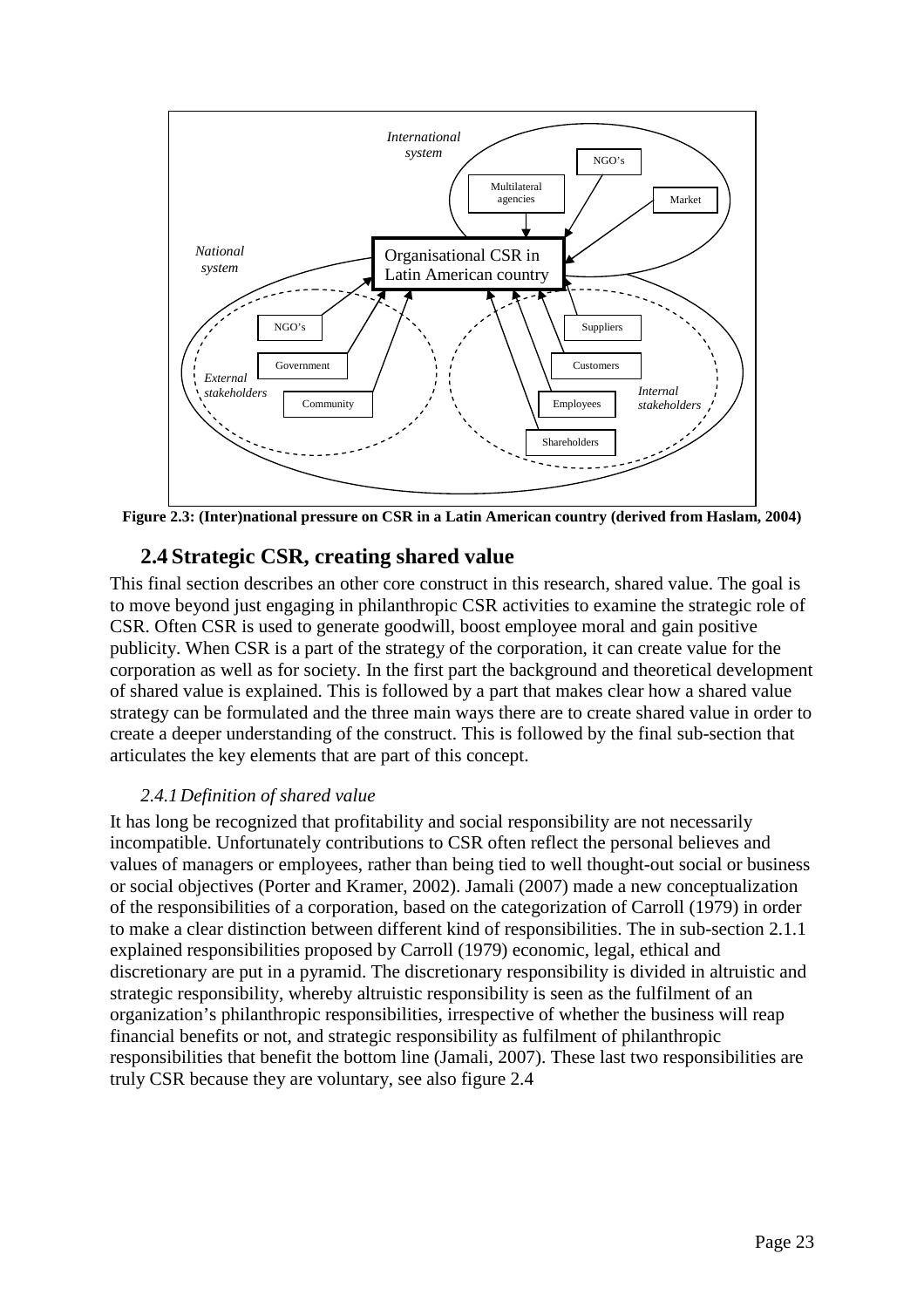

**Figure 2.4: Distinction between different kind of responsibilities (Jamali, 2007, p.22)** 

Porter and Kramer (2002) have suggested an approach requiring companies to use their unique attributes to address social needs in the corporate context. Instead of focusing on the friction of business and society, corporations should look for intersection. Besides economic needs, societal needs also define markets, which is known as the competitive context of corporations. Social harms or weaknesses can for example create internal costs (Porter and Kramer, 2011). If corporations address these needs, there is a convergence of interests between business and society and the reconciliation of social and economic goals. A symbiotic relationship can be formed, where the success of the corporation and the success of the community become mutually reinforcing (Porter and Kramer, 2002). This is known as shared value, value that is not about personal values or sharing value that is created, but about expanding the total pool of economic and societal value (Porter and Kramer, 2011). This thinking represents a new way of understanding customers, productivity, and the external influences on corporate success and will be an important force driving growth in the global economy (Porter and Kramer, 2011). Especially in developing countries pioneers of shared value can be found. Those corporations often work in business settings with limited resources and had to innovate to meet the opportunities (Porter and Kramer, 2011).

The most recent definition of shared value proposed by Porter and Kramer (2011, p.66) is: "The concept of shared value can be defined as policies and operating practices that enhance competitiveness of a company while simultaneously advancing the economic and social conditions in the communities in which it operates. [. . .] Value is defined as benefits relative to costs, not just benefits alone." Any philanthropic activity that results in long term gains, whether tangible or intangible, falls under this definition (Jamali, 2007). Spitzeck and Chapman (2012) emphasize the importance of two points that follow from this definition of shared value. First is that shared value is concerned with the efficiency and effectiveness of societal outcomes relative to investment. Second is that the strategies will be data driven, clearly linked to defined outcomes, well connected to the goals of all stakeholders and tracked with clear metrics.

#### *2.4.2Creating shared value as a core activity*

To create shared value, corporations should integrate a social perspective into the core framework that guide its business strategy (Porter and Kramer, 2006). The focus should be upon enhancing the competitive context. If CSR activities are connected with the strategy and core competences, it can be seen as a core activity of a corporation. This will lead to new business opportunities. The strategic social perspective can be put into practice by following three steps:

1. Identifying the points of intersection, that can take two forms: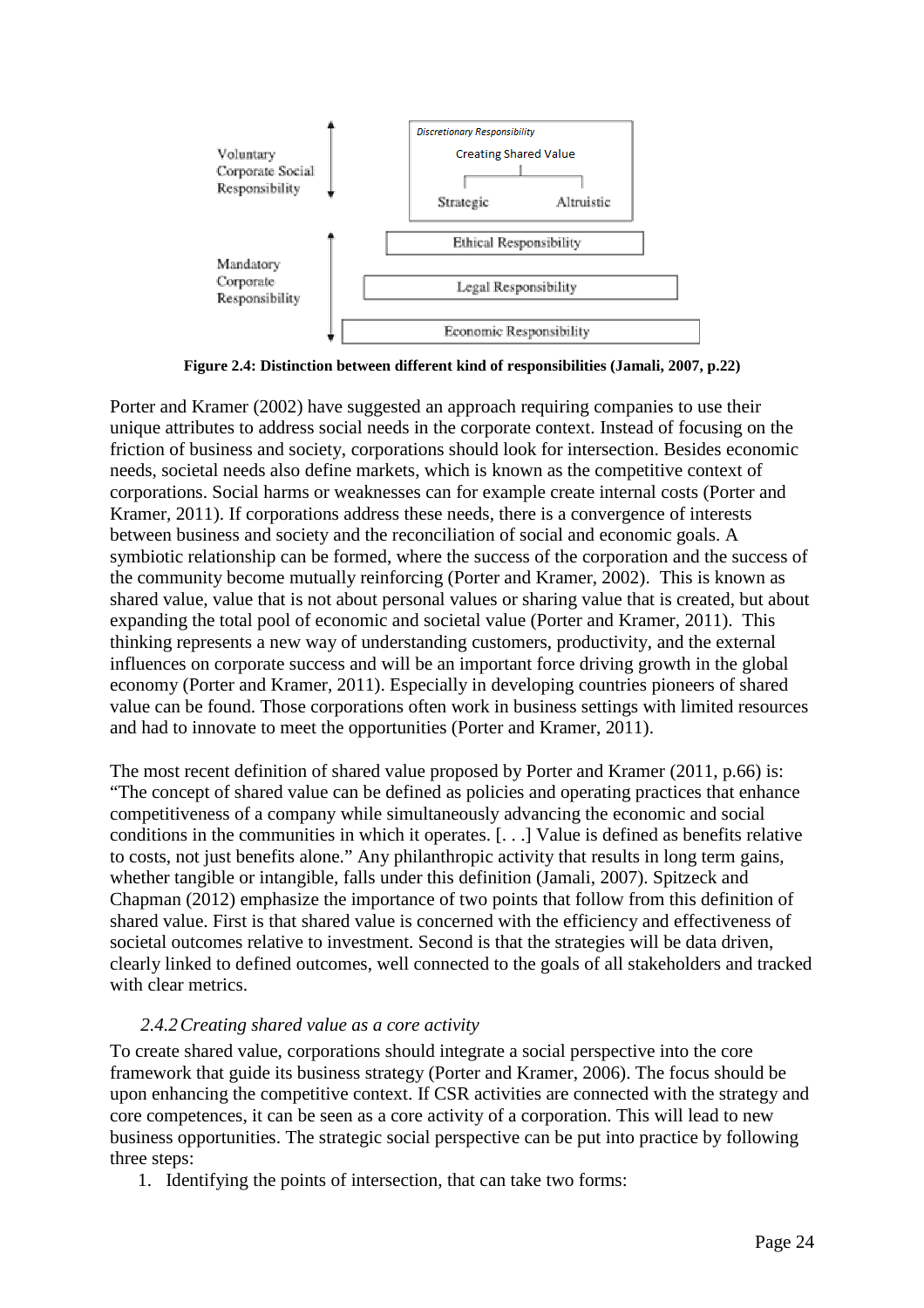- a) Inside-out linkages, all the activities in the value chain create positive or negative social consequences on the communities.
- b) Outside-in linkages, the influence of external social conditions on the corporation. The health of a competitive context is a key factor in carrying out the strategy and consists of four areas that can be opportunities for CSR initiatives:
	- i. Input conditions: the quality and quantity of available business inputs.
	- ii. Context for the strategy and competition: the rules and incentives that govern competition.
	- iii. Local demand: the size and sophistication of the demand.
	- iv. Supporting industries: availability of supporting and related industries.
- 2. Choosing which social issues to address; each corporation must select issues that intersect with its particular business. These social issues should be sorted for each of the business units and locations, and ranked in terms of potential impact. Social issues can be divided in three categories:
	- a) Generic social issues: social issues that are not significantly affected by a company's operations nor materially affect its long-term competitiveness.
	- b) Value chain social impacts: social issues that are significantly affected by a company's activities in the ordinary course of business.
	- c) Social dimensions of competitive context: social issues in the external environment that significantly affect the underlying drivers of a company's competitiveness in the locations where it operates.
- 3. Creating a corporate social agenda; finding ways to reinforce corporate strategy by advancing social conditions. The social agenda must be responsive to stakeholders, but should also look beyond community expectations.
	- a) Responsive CSR: acting as a good corporate citizen, attuned to the evolving social concerns of stakeholders, and mitigating existing or anticipated adverse effects from business activities. A good corporate citizen initiative is specified in clear, measurable goals and track results over time. Corporations need a proactive and tailored internal process. The value chain can be used to identify systematically the social impact of the units activities in each location.
	- b) Strategic CSR: a small number of initiatives whose social and business benefits are large and distinctive and create a unique position which enhance competiveness.

Porter and Kramer (2011) describe three distinct ways to create shared value that are mutually reinforcing. The first one is by *reconceiving products and markets*. Here unmet social needs can be stratified and disadvantaged communities served (Porter and Kramer, 2011). The basic argument is that economies of scale can be created for offering essential products and services at reasonable prices to disadvantaged communities, thus fostering their inclusion within the formal economy (Spitzeck and Chapman, 2012). Besides that, it also lead the corporation to new ways of innovation. The second way to create shared value is by *redefining productivity in the value chain*. Here a holistic evaluation of the value chain productivity in terms of energy use, logistics, resource use, procurement, distribution, location and employee productivity is carried out (Spitzeck and Chapman, 2012). Shared value thinking can transform the value chain by offering new ways to innovate and unlock new economic value which lead to competitive advantages (Porter and Kramer, 2011). The last way to create shared value is by *building supportive industry clusters at the company's locations*. Clusters can be build to improve company productivity while addressing gaps or failures in the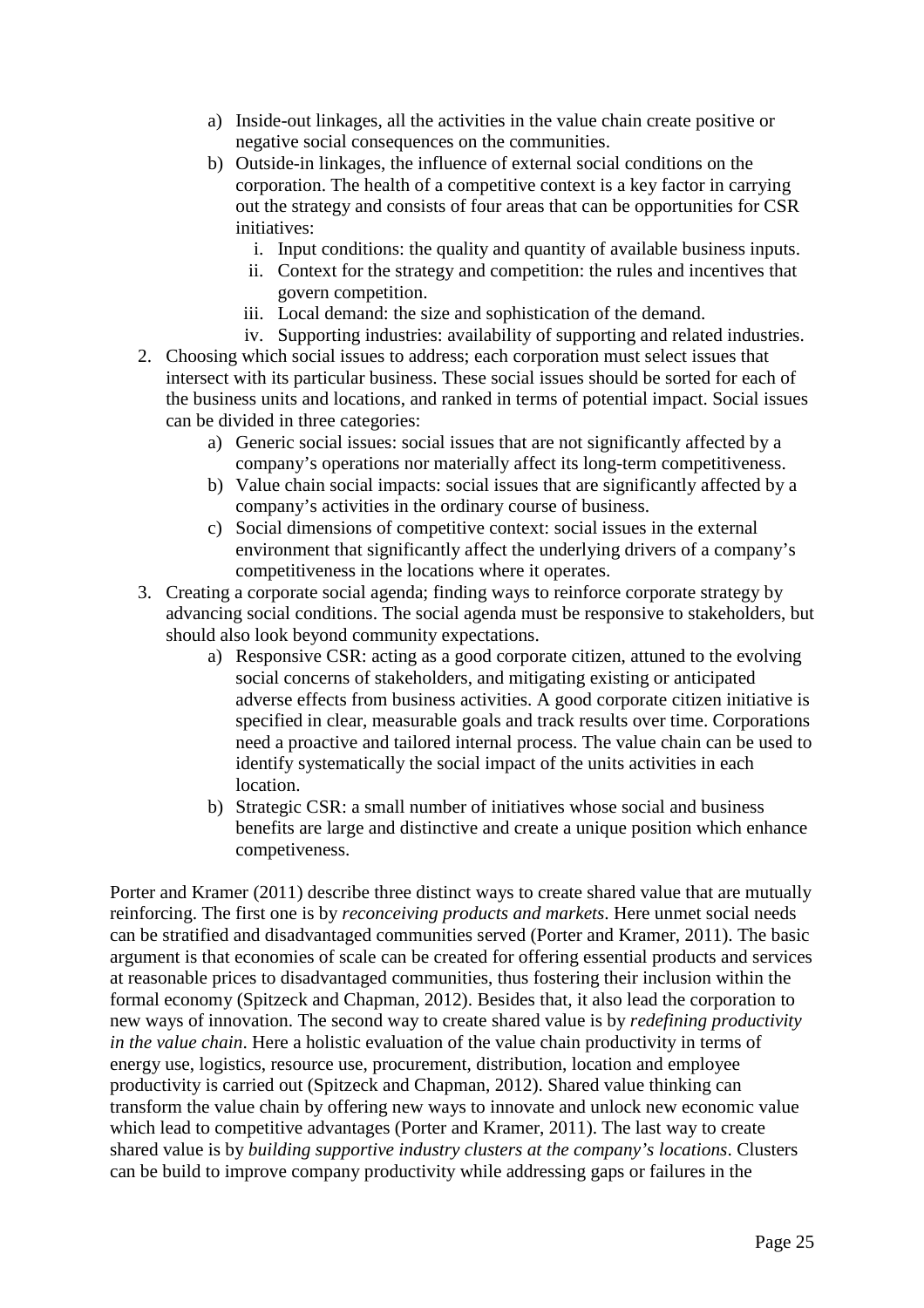framework conditions surrounding the cluster (Porter and Kramer, 2011). Clusters enhance innovation, competitiveness, knowledge exchange and improve environmental and social performance. Applied to local development context that depend on the interaction and alignment of several players such as suppliers, service providers, educational institutions, NGO's and local governments in order to attain to local development goals (Spitzeck and Chapman, 2011). When a corporation builds clusters in its key locations, it amplifies the connection between its success and its communities success through the multiplier effect.

#### *2.4.3Aspects of a shared value strategy*

From the above description of a share value strategy the following basic conditions can be obtained:

- *Centrality:* it should fit the mission (Burke and Logsdon, 1996) and be linked to the corporate policy or operating practices (Spitzeck and Chapman, 2011).
- *Competitiveness:* it should enhance the competitiveness of the firm (Spitzeck and Chapman, 2011) by capturing private benefits (Burke and Logsdon, 1996).
- *Social aspect:* it should improve the social conditions in the community (Spitzeck and Chapman, 2011).
- *Pro-activity:* it should be planned in anticipation of emerging social opportunities and not because of a crises or compliance requirements (Burke and Logsdon, 1996).
- *Visibility:* it should use clear metrics related to stakeholder demands (Spitzeck and Chapman, 2011) so the stakeholders can give observable and recognizable credit to the corporation (Burke and Logsdon, 1996).

## **2.5 Analytical framework**

The three components shown in figure 2.1 were broken down accordantly to the literature revision and evolved into the analytical framework represented in figure 2.5. Also the relationships and influences between the construct is graphically displayed. The relationships are dynamic in nature because the outcomes of the different constructs influence each other, one cannot been observed without the other. CSR practices and the creation of shared value take place within the context of the corporation as can be seen in figure 2.5. Stakeholder dialogue is influenced by stakeholders from within the corporation (the internal stakeholders) as well as stakeholders outside the corporation (the external stakeholders) and thus is graphically presented on the border of the context of the corporation and the national and international context. In this chapter it becomes clear that the national and international context of a corporation are important in considering CSR and strategy, which is why this is also included in the model.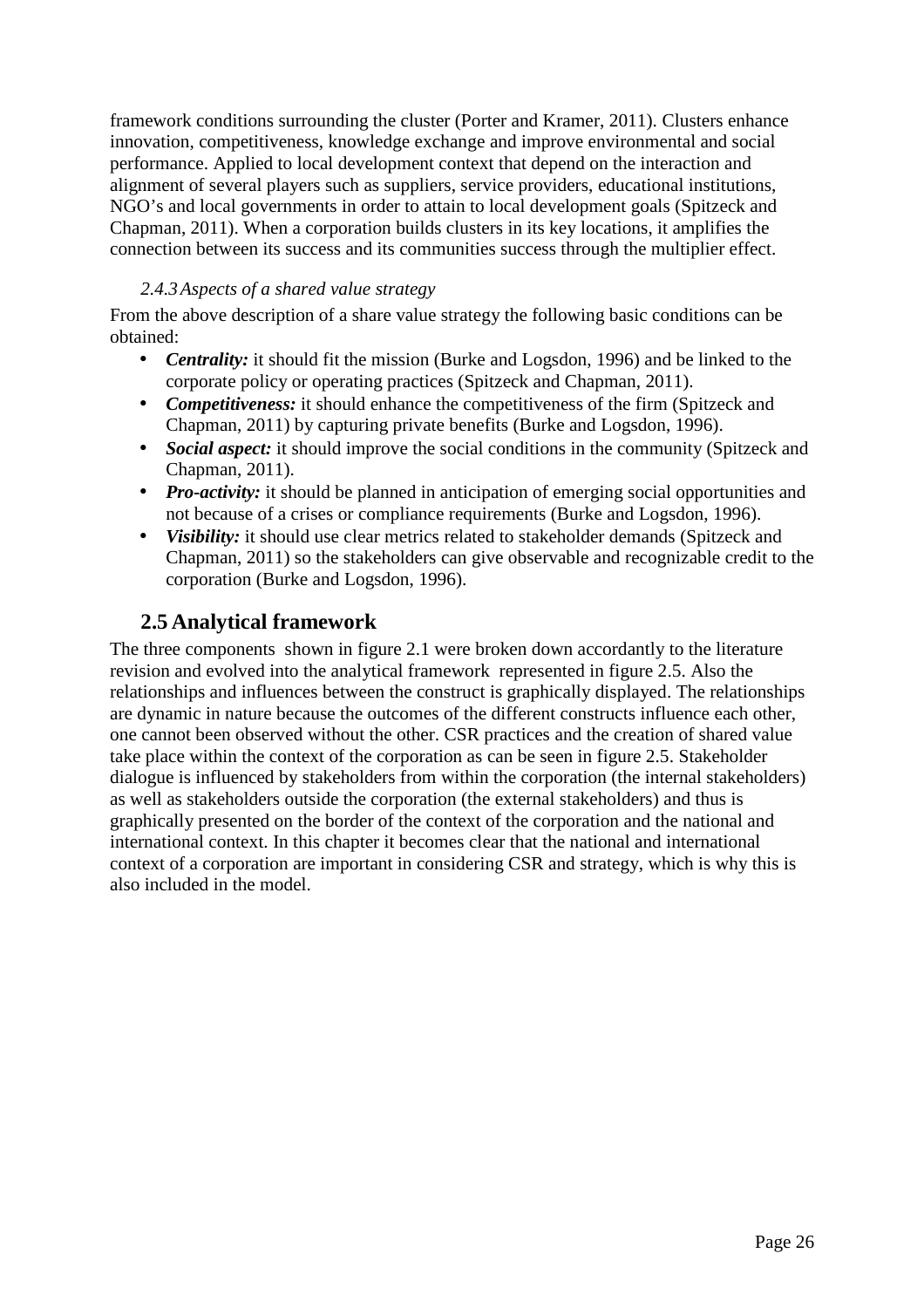

**Figure 2.5: Constructs, elements and relations of the analytical framework**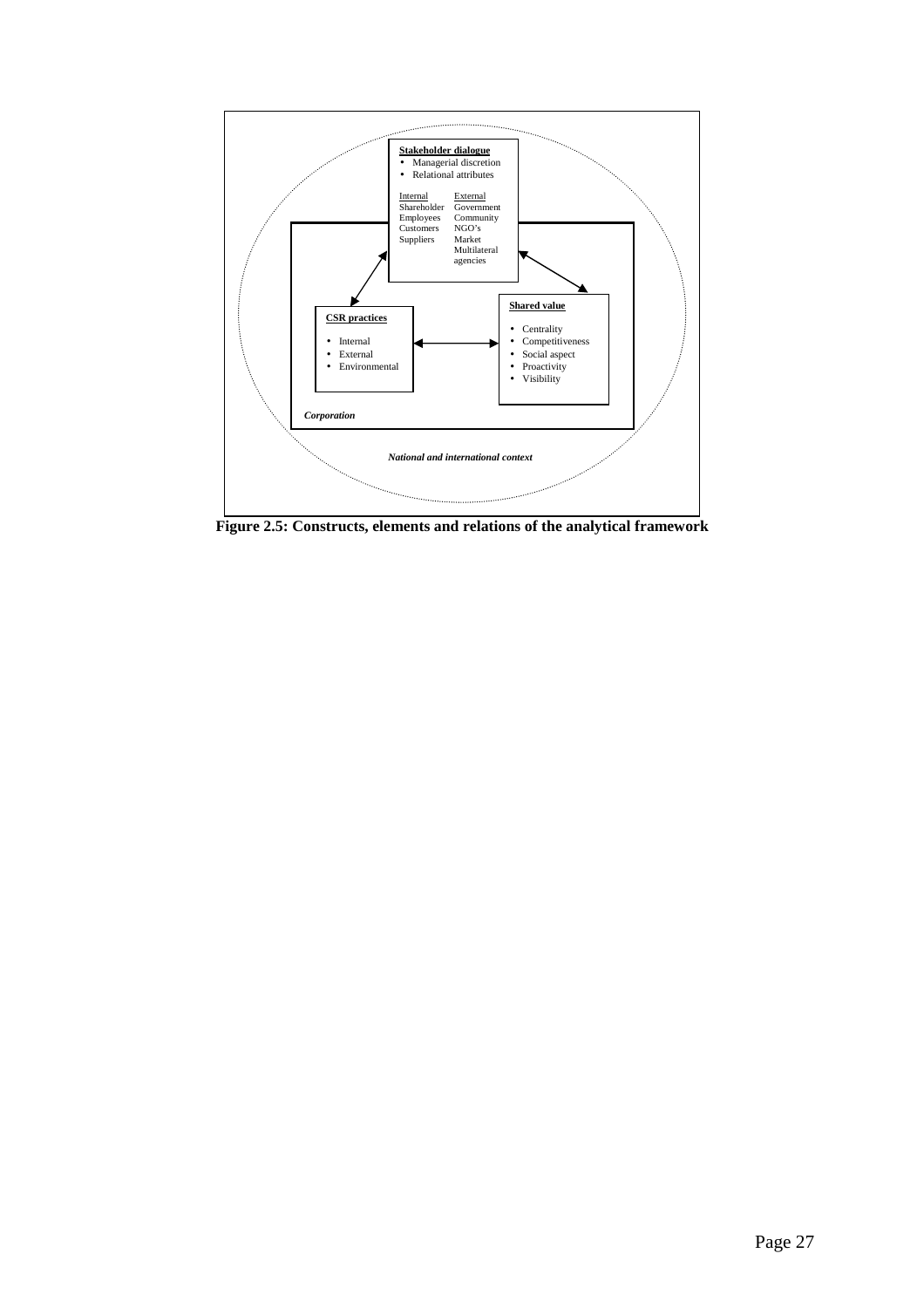## **3.Methodology**

In this chapter an overview of the methodology used to answer the research questions is given. The chapter starts with the explanation of the research strategy. After that, it is made clear why this specific case was chosen. In the next section the operationalization and data collection methods are discussed in more detail. The chapter concludes with the discussion of the data analysis.

## **3.1 Research strategy**

This research was deductive and explanatory in nature. In explanatory studies a situation or problem is studied in order to explain the relationship between variables (Saunders *et al.,* 2007). In this research existing theories were used to develop a suitable approach to conduct the research and analyze the organisation in order to explain if and how shared value is created by a MNC in an emerging economy. The relationship between CSR practices, stakeholder dialogue and shared value was examined in order to come to this explanation. This was an important part of the research since in current literature there is not much known about this particular relationship. A qualitative study was carried out in order to gain a better understanding and an in-depth experience of the actual situation and research context. At the beauty company a single case study was conducted during September, October and November 2009, using in-depth interviews. This research was thus cross-sectional since the interviews took place at a single point in time. Various research methods were combined such as face-toface, semi-structured in-depth interviews, researcher participant observation and document analysis (internal documents, publicly available material and previous academic publications on the beauty company).

## **3.2 Case selection**

A case study is an appropriated research strategy if a how or why question is addressed about a contemporary set of events, over which the investigator had little or no control (Yin, 2003). The boundaries between the phenomenon being studied and the context within which it is being studied are not clearly evident (Yin, 2003). For this research, the main two factors in choosing a case were the size of the company and its location. In order to answer the research question the case was required to meet some important criteria. Firstly, it needed to be a MNC, which means that it should receive 25 percent or more of its total sales revenues from outside the home country, have an influence in national cultures, policies and economies while being managed as an integrated system (Daft, 2006). Secondly the case must be located in a emerging market. This because according to Porter and Kramer (2011) especially in developing countries pioneers of shared value can be found. Besides that this will help to create more insight in how these MNC's differ from MNC in western economies, considering CSR. Thirdly the MNC should engage in some kind of CSR in order to study what role this plays in the corporation.

The single case used in this research is a beauty company, located in Peru. The beauty company is one of the leading global direct selling organisations (Ragland, 2012). This is thus a representative case since it is a MNC with its headquarter in an emerging economy while making an impact in different countries. The location of Peru is chosen since here the headquarter of the beauty company is stationed and corporate policy is designed here. Theory states that headquarters still have a huge impact on how the CSR policies are shaped across the MNC. Because of this it is important to study the headquarter in more detail. Also all the divisions are present in the Peruvian headquarter, there is a cosmetic as well as a jewellery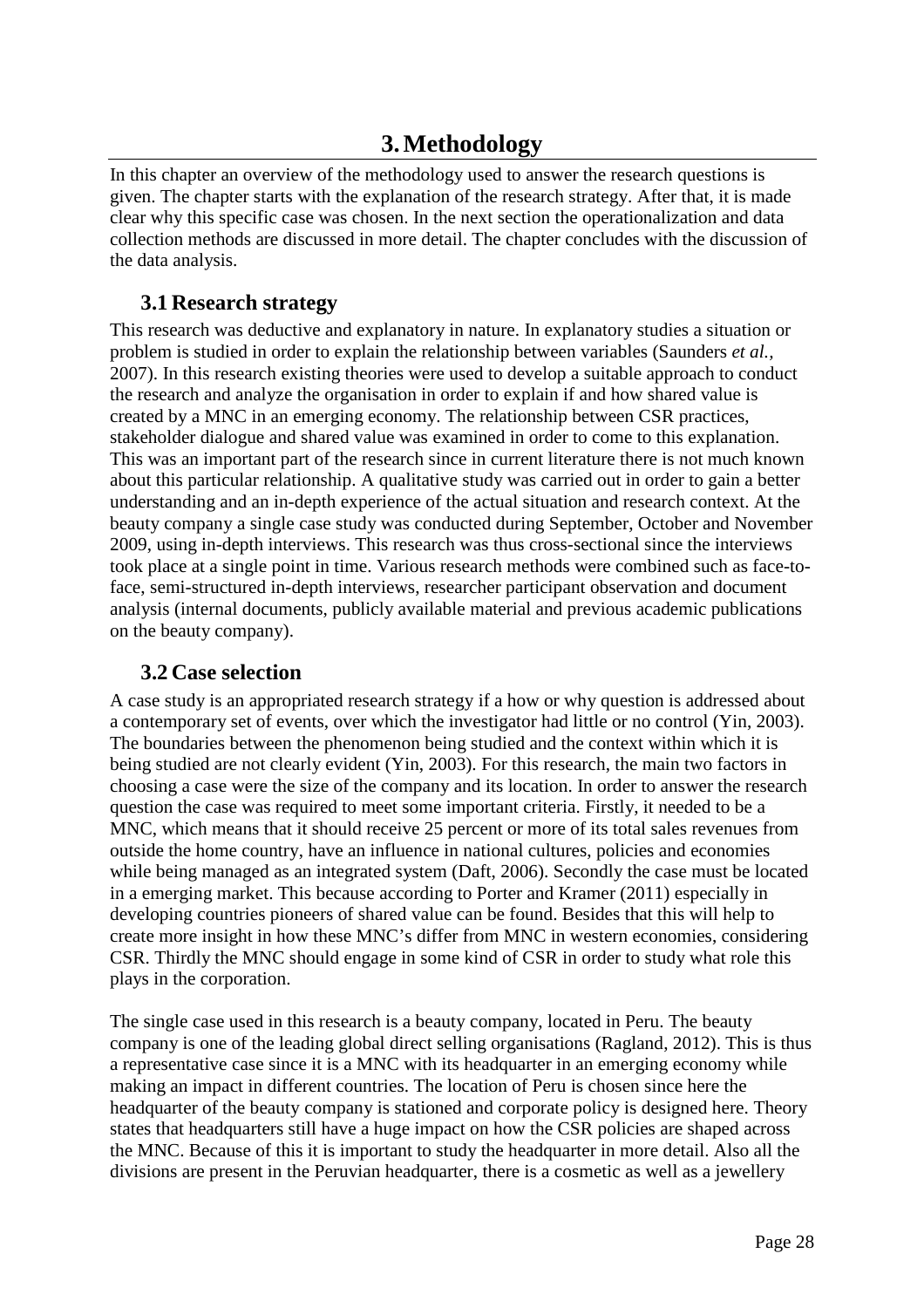manufacturing plant and the communication and marketing departments are also stationed here. The case is further described in chapter 4.

## **3.3 Data collection**

In this part the operationalization and data collection methods are further described. There were three main data sources, the interviews, documents and participant observations by the researcher.

#### *3.3.1 Interviews*

The interviews provided the primary data in this research and were held with the managers of the main divisions of the beauty company in Peru since there is no CSR department or manager. The managers that were interviewed were from the engineering department, the finance department, the quality department, the manufacturing department, the planning department and the purchasing department. These managers were in charge of the Peruvian production plant in Lurín, Lima. Also the corporate training manager, the corporate manager of the environmental, health and safety management system and the corporate communication manager were interviewed. The interview questionnaire was designed to gain a deeper understand of the role of CSR, which role stakeholders play and which strategy is followed at the beauty company. Managers were chosen to be interviewed since they have the power to influence the values in the organization and also represent those values as they develop the corporate strategy and allocate resources. Personal values play a role in their decision making. Also the managers should promote the corporate strategy. Thus managers represent a key factor in the CSR process and actions in the organization (Aguilera et al., 2007). Besides that, they have a good overview, insight and knowledge of the important policies that are related to CSR in their respective departments. An other important reason was that the managers are concerned with the interaction with stakeholders. A more practical reason to choose to interview the managers was that the company requires the managers to speak English. When managers had trouble with the English language a company translator was present during the interview, in order to avoid misunderstandings.

In-depth interviews took place in order to give the respondents the chance to give a more profound perspective on CSR and their experience, opinions and attitudes with CSR at the beauty company. Interviews have been claimed as the best method of explanatory research (Saunders *et al.*, 2007). McWilliams *et al.* (2006) specifically recommend direct methods, such as interviews, for CSR research to obtain more insight in the motivations for CSR activity. In this research a semi-structured interview was used in order to remain flexible during the interview. Additional questions and clarifications could be asked when considered necessary so respondents could explain and build upon their responses. A list of themes and questions that needed to be covered was generated, but the sequence of the questions depended on the flow of the conversation in order to encourage participants to share information in a style they were comfortable with. Each interview started with the provision of information about the interview's purpose and the explanation of the term CSR. This latter was a preventive measure to avoid misunderstandings which helped to keep the interview in line with the research model. The interview consisted of three parts, in the first part the CSR practices were discussed (section A of the interview). The questions were about which internal, external and environmental CSR practices could be found in the company and more specifically in the department. The second part of the questionnaire was about the involvement of the stakeholders (section B). The stakeholder and the relationships that were studied are; employees, shareholders, consultants, customers, suppliers, government and other public stakeholders. Naturally there was a focus upon the stakeholders that are important for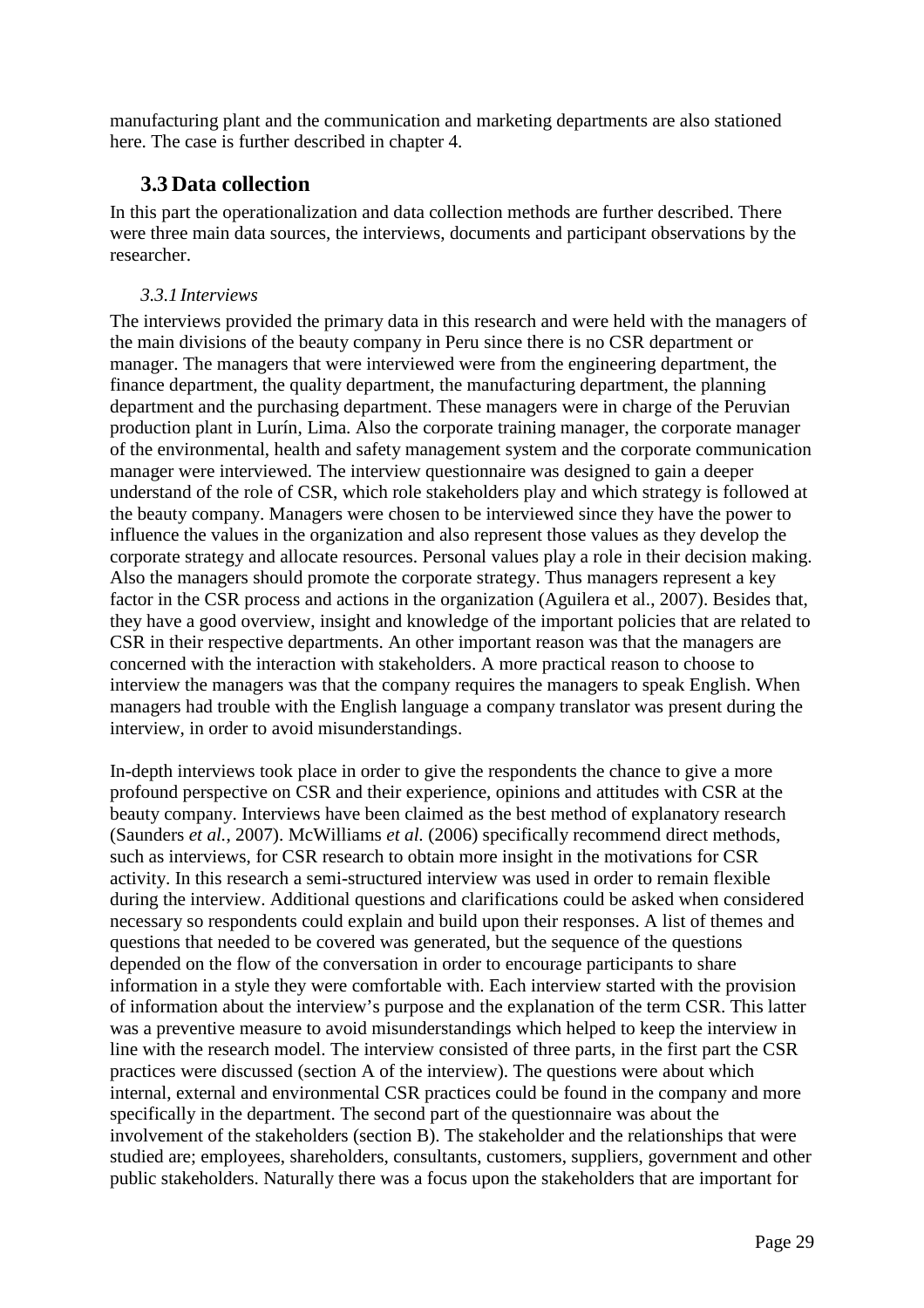the department that was interviewed, for example during the interview with the manager of the purchasing department suppliers were discussed in detail. In the last part of the questionnaire the value managers gave to CSR was discussed. Their opinion on the CSR strategy to be followed by the company was also asked (section C). The questionnaire was designed to take about 45 minutes. Interviews were recorded and transcribed for further revision post meeting, also to make sure no information could be lost. The outline of the interview is included in annex 1.

#### *3.3.2Document study*

Scholars agree that data collected for other purposes, either raw data or published, are secondary data sources. Most organizations collect and store a variety of data to support their operations (Saunders *et al.*, 2009). Previous research done at the beauty company by other scholars, as well as company documentation (e.g. corporate policy) and published documents (e.g. promotional material and website) could be used to analyze. When using documents it is important to consider their value. The documents were selected under the criteria proposed by Babbie (2004) that addresses several questions to make sure the documents are of value for this research:

- Who composed the documents and why is it written?
- Is there a bias in the documents and how might you go about checking them?
- What kind of key categories and concepts are used by the writer of the document to organize the information presented?
- What sorts of theoretical issues and debates and issues do these documents cast light on?

Previous published sources that were used in this research are the final report of the *Centrimundo studytour* (2008*), Propuesta de programmas* (2008), the reviews of *Making Up the Difference: Women, Beauty, and Direct Selling in Ecuador* (2012), *Multiplying themselves: Women cosmetic sellers in Ecuador* (2011), *Institutional theory and crossnational differences in international market selection for direct selling* (2012) and the interview of the owner done by PricewaterhouseCoopers for *7th South American CEO survey*. The secondary data is used in order to support the primary data.

#### *3.3.3Participant observations of the researcher*

Saunders *et al.* (2009) described participant observation conducting a research while the researcher attempts to participate fully in the lives and activities of subjects and thus becomes a member of their group, organisation or community. In this way a deep understanding of what is going on is created because what is happening is not only observed but also felt. In this way delicate nuances in feelings can addressed and the symbolic world understood. The role of the participant observer depends on whether the identity of the researcher is revealed and if the researcher takes part in the activity. Based on these two criteria there are four possible roles; complete participant, complete observer, observer as participant or participant as observer (Saunders *et al.*, 2009).

During the research at the beauty company the role of the researcher was revealed and the researcher was located at the manufacturing department in the area of the system management. The researcher was participating in the day to day practice in the company. Besides working on the research, the researcher was also involved in the establishment of a new CSR project. The aim of the project was to help the community in the area where the manufacturing plant is located. In order to come up with a good project meetings in the local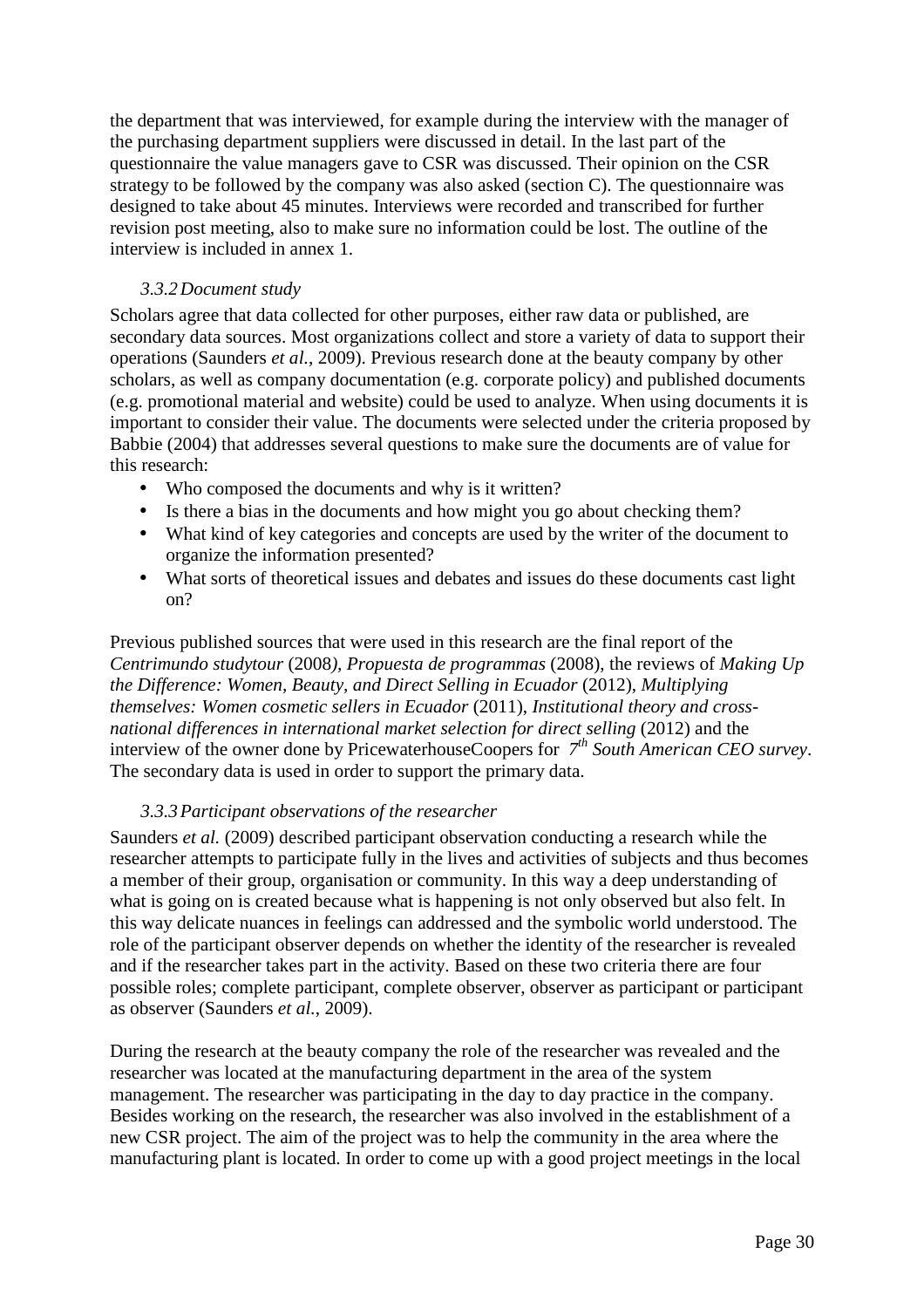community with employees, the church and the government were set up. Also the community itself was visited.

## **3.4 Data analysis**

For the data analysis the research framework of figure 2.5 was used. The different blocks in this framework represent the different sub-research questions.

The first sub-question about the cultural and economic context of the beauty company was studied through a PEST analysis. Hereby the political, economic, social and technical in the macro-economic environment were considered. The sources of information used were available documents made by international accepted institutions like the World Bank. This context was further investigated through the clarification of the micro-environment, namely the corporation itself. The data used for this were internal documents that were used as corporate communication mechanism such as posters, company agenda and the website. However, the interviews were used to confirm and support the findings on this question.

The second sub-question that tries to identify the CSR practices was primarily studied through the interviews. To answer the second sub-question the CSR practices were identified by using the research framework. During the interviews, the respondents elaborated upon the CSR in the beauty company. Whenever a respondent mentioned one of the aspects described in table 2.2, this was highlighted in the transcription. Subsequently the CSR practice was labelled with a quote in an excel sheet with a short description of the label, indicating which manager mentioned the CSR practice. After that the CSR practices were grouped and categorized in internal, external or environmental. The identified practices, how often they are cited and by which departments are shown in annex 2.

The third sub-question about the involvement of the stakeholders was answered through categorizing the mentioned stakeholders by the respondents as follows: employees, shareholders, customers, suppliers, government, consultants, NGO's, community and competitors. Whenever a stakeholder was mentioned by the respondent, this was highlighted in the transcription of the interview. These citations were then summarized in how the respondents see the company's interaction with the particular stakeholder. Secondary data was used to expand these results in order to create a better overview of the actual situation.

The fourth sub-question, about if the beauty company creates shared value, was answered through the analysis of the previous findings. There was a detailed assessment made on how the identified CSR practices at the beauty company score on the share value elements: centrality, competitiveness, social aspect, pro-activity and visibility (see figure 2.5).

In order to answer the fifth and final sub-question about which recommendations derive from the research results, the previous sub-questions were used. The outcome was compared with the literature findings and presented as recommendations.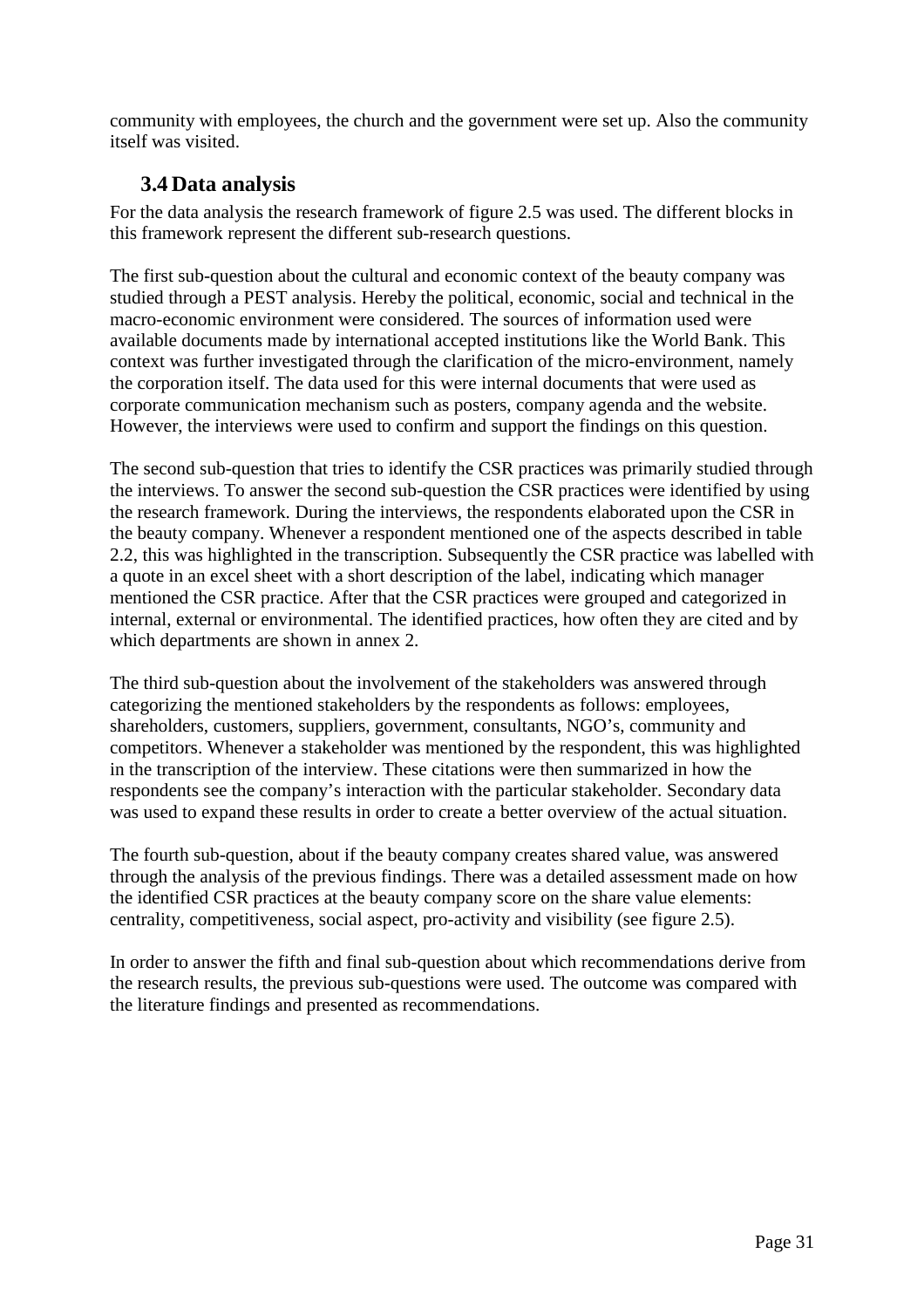In this chapter the findings are presented in accordance with the research analytical framework (figure 2.5). First the context of the case is discussed, followed by information on the case itself, the beauty company. This corresponds to the outermost circle of the research framework and the biggest rectangle within the circle. This is followed by a section on the analysis of the stakeholder dialogue within the beauty company. In the last section of this chapter the existing CSR practices at the beauty company are enlisted. This is followed by a discussion of whether these practices can be seen as a shared value creation strategy and if not, what kind of classification can be given to the practice based on figure 2.4.

## **4.1 The beauty company and its context**

In order to determine the creation of shared value it is important to understand the economic and social development issues of the Peruvian business context. This is done through a PEST analysis, which takes the political, economic, social and technical environment into consideration. Also the organizational characteristics must be taken into account. An overview of the company profile is also here given.

#### *4.1.1Peru*

The history of Peru is rooted in the Incan culture and heavenly formed by the occupation of the Spanish from the  $16<sup>th</sup>$  century until 1821. The Peruvian government is constitutionalrepublic, the legal system they use is the civil law system. The president is the chief of state as well as the head of government. The president serves a 5 year term and the current president since 28 July 2011 is Ollanta Humala Tasso.

The economy of Peru is very locally focused. This is caused by the economic history, in 1982 Latin America was facing a crisis. The Peruvian government created in a reaction to this crisis an inward-bound economy in order to protect themselves. Import and export to the rest of the world was restricted. This led to stagflation, a combination of high inflation and recession. It was not until the 1990's that Peru changed the economy to outward-bound. Peru opened up its market and expanded trade with different countries around the world. This resulted in a free trade agreement with the United States in 2006. This agreement led to more security and a predictable legal framework for foreign investors to do business in Peru. Peru is also part of Unasur, a Latin American Union and has trade agreements with Mercosur states, Mexico, Canada, China and some countries in Europe.

The Peruvian economy keeps on improving, the average growth rate is 6.4% per year since 2002. The Peruvian economy is stable with a small appreciation in the exchange rate with low inflation. PPP is \$332 billion (US) and GDP per capita \$10,900 (2012). The major industries of Peru are mining, agriculture, fishing and tourism. Despite Peru's strong macroeconomic performance, poor infrastructure hinders the spread of growth to Peru's non-coastal areas. Peru's rapid expansion have helped to reduce the national poverty rate by 23 percentage points since 2002, but inequality persists and continues to pose a challenge.

Around 81% of the Peruvians are roman catholic and religion plays a big role in the day to day live. There are high poverty rates and unemployment rates, especially in the remote Andes and among the indigenous people who don't speak Spanish, accelerated by the existed class-differences. School attendance has improved, but there are still problems with educational quality. About a quarter to a third of Peruvian children aged 6 to 14 work and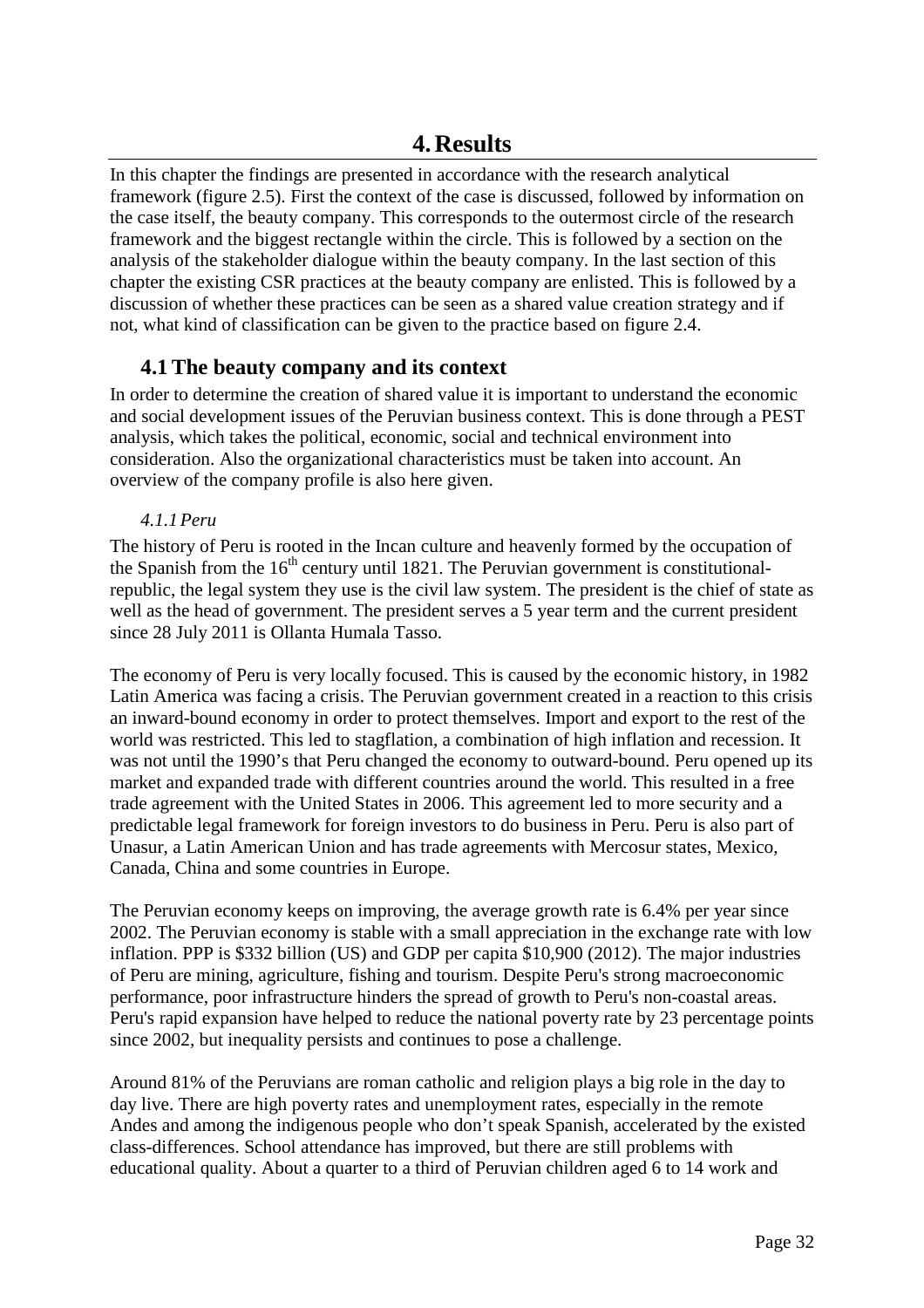many poor children drop out of school to help support their families. Corruption, insufficient infrastructure, child labour and low capacity of the local government are key problems in Peru.

In Peru there are 3.688 million main telephone lines in use (2011) which ranks the country in comparison to the world on a  $43<sup>rd</sup>$  place. There are even more mobile cellular phone, 32.461 million in 2011 that ranks the country in a 33<sup>rd</sup> position. Internet is also widely spread, 9.158 million users which gives Peru a ranking on a  $31<sup>st</sup>$  place.

#### *4.1.2The beauty company*

The beauty company was founded in 1967 by the a family in Lima, Peru. It was the first company in Peru that manufactured cosmetics and perfume. Taking advantage of the government rule that prohibited the import of cosmetics, they expanded in the local market rapidly. After the death of founder in 1984 the beauty company separated in two independent companies. The son of the founder still leads the company today, together with his daughter. In Peru the company sells its products under a different brand name then in the rest of countries. The beauty company has five different product lines; skin treatment, make-up, fragrances, personal care and jewellery which generates more than 250 different beauty products, and focuses on the middle and upper middle class costumers. They sell products for woman, men, young adults, children and babies. The products are sold in eight different countries; Peru, Colombia, Ecuador, Venezuela, Bolivia, Mexico, Guatemala and Spain. There are five different production plants located in Peru, Ecuador and Colombia. Besides that there are research and development centres in the United States and Switzerland. There are plans to expand their market in Italy and Germany.

From the beginning, the company wanted to give Peruvian women an opportunity to improve their standard of life and help them in their economic development. In order to make this possible, the beauty company established a system of direct sale by catalogue, which is released every four weeks, under the concept of 'door-to-door' sale. These consultants are women in the age range of 18 to 50 years old and through the so-called 'stairway of success' they can grow into directors. The beauty company has over 4,000 employees and more than 300,000 sales representatives.

The mission is to raise the standard of living of women and of all who are part of the family the beauty company, offering the best economic development, professional and personal opportunities, with the support of worldwide quality beauty products. Its vision is to be the most competitive and prestigious direct selling beauty company in Latin-America based on the principal 'prosperity for all'. The beauty company does not want to be the biggest participant in the marker, but wants to be the most profitable one. In the countries where the beauty company is active, it is in the top three of the market leaders. In 2007 the revenues were around USD 550 million with a profit margin of 15%. The average growth was 25% in the last three years and due to a marketing strategy change the jewellery line experienced a growth of 60%. The total production capacity of the beauty company is 100 million units per year. In 2007 92 million units were sold, in 2008 75 million units and the expected number of 2009 is 88 million units.

The values of the beauty company are:

- Integrity
- Honesty
- Equity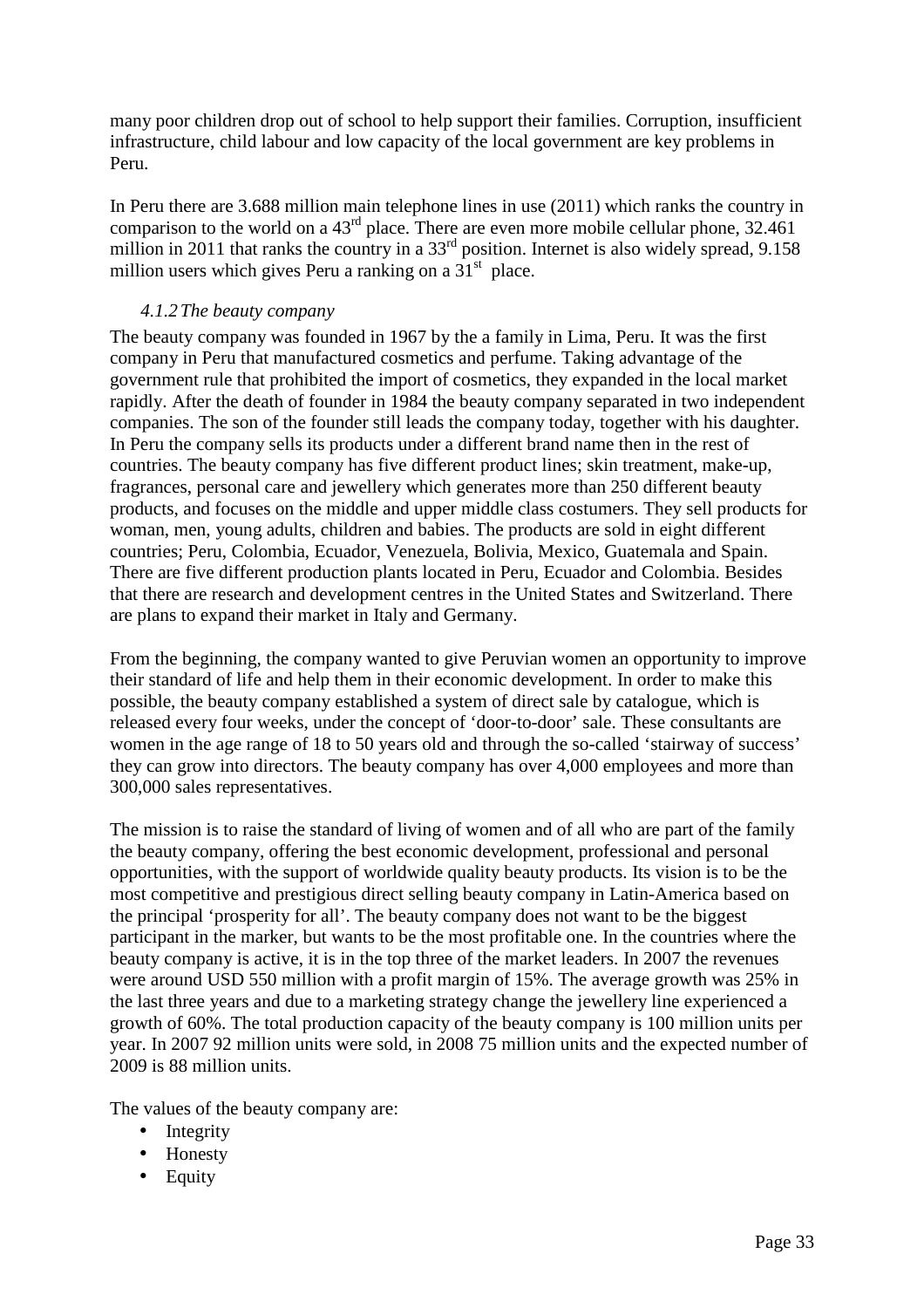- Loyalty
- Commitment to quality
- Respect for people and family life
- Service attitude
- Responsibility

The principles of the beauty company are:

- Always act on the foundation of 'prosperity for all'
- Prioritize the common good over the individual good
- Encourage teamwork
- Promote continuous improvement
- Promote the development and skills of our team
- Recognize the achievements at all levels
- Encourage open and free communication
- Provide service excellence
- Provide social support to our community

### **4.2 Stakeholder dialogue at the beauty company**

In this part the stakeholders that are of importance for the beauty company are discussed. Firstly a description of the stakeholders is given. Then the dialogue between management and stakeholders deriving from the empirical data is stated. Besides this managerial discretion, also the relational attributes between the stakeholders and the company are important in considering the dialogue with the stakeholders. These attributes are also discussed. Finally an overview of the interaction with the stakeholders is presented.

*4.2.1 Internal stakeholders* 

#### *Shareholders*

The company is owned by a family. The owner is president of the company owns about 95% of the shares and his daughter is vice-president. They set out the strategy and their focus is on the profitability and continuity of the company. They also play an important role in the contacts with the consultants. The quality manager says: *"For the owner quality is very important and according to him the quality is in the product and in the consultants. He keeps very close contacts with the consultants. He is also very involved in the product line, he is the one that can approve the manufacturing of a new product".* All the strategic decisions are made by the owners and if managers have an idea they have to convince the owners of this idea.

It can be stated that the shareholders have high power, legitimacy and urgency over the company. They have high power because they can force managers to follow their strategy, they own the financial resources and they have prestige. They also have a legitimate claim on the company since they own the company. Finally urgency is also present since it is critical for the company to react immediately on their claims. Shareholders are thus definitive stakeholders.

#### *Employees*

The employees work in various specialties in the departments of manufacturing, marketing, communication, finance, purchasing, quality and human resources. Their demands are mostly in the labour related subject as career plans, work environment and a like. The managers have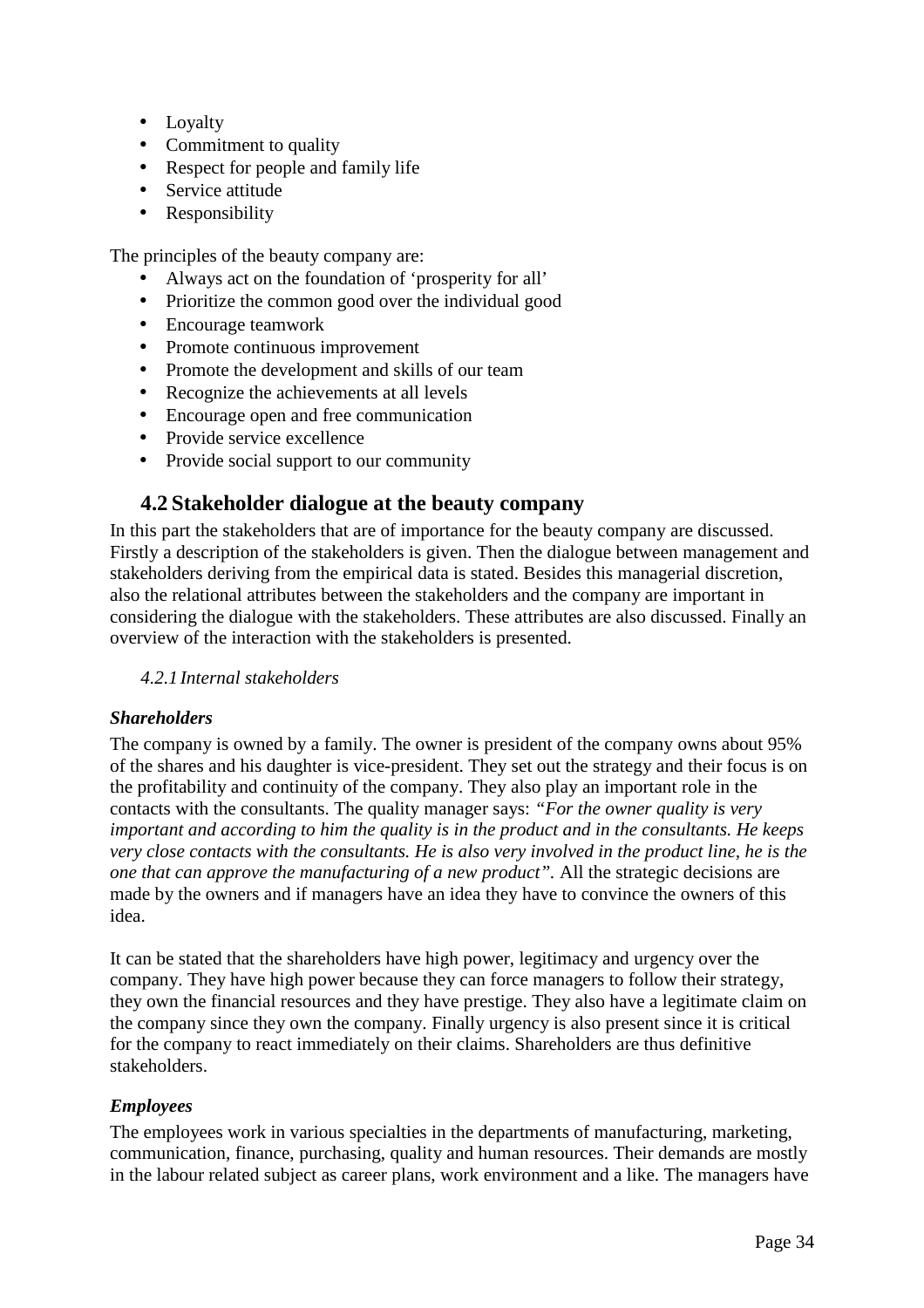annual meetings with the employees to talk about how the process can be managed better, to talk about the corporate objectives and how personal objectives are aligned with the future of the company.

The employees have legitimacy over the company because they have a formal relation with the company. They also have symbolic power over the company. The company does engage them in policy making. Employees are dominant stakeholders of the company.

#### *Consultants*

Consultants form a special stakeholder group in the beauty company since they are not under contract but work freelance on the basis of a commission. Earnings depend on the amount of products sold and sellers recruited. The consultants are normally women between 18 and 50 years old. Most of them start on a part-time basis, but can grow from that through the socalled 'ladder of success' to directors that have different consultants working for them and even become a manager of a district. The relationships between the consultants and directors are analogized to family roles. If consultants climb the 'ladder of success' they can obtain bonuses. The bonuses become bigger when climbing on the ladder. In every country there are two main events, the national convention, where consultants are invited if they reached certain targets and consultants of all the different steps on the ladder are invited, and the glow on the stage event, where only the best consultants are invited and where the cars are given to the consultants. There are also small events where the workshops are given, mostly these events are per area and under the leadership of a director. There is also once a year an international event called Galaxy, where the best consultants of the eight countries are invited to. Together with the owner they go for a trip to an European capital during this event. There is also an intermediate trip, where consultants that reached certain targets are invited to. On this trip the president isn't present. For the consultants it is important that the product they sell are innovative, of a high quality and competitive so they can achieve a high commission. New products are evaluated every four weeks with the consultants in focus groups. CSR practices are not communicated with the consultants, unless they play an active role in the practice.

The consultants have normative power over the company since they are an important asset of the company. Beside that they have a legitimate claim over the company since they sell its products. As stated above, the company engages the consultants in their policy making. Consultants are dominant stakeholders.

#### *Suppliers*

The suppliers provide the company mainly with glass, plastics, metal and cardboard. Most of the suppliers are headquartered in European and American, followed by Brazil. Raw materials are purchased by the department of the beauty company in Florida, United States and then shipped to the production plants in South America because of the purchase benefits in this location. The management of the beauty company has close contacts with the suppliers in order to guarantee a high level quality of all products. The quality managers explains: *"The quality of the raw materials are checked in four different laboratories that are for quick analysis in order to take action in situations that don't accomplish the parameters or characteristics that are defined in the specifications. These controls gives information about the supplier.*" The engineering manager states that in the interaction with the suppliers they are motivated to try to align the objective of the supplier with the objective of the beauty company. During meetings important objectives are discussed.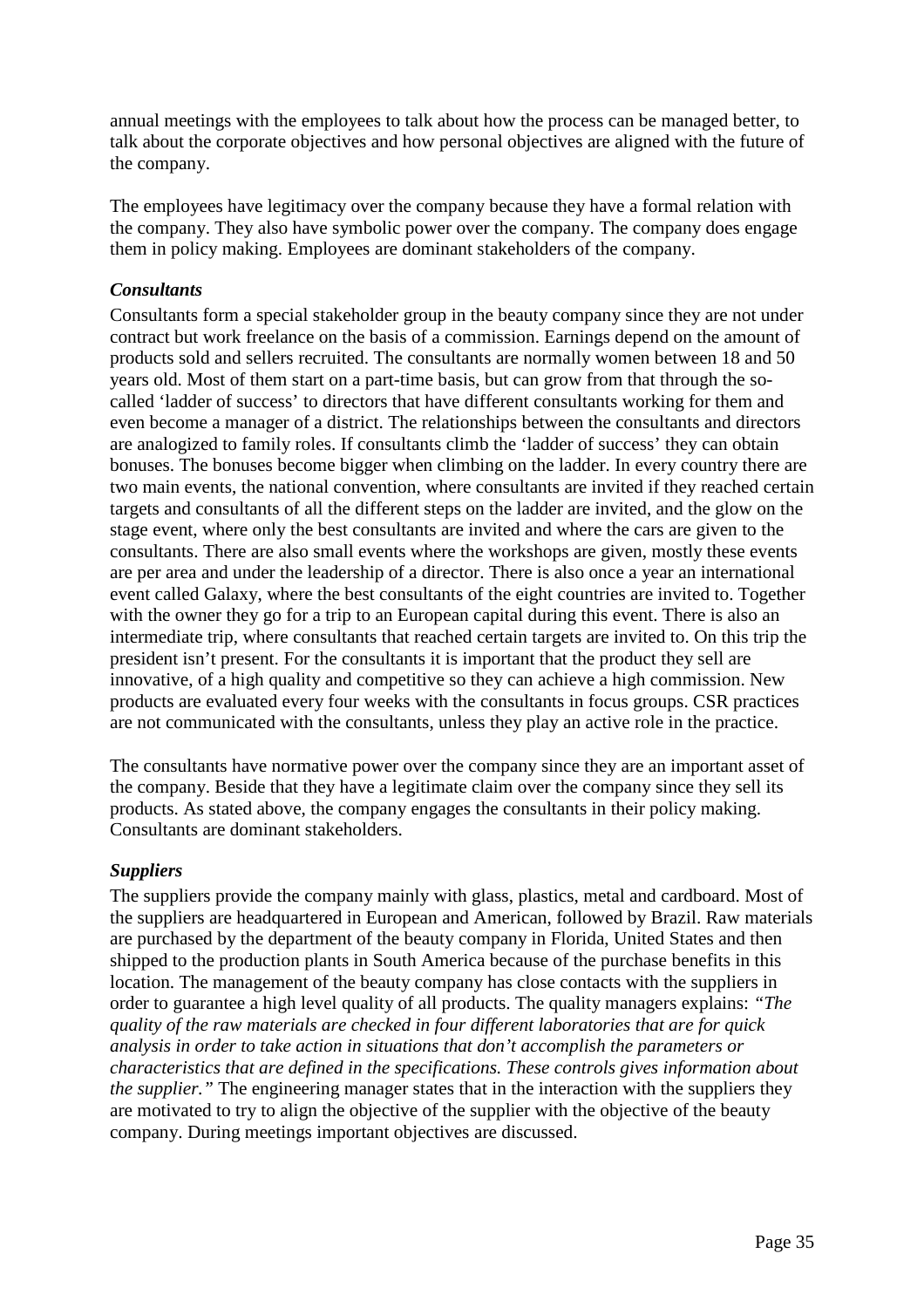Since the suppliers provide the company with materials they have a high utilitarian power of the company. Suppliers could make an urgency claim on the company since the delivery of their supply's are often time sensitive. Also often suppliers engage in a formal relationship through contracts with the company and could have therefore a legitimacy claim. As stated above, the company engages suppliers in decision making. Suppliers are thus a potential dangerous stakeholder, but right now dormant stakeholders.

#### *Customers*

The consumers can be divided into different target groups; women, men and young adults. For customers it is important that the products meet their expectations. Especially the quality of the products is important for them at competitive prices. There is no formal company communication on how the company tries to build a better society. Neither are internal improvements communicated to gain a better brand image.

The customers do not engage directly in the company. Most market research is done through the consultants. They do have a power claim based on utilitarian and symbolic power. The customers are a dormant stakeholder group.

#### *4.2.2External stakeholders*

#### *NGO's*

NGO's in Peru that try to influence companies focus heavily on environmental aspects, especially in the mining and petrol business. The cosmetic plant of the beauty company is in Lurín. This is a protected ecological area because one of the last not polluted river of Lima is running through this valley and this is an important agricultural area for Lima. There is a NGO named Grupo GEA active to keep this area non polluted. The Lurín plant of the beauty company was founded in 2004 and in order to receive the approval of the NGO the EHS management system was introduced. Grupo GEA made a partnership with the government in order to legitimate their claims. This partnership is also involved in the evaluation of the EHS management system, which takes place twice a year. The beauty company participates in order to learn and contribute their knowledge to improve the surrounded environment. An other aspect Grupo GEA bargained was the employment of at least 30% of the workforce from the local community. Grupo GEA prevented the establishment of the jewellery plant in Lurín because this production process is too polluting according to them.

Grupo GEA has a legitimate claim on the company, since they are an accepted group to in the community that prevents environmental harms. Also their claims are urgent, if the company does not address them immediately, this can cause serious problems. The company does engage them in their policy making, but the NGO needs other stakeholders to make the company listen to their claims (the government and the community). This make Grupo GEA an dependent stakeholder.

#### *Government*

The government seems not very committed to the environment yet, although they did set up a new environmental ministry. At this point the laws are not very strict according to the quality manager of the beauty company. In the beauty company there is a special team that put new legal requirements into practice. This consultant team works together with a legal government bureau to exchange information and to receive advice. As the ESH manager explains: *"If the government makes a new law, they specify this on a website. The consultants see this and ask for the opinion of the technical area. With this opinion they go to the government."* The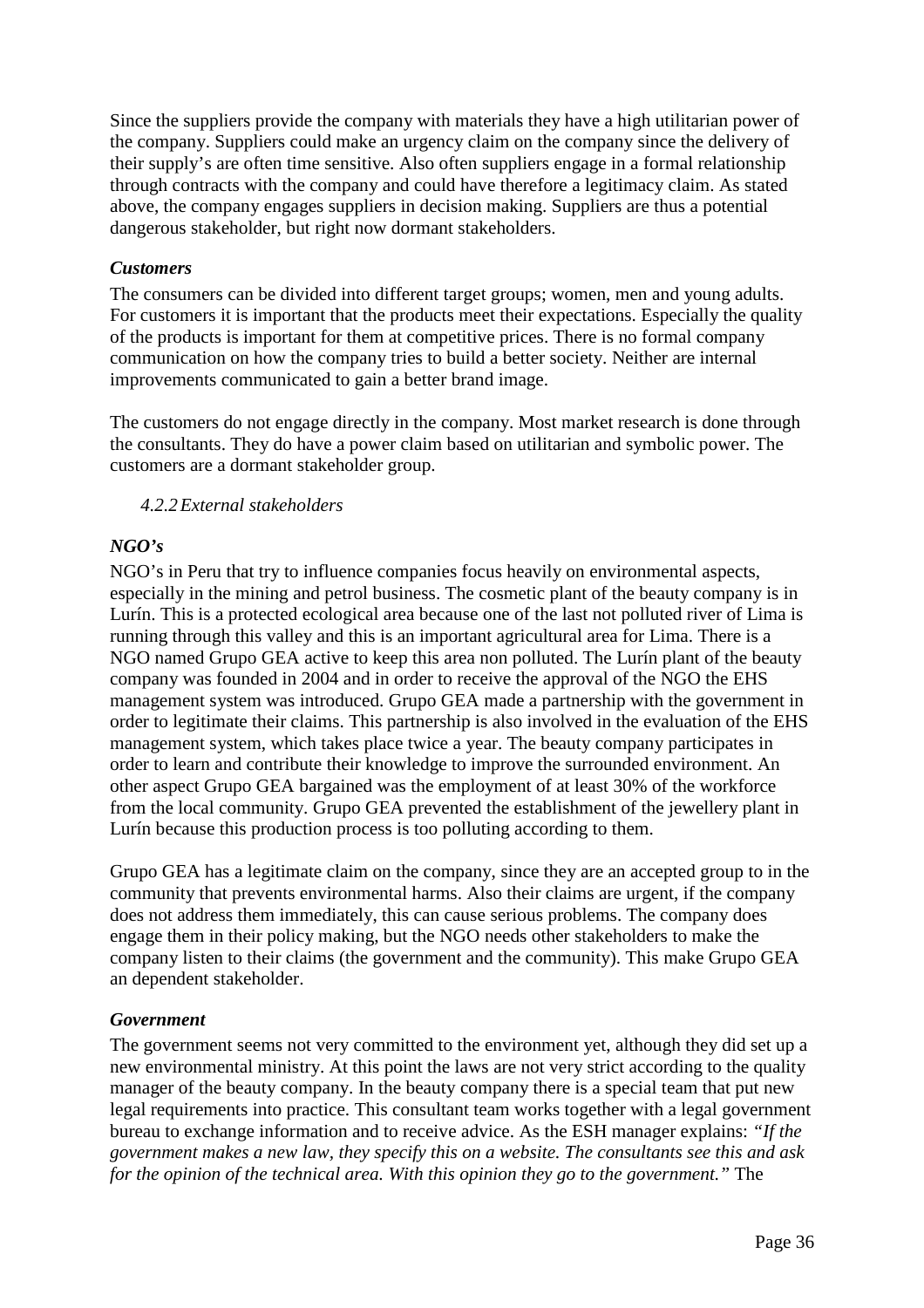government is working together with Grupo GEA in a partnership in order to create a sustainable environment in Lurín, which gave a legitimate basis for the initiatives of the NGO. Besides that there is also an experienced lack of intervention of the state. School, hospitals, highways are missing.

The government has a legitimate claim on the company since it is the institution that makes the rules in which the company operates. Also they have a high coercive power claim over the company since the government can force the company to engage in some kind of action by law. The company does not experience an urgency in the claims of the government and does not feel a lot of pressure to act in a responsible manner because of the government. The government can be considered a dominant stakeholder.

#### *Community*

The beauty company is related with the families of the employees, the community the company has its manufacturing facilities and society at large. For the community it is important that the company gives them development opportunities without contaminating the environment.

The community has a legitimate claim on the company since the company produces in their habitat. Although their claims are legitimate, they have no power or urgency claims over the company. The community is thus a discretionary stakeholder.

#### *Competitors*

The beauty company is following the products and innovations of its competitors. Some of the competitors have recently introduced green products, that are produced and packaged with natural ingredients in order to reduce emissions. Other competitors adopted a philanthropic cause and raised money for this cause, for example Avon's breast cancer foundation. This development in the market is closely watched.

The competitors do not have a power, legitimacy nor urgency claim over the company. Competitors are monitored by the managers to watch market changes and gain information but competitors are non-stakeholders of the company.

#### *4.2.3 Involvement of stakeholders*

At the beauty company there is not a formal stakeholder management tool. The management of the stakeholders is highly dependent upon managerial discretion. The company does try to create a strong corporate image across countries by the use of a coherent house style and a corporate anthem with a dance. In the figure below the stakeholders are classified according to their relational attributes. The most important stakeholders of the beauty company are the shareholders, followed by the dominant stakeholder consultants, employees and government and then the dependent stakeholder Grupo GEA. The dominant and dependent stakeholders should be considered in policy making and are in a formal way active in information exchange with the company. The dormant stakeholders suppliers and customers could have a higher influence on the company. The beauty company does try to manage them but not very actively. The community can be seen as a discretionary stakeholder. They depend on the goodwill of the company to asses their needs. Finally the competitors are non-stakeholders. They are only monitored and do not have no direct power over the beauty company.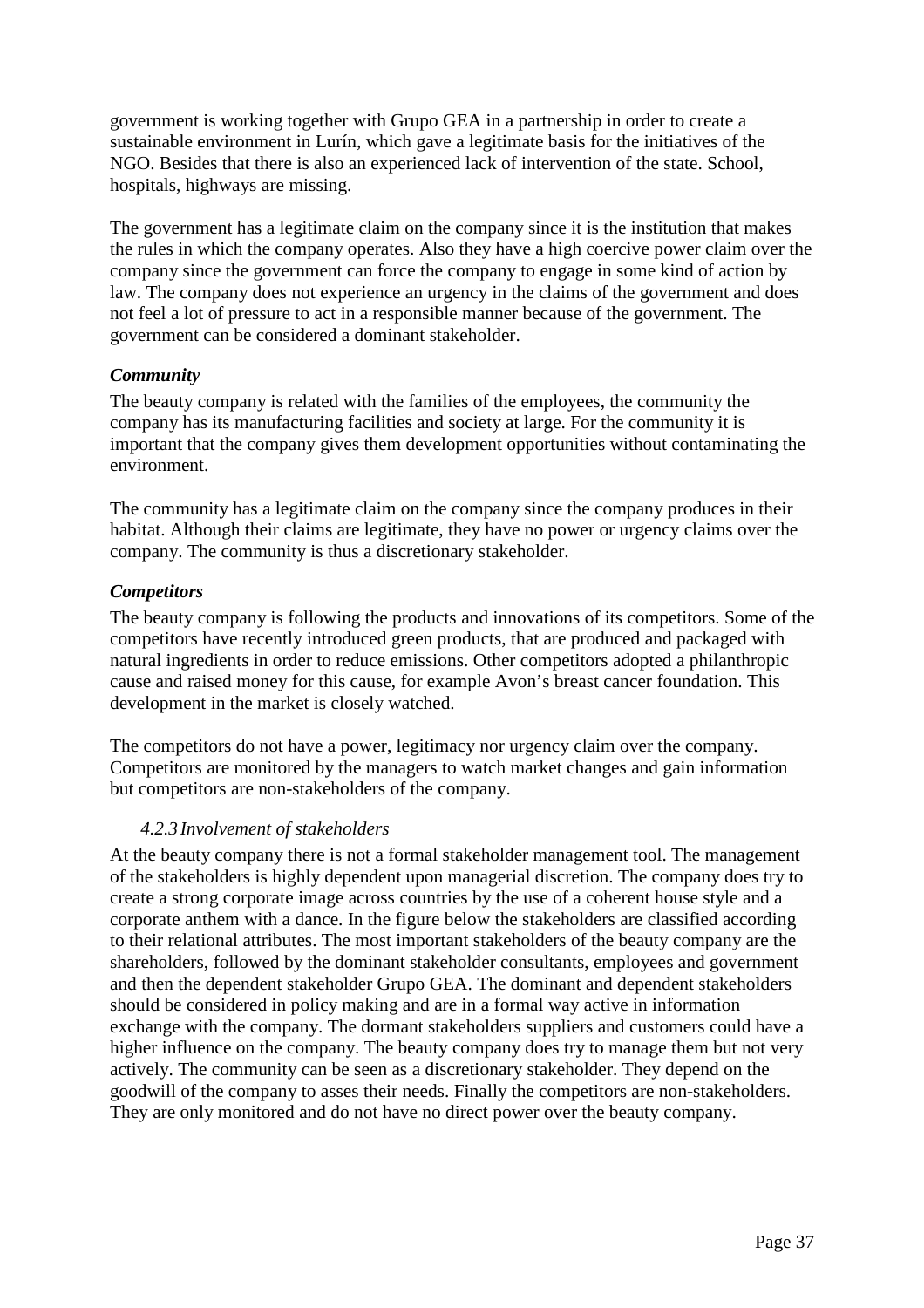

**Figure 4.1: Classification of stakeholder (adapted from Mitchell et al., 1997)** 

## **4.3 Practices and their strategic value**

In this part the CSR practices that were found in the empirical data are described. The CSR practices are categorized in internal, external and environmental practices in accordance with the analytical framework (figure 2.5). When appropriate, quotes about the CSR practices from the interviews are given in order to enrich the description. After the description the strategic value of these individual practices is examined by the five elements that emerged from the analytical framework (see figure 2.5). Finally the CSR strategy at the beauty company is discussed.

### *4.3.1 Internal practices*

### *Environment, Health and Safety management system*

The beauty company works with the Environment, Health and Safety (EHS) management system that considers environmental protection, occupational health and safety at work. This management system has two main objectives: to reduce the negative impact the company has on the environment and to prevent work related health and safety problems. They try to achieve this through the use of prevention programs, training, environmental scanning and by the use of work manuals. Twice a year there is a health campaign where the health of all the employees is checked. As the corporate EHS manager states: *"This cascade process starts at the top and goes to the bottom of the company. In every step there is a responsibility to improve our leadership and commitment in order to protect the EHS in all the operating area's. This is very important. Caring about this must become a custom in the company."* 

Since the environmental practices of the EHS management system are discussed in more detail in the environmental sub-section, there will only be here elaborated upon the strategic value of the health and safety aspects of this management system. As far as the centrality of this practice goes, there is not a direct fit with the mission. There is a link with the value 'respect for people and family life', since the system is about the health and safety of the employees. There is also a link with the company principle 'promote continuous improvement' since the system tries to make improvements in the area of health and safety. The competiveness of the company can benefit from this practice, since the program should prevent problems. The private benefits will not be very large though, since such a system is quite common and easily adopted by competitors. The social conditions improve through this practice, there are better working conditions. It scores thus positive on the social aspect. Also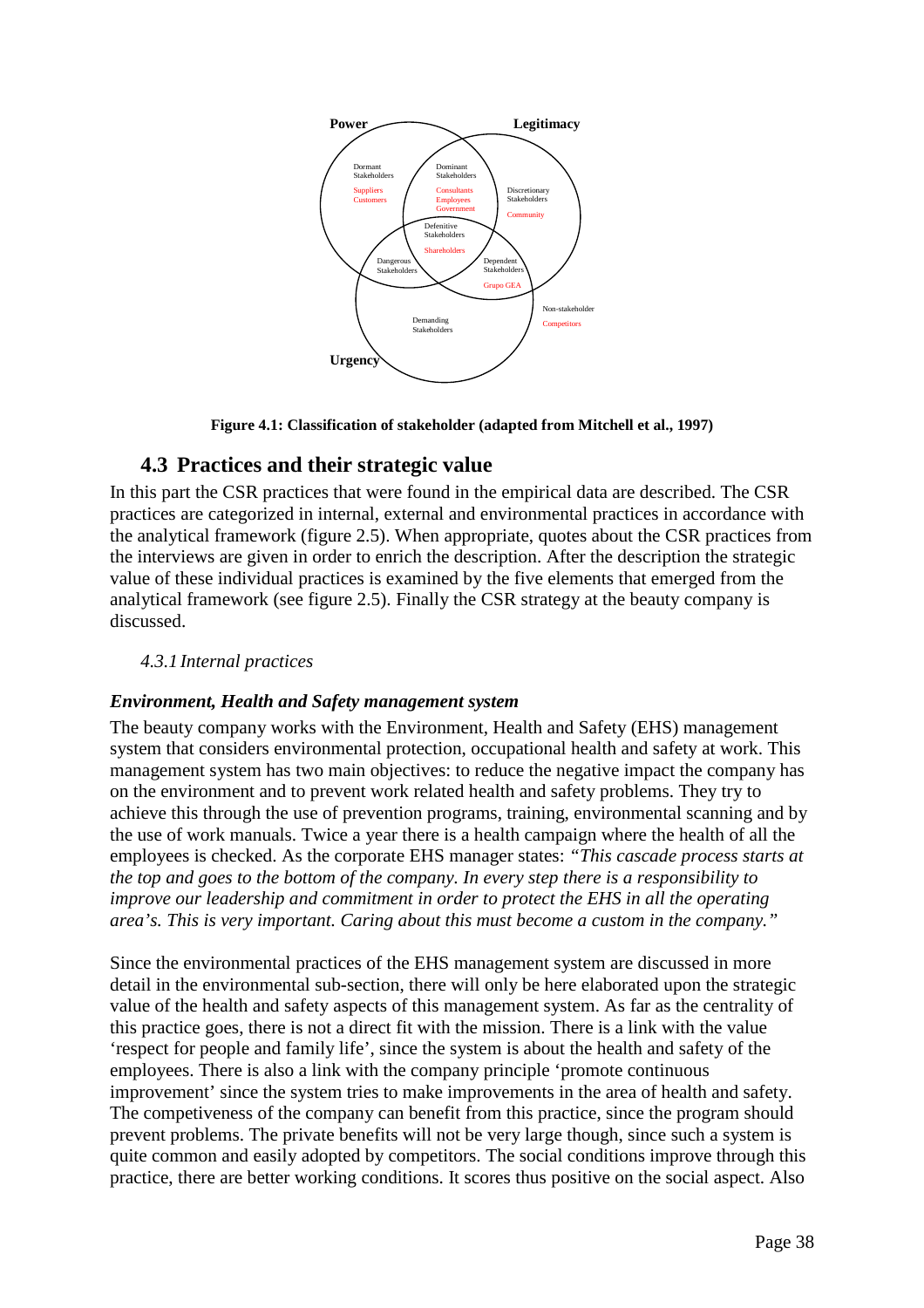this practice scores negative on pro-activity since it emerged because Grupo GEA forced the beauty company into this action. The visibility of this practice is positive, the system is evaluated with Grupo GEA and the government, two stakeholder groups. The system contains clear metrics. Overall, this CSR practices does not create shared value. There is some value created for the company, but not for society. Based on figure 2.4 this practice can be defined as an ethical responsibility since it is a common practice. It is about preventing social harm which society can expect from the company and 'doing what is right'.

| Table 4.1: Shared value scores of the EHS management system |           |                 |               |              |                    |  |  |
|-------------------------------------------------------------|-----------|-----------------|---------------|--------------|--------------------|--|--|
| Aspect                                                      | entrality | Competitiveness | Social aspect | Pro-activity | <i>l</i> isibility |  |  |
| Score                                                       |           |                 |               |              |                    |  |  |
|                                                             |           |                 |               |              |                    |  |  |

**Table 4.1: Shared value scores of the EHS management system** 

#### *The best laws*

In the EHS management system the laws are integrated into the company's policies. Each country had its own laws, not all the laws apply in all the countries where the beauty company manufactures and sells its products. They decided to create a corporate law, based on the reproduction of the most demanding laws in all the countries. These include also laws of the European Union since the company exports to Spain. Because of this the plants have either a ISO 9001 or ISO 14001 certification. As the EHS manager explains: *"For example in environmental laws Colombia has the best level. Is a good level? Yes. Is best for the company? Yes. Then we follow in all the countries."* 

This practice scores negative on centrality. There is not a fit with the mission. It can be linked to the principal of 'promote continuous improvement', because this practice does lead to improvement but there is not a very strong link. There is a fit with competitiveness because this practice may lead to a first-mover advantage in the countries where the laws are not mandatory. Beside that, it can also lead to a positive image of the company. There is a social benefit of this practice because the operations of the company are of a higher level. There is also a strong link with pro-activity, it is not mandatory to engage in it and it will enhance the level of manufacturing. This practice has a negative score on visibility because there are no clear metrics the stakeholders can use to evaluate this practice. It is hard to determine for the stakeholders if the company actually does introduce these laws in all the plants. Although this practice does add value for the beauty company and there is also societal value, there is no strategic foundation for this and also metrics to evaluate this practice are missing. This practice can be considered an ethical practice since it is good business to apply a law to all the subsidiaries that is mandatory in one of the plants.

| Table 4.2: Shared value scores of the best laws practice |  |  |  |  |  |  |  |  |
|----------------------------------------------------------|--|--|--|--|--|--|--|--|
|----------------------------------------------------------|--|--|--|--|--|--|--|--|

| Aspect          | Lentrality | Competitiveness | $\sim$<br>aspect<br>Social | Pro-activity | $\cdot$ .<br>$\mathbf{v}$ $\mathbf{v}$<br>$\sqrt{1}$ 1 $\sqrt{1}$ 1 $\sqrt{1}$ 1 $\sqrt{1}$ 1 $\sqrt{1}$ 1 $\sqrt{1}$ 1 $\sqrt{1}$ 1 $\sqrt{1}$ 1 $\sqrt{1}$ 1 $\sqrt{1}$ 1 $\sqrt{1}$ 1 $\sqrt{1}$ 1 $\sqrt{1}$ 1 $\sqrt{1}$ 1 $\sqrt{1}$ 1 $\sqrt{1}$ 1 $\sqrt{1}$ $\sqrt{1}$ $\sqrt{1}$ $\sqrt{1}$ $\sqrt{1}$ $\sqrt{1}$ $\sqrt{1}$ $\sqrt{1$ |
|-----------------|------------|-----------------|----------------------------|--------------|--------------------------------------------------------------------------------------------------------------------------------------------------------------------------------------------------------------------------------------------------------------------------------------------------------------------------------------------------|
| $\sim$<br>Score |            |                 |                            |              |                                                                                                                                                                                                                                                                                                                                                  |

#### *Training and education of employees*

The beauty company finds its employees very important, they guarantee the quality of the products most of all. The employees are given the opportunity to grow and be educated in to develop better qualifications. In this way they can become better professionals that can grow in the company. The quality manager gave an example: *"We have persons that only have finished high school, and now they are studying for a degree."* Also the training manager sees this as an important responsibility of the beauty company: *"Education is very important. You can't imagine how the public schools are here. They are very bad. The difference in opportunities that people have are enormous. There is a big gap on what is needed and what is offered, and the majority of people don't have the money to pay for it themselves."*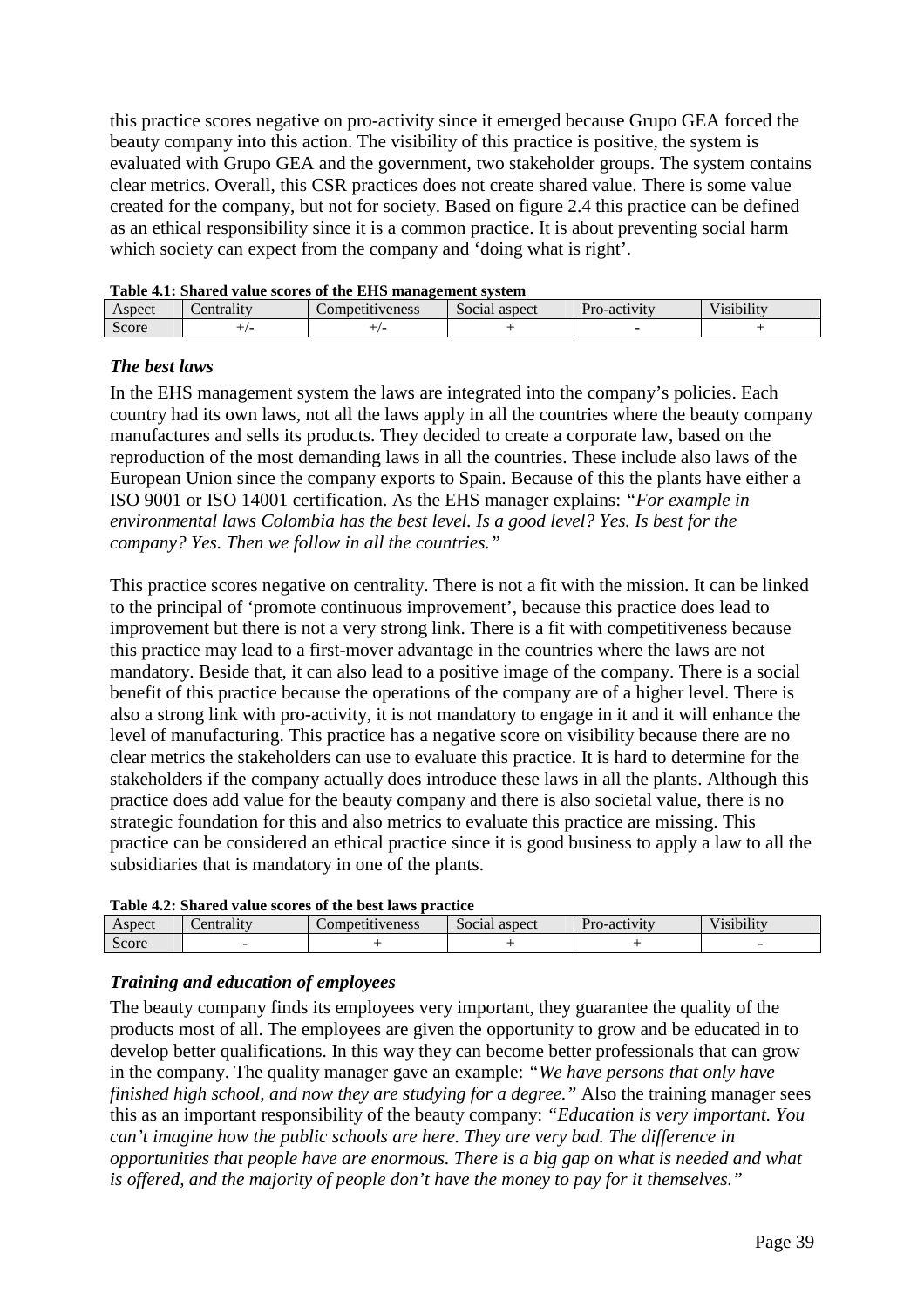This practice is clearly related to the mission of the beauty company, it is part of the creation of professional opportunities. The practice thus scores positive on centrality. It has a link with the competitiveness of the company since the quality of the products is guaranteed by the employees according to the beauty company. As long as the employees remain at the beauty company, the private benefits are also secure. There is a chance that employees will stop working for the beauty company and start working for a competitor, which would have a huge impact on the competitive gain. There is also a positive score on the improvement of the social conditions in the community since in this way members of the community can receive education. Otherwise these employees would probably would not have the opportunity to receive education. The practice did not emerge because of requirements. It provides a social opportunity in that the beauty company creates a more educated workforce. There is some visibility, since for the employees the training and education will probably be very observable. For other stakeholders this practice might not be so easily observed, and there are no clear metrics to evaluate this practice. Although this practice does create value for society, it does not have a very direct link to the creation of value for the company itself.

|  |  |  | Table 4.3: Shared value scores of training and educating employees |
|--|--|--|--------------------------------------------------------------------|
|--|--|--|--------------------------------------------------------------------|

| --------<br>------<br>----------<br>--------<br>---- |                       |                       |                            |              |                                 |  |  |
|------------------------------------------------------|-----------------------|-----------------------|----------------------------|--------------|---------------------------------|--|--|
| Aspect                                               | atralıt -<br>$\alpha$ | .ompetit<br>1tiveness | $\sim$<br>aspect<br>Social | Pro-activity | <br>V 101 h1 l 1 t v<br>1910111 |  |  |
| $\sim$<br>Score                                      |                       |                       |                            |              |                                 |  |  |
|                                                      |                       |                       |                            |              |                                 |  |  |

#### *Training and education of consultants*

The consultants of the company are given the chance to follow formal career training in a programme that is called the University of the beauty company. In all the stages of the 'ladder of success' there is training on competences available that can teach the methodology to become successful that was developed with educational psychologists. Training can be attended upon request, a corporate agenda is made available so consultants can see when and where training takes place. The company provides these training without charge, participants only have to pay for materials. If necessary these can be paid in parts. The training managers declares how this can have an impact: *"We feel proud that a director or an consultant that starts as an person that haves only the process of selling and gives services to the costumers in selling, if she wants she can become an multi level entrepreneur in an X amount of years that is well trained. With the impact on her personal live, in her professional live and in an economical sense as well."* 

See for a detailed explanation of the aspects the elaboration in the practice of the training and education of employees.

| Table 40 Dimited value becked of training and culculing of compartance |           |                 |               |              |            |  |
|------------------------------------------------------------------------|-----------|-----------------|---------------|--------------|------------|--|
| Aspect                                                                 | entrality | Competitiveness | Social aspect | Pro-activity | Visibility |  |
| Score                                                                  |           |                 |               |              |            |  |
|                                                                        |           |                 |               |              |            |  |

| Table 4.4: Shared value scores of training and educating of consultants |  |
|-------------------------------------------------------------------------|--|
|-------------------------------------------------------------------------|--|

#### *Supply chain audits*

The beauty company performs audits to ask and measure its suppliers if they work in accordance with the government regulations. Besides that also labour practices are audited in the supply chain. As the purchasing manager says: *"When we do an audit we visit the factory of the supplier to see if they use safe equipment, if they use uniforms, if the have personal hygiene facilities, if there is a canteen. The beauty company is a company that respects all these points related to the working environment. We also want our suppliers to respect this because we want to have a good influence on the supply chain."*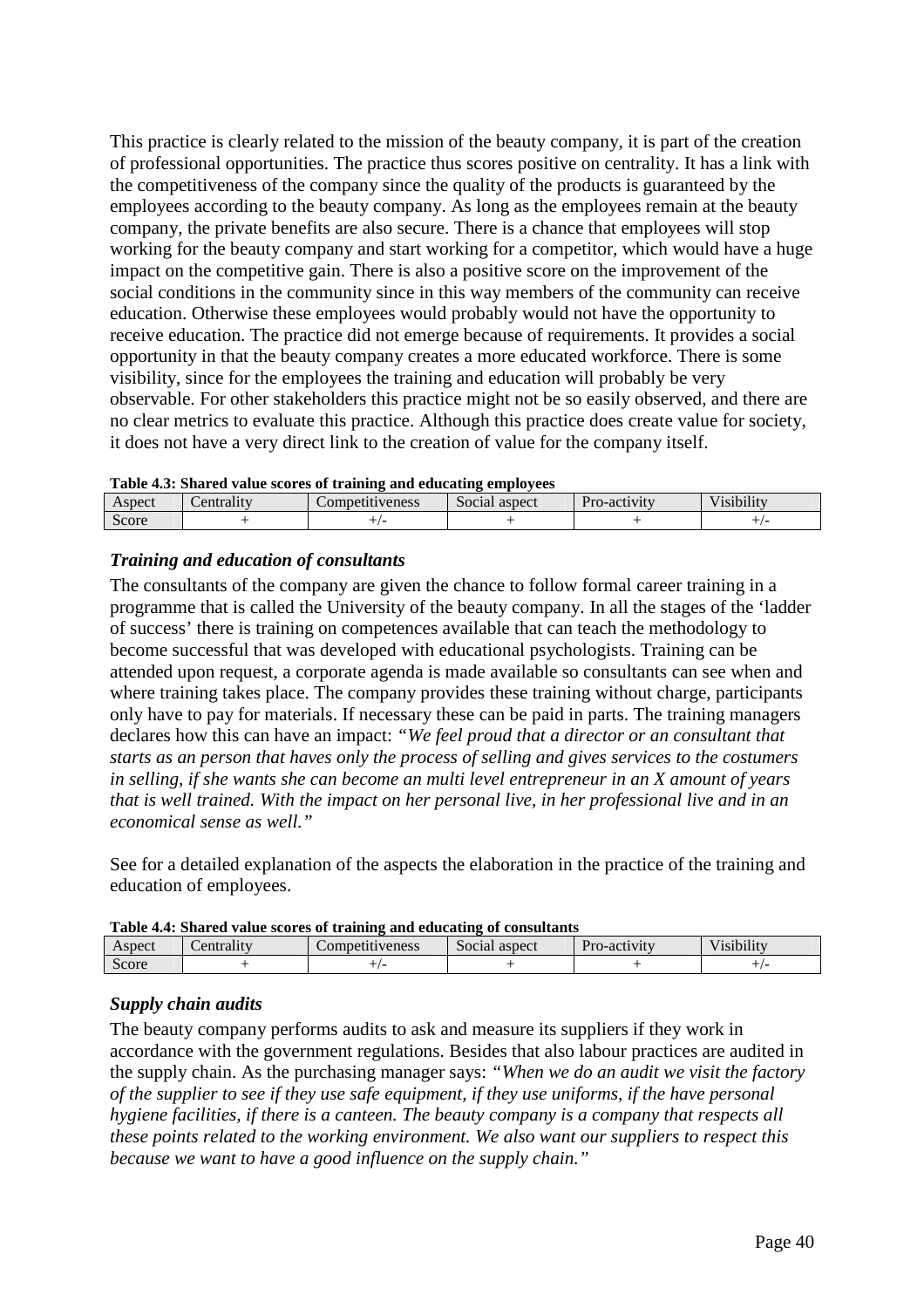This practice does not have a fit with the mission. It can be linked to the principle 'prosperity for all'. There is a link with the competitiveness of the company, because in this way they can improve the quality and productivity at the supplier. There is some social aspect in it since it addresses the environment of workers at an other employer. Besides that when suppliers improve the impact on the environment will be less. There is a positive score on pro-activity since the company engages in this voluntary. There is a positive visibility since the audits are described in detail and it is clear how the company measures these. This practice is closely related to shared value creation. But because the company does not to try to help the suppliers in changing their practices, they only evaluate them, there is no true value created. This can be seen as an ethical responsibility, doing what is right.

| Table 4.5: Shared value scores of supply chain audits |  |  |
|-------------------------------------------------------|--|--|
|                                                       |  |  |

| Aspect | ∠entrality | Competitiveness | aspect<br>Social | Pro-activity | <br>$\sim$<br>$\bullet$<br>/1S1b1l1tv |
|--------|------------|-----------------|------------------|--------------|---------------------------------------|
| Score  |            |                 |                  |              |                                       |

#### *Employment of the local community*

With the establishment in the Lurín area, the beauty company became an important employer for the local community. The target is to recruit thirty percent of its workforce from the local community. By doing this, the company attempts to contribute to the development of the community in order to let them share in their wealth.

This practice partially linked to the mission. The company does not state clearly if the community is also part of the beauty company family. Besides that there is a link with principle 'provide social support for our community'. There is no link with the competitiveness of the company, besides that the company will gain community support through this practice. It does have a link with a social aspect, it provides a betterment in social conditions through employment. It also has a negative link with pro-activity since Grupo GEA bargained this practice. There is a clear metric for the evaluation of this practice for the stakeholders. This can be seen as a altruistic responsibility.

| Table 4.6: Shared value scores of employment of the local community |
|---------------------------------------------------------------------|
|                                                                     |

| Table 7.0. Bharca value scores of employment of the local community |           |                 |               |                     |            |  |
|---------------------------------------------------------------------|-----------|-----------------|---------------|---------------------|------------|--|
| Aspect                                                              | entrality | competitiveness | Social aspect | <b>Pro-activity</b> | Visibility |  |
| Score                                                               |           |                 |               |                     |            |  |
|                                                                     |           |                 |               |                     |            |  |

#### *Anti-corruption*

According to the Finance department, there is a strict anti-corruption policy in the company. They try to reduce the impact of corruption by not taking part in it. If governmental officials ask them to pay more than is official they do not do that. The finance manager explains: *"We don't make business under the table. We are very formal, we try to protect our image in the community. Not only the business community but also with the community in general. We don't make moves to obtain more gains than other companies. If we need pay more money for governmental permission, we are not paying. Not outside the norms."*

This practice is not directly linked to the mission. There is a link with the values of the company 'integrity', 'honesty' and 'equity'. The competitive position of the company will not directly improve through this practice, although it is an important value to have for a multinational corporation. Especially the international community will find this an important point. The social conditions will not improve directly by having this practice, although the practice can lead to a more honest and equally treating government which can improve social conditions. The practice is pro-active, it is not mandatory. There is not a clear metric to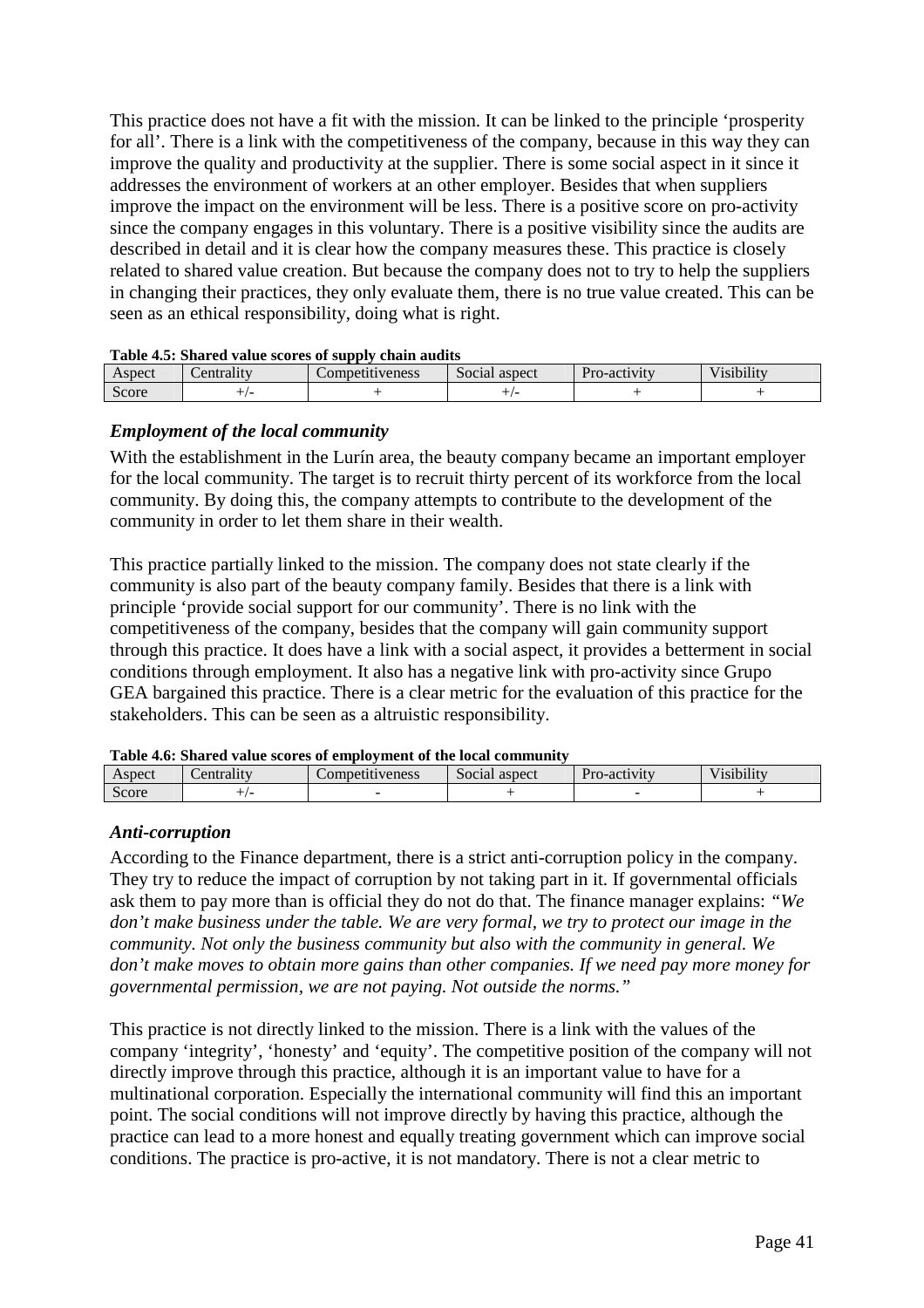measure if the beauty company indeed does not engage in corruption. It is hard for stakeholders to check this. This can be seen as an ethical responsibility, doing what is right.

|  |  | Table 4.7: Shared value scores of anti-corruption |
|--|--|---------------------------------------------------|
|  |  |                                                   |

| _____________________________ |                        |                      |                         |              |                              |  |
|-------------------------------|------------------------|----------------------|-------------------------|--------------|------------------------------|--|
| Aspect                        | $\bullet$<br>entrality | tiveness<br>.ompetit | $\sim$<br>Social aspect | Pro-activity | $-1$ $-1$ $-1$<br>/1s1b1l1tv |  |
| $\sim$<br>Score               |                        |                      |                         |              |                              |  |
|                               |                        |                      |                         |              |                              |  |

#### *4.3.2External practices*

#### *Raise the standard of living of women*

The beauty company is very proud of the fact that everyone can become a consultant. Even the poorest people in the most rural area's are given the opportunity to change their lives. Latin American women are given the opportunity to be economically independent, self sustaining, receive education and experience an increase in self esteem. If consultants climb on the 'ladder of success' they can make a lot of money. The communications manager explains how this can been seen as CSR *"I think the social impact of the beauty company in the community, particularly in women is enormous. Just the notion of being here and offering the opportunity to women to change their lives through our product. I have been in contact a lot with the consultants. I would say in essence our brand in itself has an social impact. And we have so many testimonies that can prove that. (…) People thank us, for the social work we do because they think we provide social help for the consultants. The beautiful thing about this business is it has an commercial side, but also a very altruistic social side."* The training manager explains how this works for her: *"The problem for me was, how can we let poor people sell cosmetics to other poor people? I went to live for two months in a family that worked for the beauty company in one of the poorest regions. It changed my live, I understood that you need to sell whatever you can in order to stay alive. Cosmetics make a change in the spirit if you have nothing else. I became in love with the changes that I saw, it is a beautiful thing we do. After that I was convinced, I am going to help the owner to change the lives of these women with his vision."* 

This practice has a positive centrality, it is clearly related with the mission of the beauty company, it is part of the mission. There is also a positive score on competitiveness since the company uses a direct selling method that can not easily be duplicated by other companies. Because of this method they can sell their products even in the most rural area's. There is also a social aspect in this practice, since it brings employment in poor area's. These women would otherwise not have the chance to become educated and be self-sustaining. On proactivity there is also a positive score, because there is not crises or requirement for the company to engage in this practice, but there is a social opportunity. The opportunity lies in the attendance of the population with low chances. This practice has a moderate visibility, the stakeholders can easily give credit to the company for this. The outcome is very observable in terms of effects, the women who are given the opportunity and are successfully can be easily identified. A clear metric to measure these results is still missing though. Overall, this practice is very closely related to creating shared value. There is a clear gain for the company as well as for society.

#### **Table 4.8: Shared value scores of raise the standard of living of women**

| Aspect | entrality | Competitiveness | $\sim$<br>' aspect<br>Social | Pro-activity | $\cdots$<br>r ▼ *<br>v isibility |
|--------|-----------|-----------------|------------------------------|--------------|----------------------------------|
| Score  |           |                 |                              |              |                                  |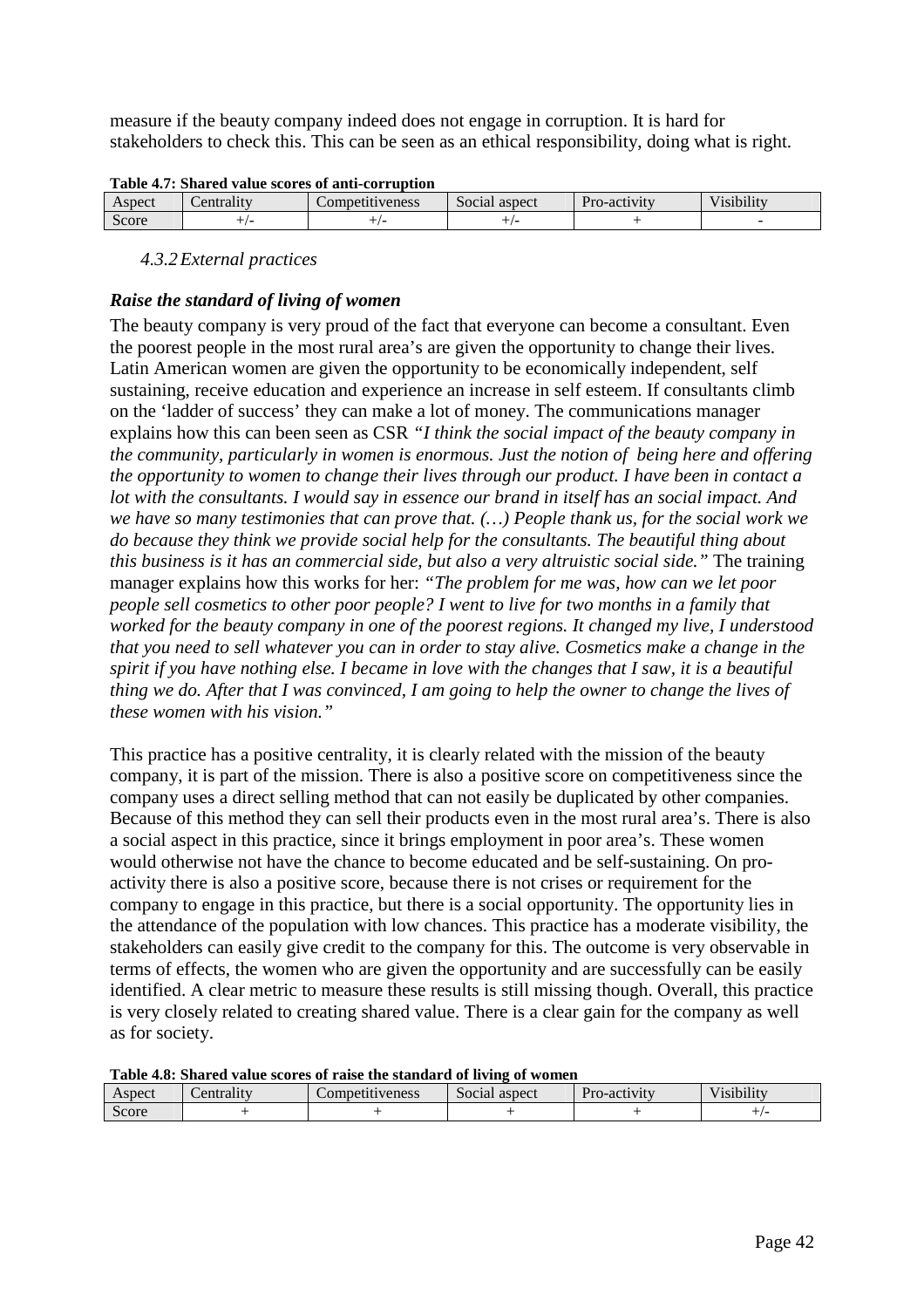#### *Raise the standard of living of the beauty company family*

About ten years ago, the beauty company made it possible for husbands and children to also receive some training. This training is particularly in the administrative part. Nowadays husbands can become entrepreneurial partners, which can help their wives to grow more within the company. The training manager elaborates on how the company sees its impact in the community: *"Success impacts not only her, but also her family and also the district. Because where the director lives is 30 or 40% of her sales force. A very good example is in the poor district of Puno. This lady, Damiana who is now a director, entered the beauty company. She sold toys, worked like 18 hours a day because they really needed the money. She found out about our opportunity and in three years time she is earning a lot of money and has earned 4 cars. There are 10 or 12 directors reporting to her. And she has changed her live, her family's live and the life of the directors that she recruited. Last year she earned the title queen of all the consultants. She surpassed the goals and the volume sales of the whole corporation in growth. Success stories like this we have a lot, that impact the community, throughout the whole corporation. They include stories about people that went from a slum to now owning a second beach house. Their children can become professionals."*

See for a detailed explanation of the aspects the elaboration in the practice of raising the standard of living of women.

| Table 4.9. Shared value scores of raising the standard of hymne of the beauty company railiny |            |                 |               |              |            |  |
|-----------------------------------------------------------------------------------------------|------------|-----------------|---------------|--------------|------------|--|
| Aspect                                                                                        | entrality: | Competitiveness | Social aspect | Pro-activity | Visibilitv |  |
| Score                                                                                         |            |                 |               |              |            |  |

| Table 4.9: Shared value scores of raising the standard of living of the beauty company family |  |  |
|-----------------------------------------------------------------------------------------------|--|--|
|                                                                                               |  |  |

#### *Partnership Special Olympics*

Since five years ago the beauty company is a main sponsor of Special Olympics in Ecuador. This organization provides sports training and athletic competition in eight different Olympic sports for children older then 8 years and adults with intellectual disabilities. The beauty company wanted to share their success with society and sees a good cause in this vulnerable group that is given little attention in society. They do this because women are very important for the beauty company and for women children are very important. They work together in a project called 'Building a better future' to provide better special education in Ecuador. For this project Christmas cards that are made by children with special needs are sold by the consultants in order to raise money. Sometimes additional products are sold like candles and chocolates. At this moment there are seven special schools set up throughout the country. In the future they hope to set up at least one school per province. There is also a programme to promote corporate sponsorship where the subsidiary of the beauty company in Ecuador serves as an example to hire disable people. The subsidiary of the beauty company in Ecuador has three employees with a disability working in the plant at this moment.

For this practice there is not a direct link with the mission of the company since the disabled children wouldn't be part of the beauty company family without the support of the company. There is a link with the principle 'prosperity for all', 'prioritize the common good over the individual' and 'provide social support to our community' though. There is no link with the competitiveness of the company, the company does not gain private benefits. There is a clear link with the social aspect, since this group is otherwise ignored and neglected. On proactivity is also a positive score, the company is voluntary active in this partnership. There is also a clear metric for the stakeholders to measure the results, since there can be seen how much schools are build and how many disabled people are working at the plant. Since there is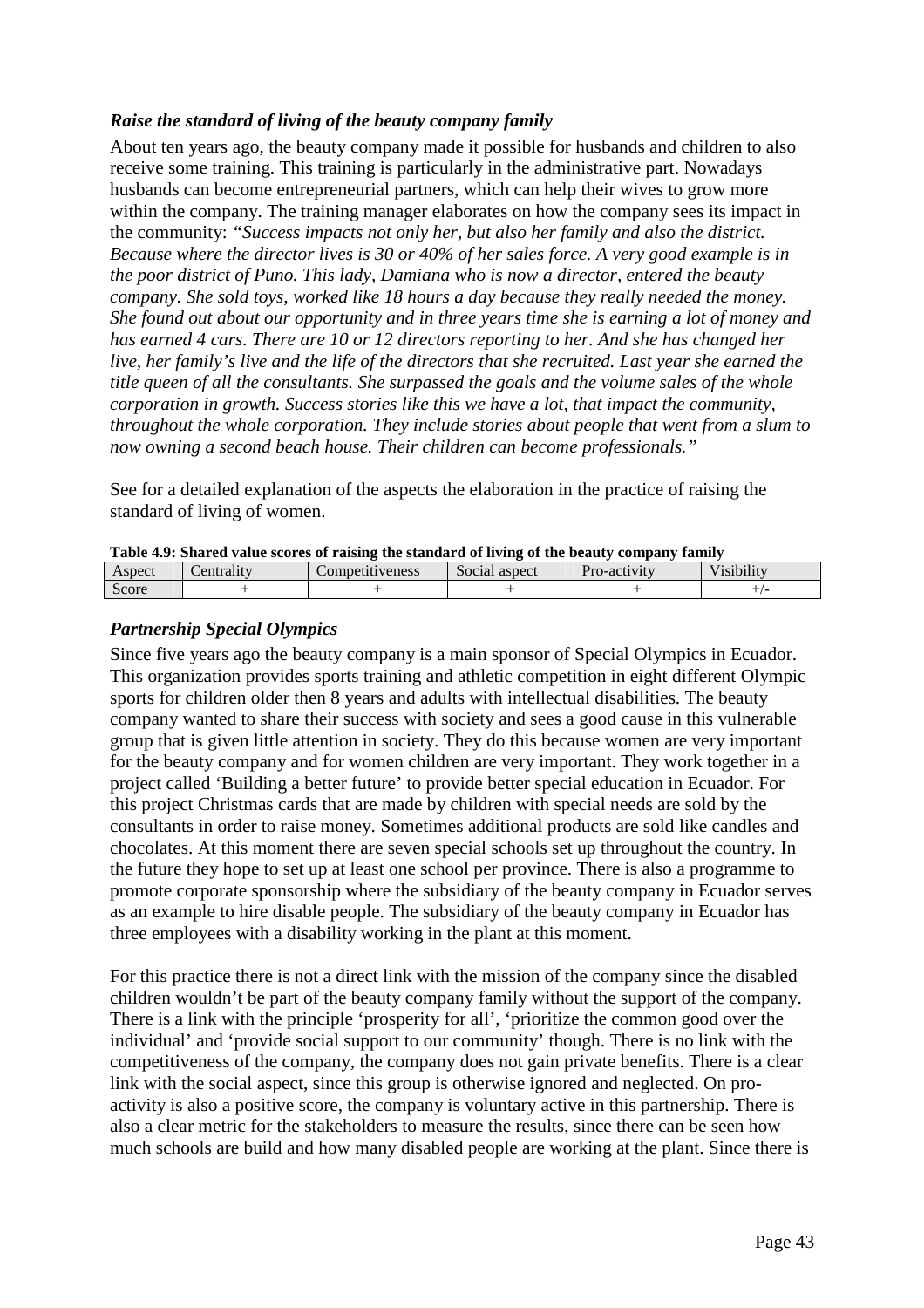no value created for the company by this practice, it can not be considered as shared value. There is a clear social value though, that is why it can be seen as a altruistic responsibility.

| Tuble 4.10. Dhurea value scores or partnership special Orympics |           |                                      |               |              |                                         |  |  |
|-----------------------------------------------------------------|-----------|--------------------------------------|---------------|--------------|-----------------------------------------|--|--|
| Aspect                                                          | entrality | <i>s r r r r reness</i><br>Competiti | Social aspect | Pro-activity | $\cdot$ $\cdot$ $\cdot$ $\cdot$ $\cdot$ |  |  |
| Score                                                           |           |                                      |               |              |                                         |  |  |

#### **Table 4.10: Shared value scores of partnership special Olympics**

#### *Child care centre*

In Colombia the beauty company started in 1995 a foundation that tries to help the parents in Factativá (the place where the plant in Colombia is located). At the time there were almost no alternatives for the care of children when it comes to health, nutrition and psychological stimulation. The mission of the foundation is to meet the needs of the community through recreation programs, education and promoting community service. The community now has a child care centre that takes care of 83 children, 50 of whom are children of the employees of the beauty company. The beauty company thinks that they benefits from this because the employees are willing and able to work harder if their children are doing well. Besides this the children represent the future of Factativá and in this way they can help to magnify this future.

For a detailed elaboration on the aspects of this practice see the description at the special Olympics practice.

#### **Table 4.11: Shared value scores of child care centre**

| Aspect          | $-1$<br>$\alpha r$ | $\cup$ mpetitive<br>weness | $\sim$<br>' aspect<br>Social | n.<br>1.544<br>ro-activity | <br>$\cdots$<br>/1s1b1l1tv |
|-----------------|--------------------|----------------------------|------------------------------|----------------------------|----------------------------|
| $\sim$<br>Score |                    |                            |                              |                            |                            |

#### *El sensor de la mujer*

The beauty company works together in Bolvia with an research organization in a project that is called 'El sensor de la mujer'. For this project the needs of the Bolivian women are studied. Questions that are asked are what the role of women in Bolivia is, what perceptions, feelings and ideas characterize Bolivian women and how women can take part in the area's that are traditionally dominated by men. At this point there have been done five different studies. The training manager explains: *"Now we are in top of mind of how these women think about the beauty company. They know that they can become something by the beauty company, so the brand is becoming more powerful. They know now what the beauty company's vision is and what they actually do. This is one of the most important opportunities of the company, that explains that we are also an expert and leader on changing the live of women and converting them in successful entrepreneurs."* 

On centrality the score is moderate since there is not an improvement of life through this practice. There is a link with the women and how their needs can be assed. There is a negative score on competitiveness. It is possible that this leads to a better brand image, but this result will be hard to capture in private benefits. Besides, the results of these studies may lead to competitive advantages if used, but there is no indication that the company does this. The social conditions in the community are not improve through this practices. The company does engage in this practice voluntarily. Also the results of this practice is very visible and easily measured by the stakeholders. This practice can not be seen as shared value creation, but as an altruistic philanthropic responsibility.

#### **Table 4.12: Shared value scores of el sensor de la mujer**

| Aspect | entrality | $\mathcal{L}$ ompetitiveness | $\sim$<br>aspect<br>Social |  | <br>$-$<br>/1S1b1l1tv |
|--------|-----------|------------------------------|----------------------------|--|-----------------------|
| Score  |           |                              |                            |  |                       |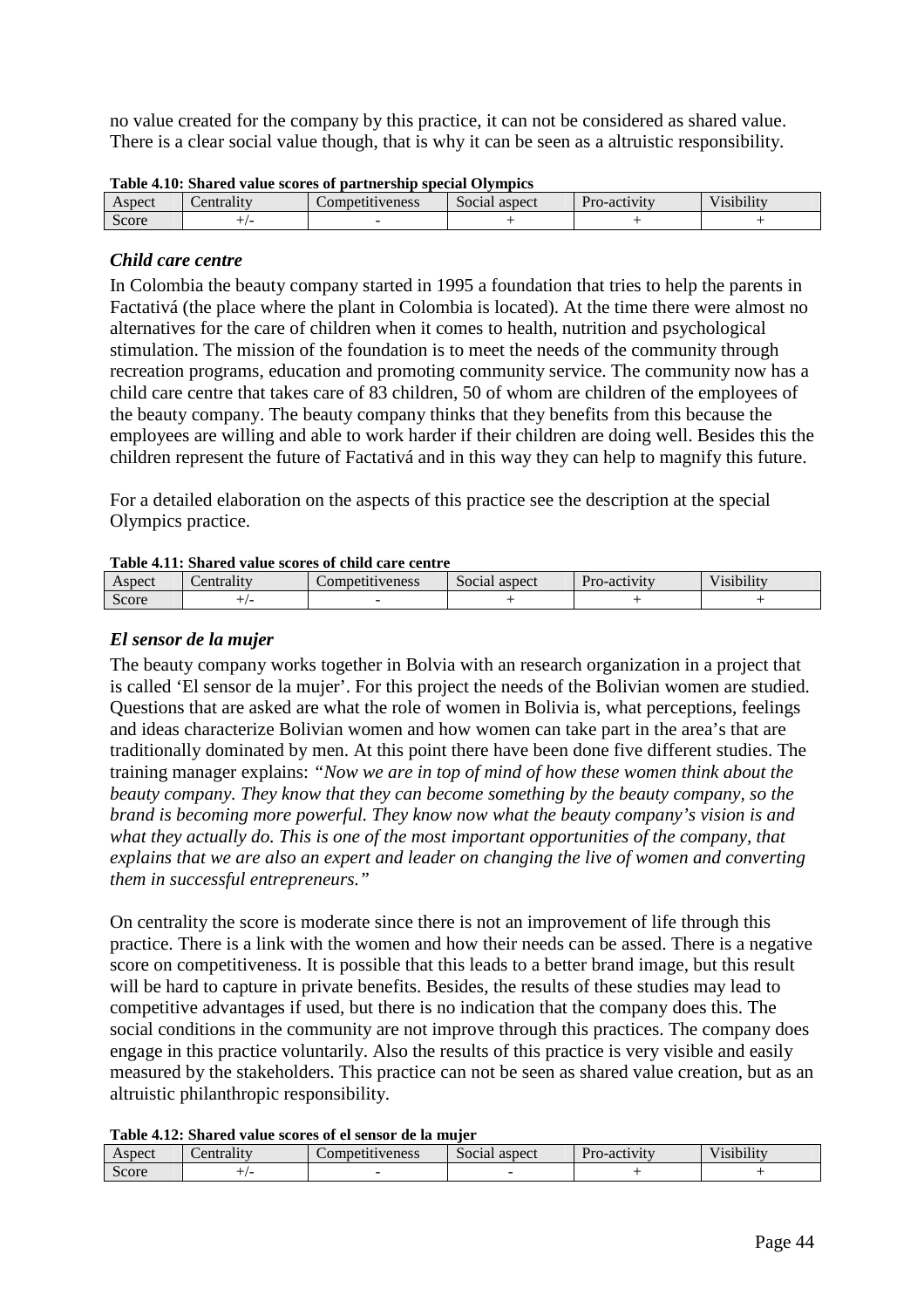#### *4.3.3Environmental practices*

#### *Green manufacturing practices*

The guidelines of the green manufacturing practices are integrated in the EHS system. The goal of these practices is to reduce the impact on the environment caused by production and not to contaminate the environment. The focus is upon the reduction of water, energy and raw material use. The part of this program about the reduction of emissions and waste is mandatory by the government because of the type of products that the beauty company produces. The water recycling system that is bought and the reduction of energy use is voluntary. Employees receive special training in these practices four times a year. Because the beauty company feels that it should be part of the nature of the employees to reduce water and energy they try to make an effort to integrate these practices in the daily life of the employees as well. This is done through a competition between the employees. The company will pay the energy and water bill for person that is able to make the biggest reduction in the energy and water use at home.

For this practice, there is not a clear fit with the mission of the company. There is a link with the principles 'prosperity for all', 'prioritize the common good over the individual good' and 'promote continuous improvement'. Because reduction of energy, water and material lower the costs of the beauty company, there are private benefits captured. There is thus a positive score on competitiveness. The score on social aspect is moderate since the prevention of pollution improves social conditions. Since a lot of the actions are mandatory, the score on pro-activity is negative. The practice is introduced because the company needs to this. The visibility of this practice is positive because these practices are part of the EHS management system that is evaluated with Grupo GEA and the government. This practice can not be considered as a part of a shared value strategy. Because it has partially to do with legal requirements this is a legal responsibility. The reduction of water and energy is more about doing what is right and can be considered an ethical responsibility.

|  |  | Table 4.13: Shared value scores of green manufacturing practices |  |
|--|--|------------------------------------------------------------------|--|
|  |  |                                                                  |  |

| --------   | ----------- |                 |               |              |                                        |  |  |  |  |  |  |
|------------|-------------|-----------------|---------------|--------------|----------------------------------------|--|--|--|--|--|--|
| Aspect     | entrality   | competitiveness | Social aspect | Pro-activity | $\cdot$ $\cdot$<br>T T.<br>V 181b1l1tv |  |  |  |  |  |  |
| ⌒<br>Score |             |                 |               |              |                                        |  |  |  |  |  |  |

#### *Green packaging*

Recently the package engineering department started a project to design a package with materials that have no or less impact on the environment. The goal is to design product packaging that is less polluting, uses no toxics, or not recyclable metals or plastics. The most important reason for this is cost reduction. When there is no or less packaging there is more economical gain. An other reason is that they started to think about the environment. As the engineering manager says: *"For now this is a little step but in the future it will make the difference between one company and the other."* 

In this practice there is no link with the mission of the company. There is a link with the company principles 'prioritize the common good over the individual good' and 'promote continuous improvement'. The competitiveness of the company can be improved through the cost reduction that this new packaging will achieve. His can be enhanced through marketing. Social conditions can be improved because the environment will be less polluted. There is no compliance requirement for this practice, the company wants to do this based on there own principles. If there is a way of packaging found that is less polluting this would probably be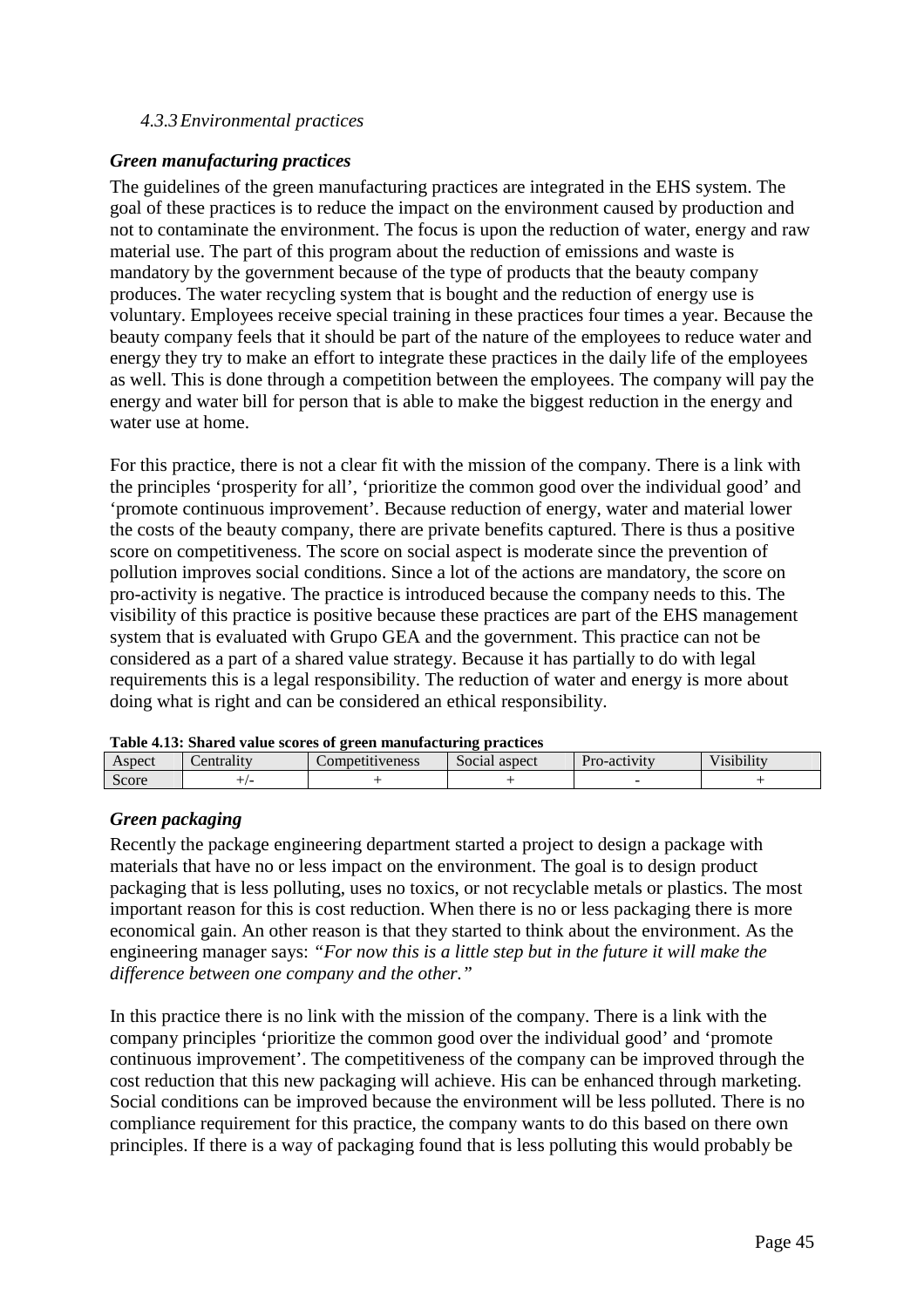very observable for the stakeholders. This practice can be seen as a shared value strategy if it is introduced and aligned with the strategy.

|  |  | Table 4.14: Shared value scores of green packaging |
|--|--|----------------------------------------------------|
|  |  |                                                    |

| Aspect          | 4trality.<br>$\sim$ | ompetitiveness_ | $\sim$<br>Social aspect | Dr <sub>c</sub><br>-ro-activity | <br>$  -$<br>′1S1D1l1t\ |
|-----------------|---------------------|-----------------|-------------------------|---------------------------------|-------------------------|
| $\sim$<br>Score |                     |                 |                         |                                 |                         |

#### *4.3.4CSR strategy at the beauty company*

There is not a formal CSR policy or strategy at the beauty company. There are some CSR initiatives, though these initiatives are very fragmented and lack a common goal. CSR activities are gaining more attention, especially environmental concerns. Stakeholders play and important role in putting the environmental concerns on the company agenda, mostly because of the location of the production plant in Lurín. Especially the owners of the company play a key role in the CSR policy, since the company is very centralized. An other important influence on the company is the international market. Because the company is a MNC, it has the opportunity to create corporate laws on the basis of the best laws of the countries they do business in. Also the European laws are an important factor, this has lead to the fact that the plants have either a ISO 9001 or ISO 14001 certification. Most of the responsibilities that the company engages in can be seen as ethical responsibilities. Doing the right thing in society is an important value for the company and its owners. There are also some altruistic responsibilities, but these activities are country specific. Most managers say that they would like to see a more integrated company philanthropy, they feel that it is the obligation of the company to give back to society. They would like to see a company cause that is related to either women or children to support company wide. Although most managers seem to agree on this, it is not high in the corporate agenda and it will probably take some more years for the company to develop this. There are also some practices that can be considered as a shared value creation strategy. These practices, raising the standard of living of women and of the beauty company family, are clearly aligned with the strategy of the company. There is also a corporate gain by doing this, as well as a gain for society. The practice green packaging is a potential shared value strategy. If such a packaging is indeed introduced it depends on the interpretation of this green product whether it is truly a concept of shared value.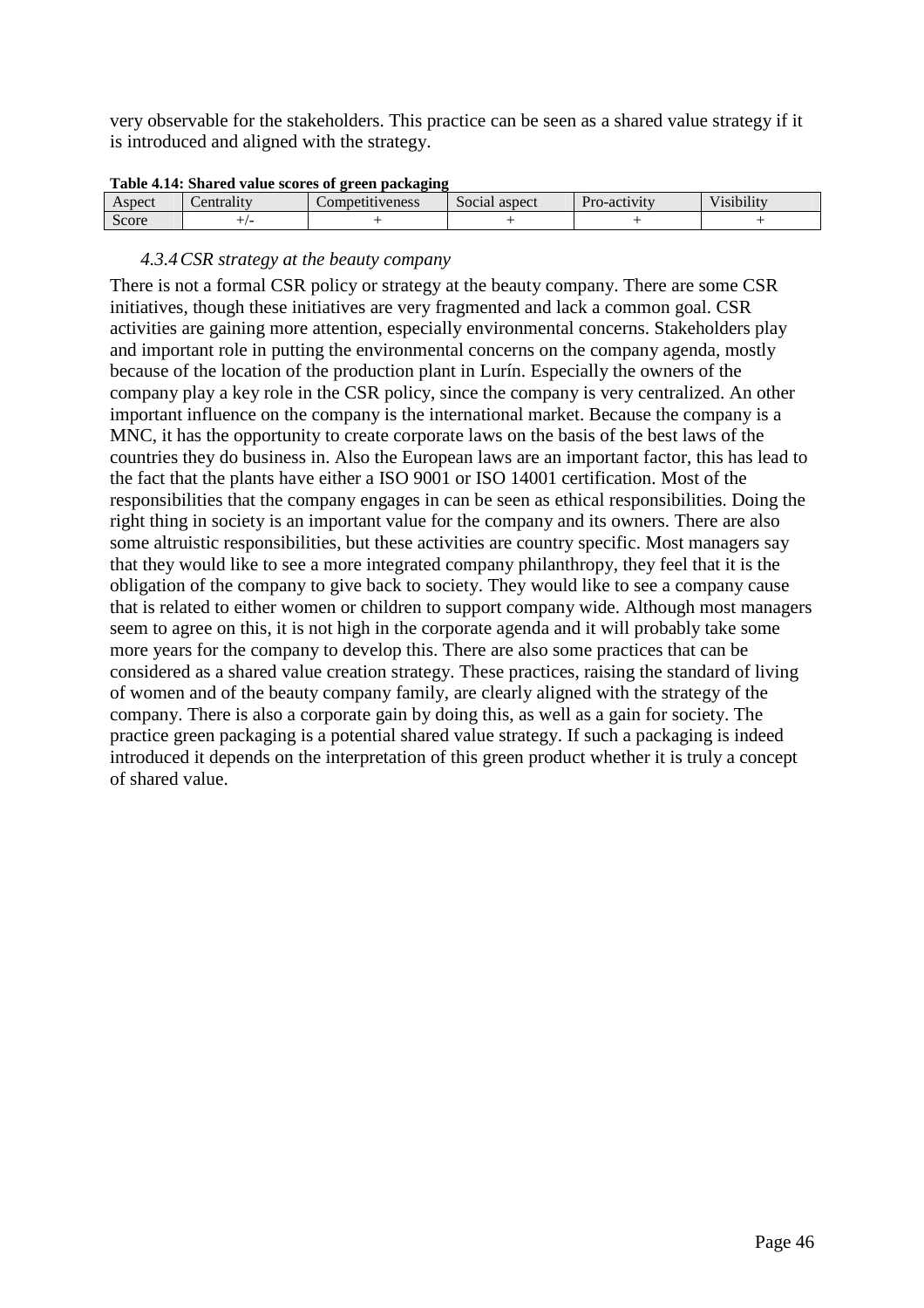## **5.Discussion**

The shared value creation strategy of the beauty company is that they raise the standard of living of women and of the beauty company family. By giving women in with relative low levels of education, in pour areas with high unemployment rates the opportunity to engage in business through the selling of cosmetics and jewellery, they make a social impact. Direct selling does not take much capital to start, there are no rigid entry requirements and the provision of products in areas that are isolated from the city's network of formal sector retailers guarantees at least some clients. But although this seems like a very good deed, it is not a panacea, there are some limitations and negative effects of this strategy in practice.

First of all, the husbands are not always supportive, sometimes the women experience jealousy and opposition (Kang, 2012). Due to cultural gender roles, this opposition can be very strong. Although women are responsible for making the ends meet in the household, and man and women, sometimes even their children, must work together to maintain their household, men have not accepted this state of affairs yet. Women often have to ask for the permission of their husband to work (Connell, 2012). Usually, women's income are seen as supplementary. That is why men that are unemployed or underemployed often resist letting their wife work because of this. Although this also brings opportunities for the direct selling method the beauty company uses, because this is not a formal job and thus experiences less opposition, this form of employment to women can bring stress on their relationships anyway (Masi de Casanova, 2011). Especially for women that are growing in the company and thus make a considerable income and have to go to more trainings, the relationship with their husbands comes under pressure. Because besides their work for the beauty company, women remain responsible for the household and child care, which can be hard to balance with their selling activities. The results of the study of Masi de Casanova (2011) indeed suggested that the most enthusiastic about the direct selling method are women with only a few children, women with supportive spouses and women which can count on help with child care and domestic tasks.

An other important point is that the beauty company uses the appearance of feminine, middleclass, white-mestiza women in advertising as well as in the prescription of the grooming of the consultants (Kang, 2012). Many of the consultants, including the most successful ones, do not fit this description. Especially in the poor and rural area's it is hard for women to comply to these norms since people look more indigenous then western. This is in a contradiction with the corporate ads telling the women to be proud of their Latin American background (Connell, 2012).

The third point is that the beauty company markets its products as luxury items and as necessities, appealing to class aspirations as well as essential household needs. Especially the acceptance of the necessity of the products by consultants and customers that explains why these products can thrive in a difficult economy. Beauty products are seen as essential to appropriate feminine gender performance (Connell, 2012). Often consultants work with payment plans to make expensive products more accessible.

Finally, direct selling falls under informal self-employment, which is why consultants cannot claim any formal privileges like health care that formal workers have. This places them in less advantages positions.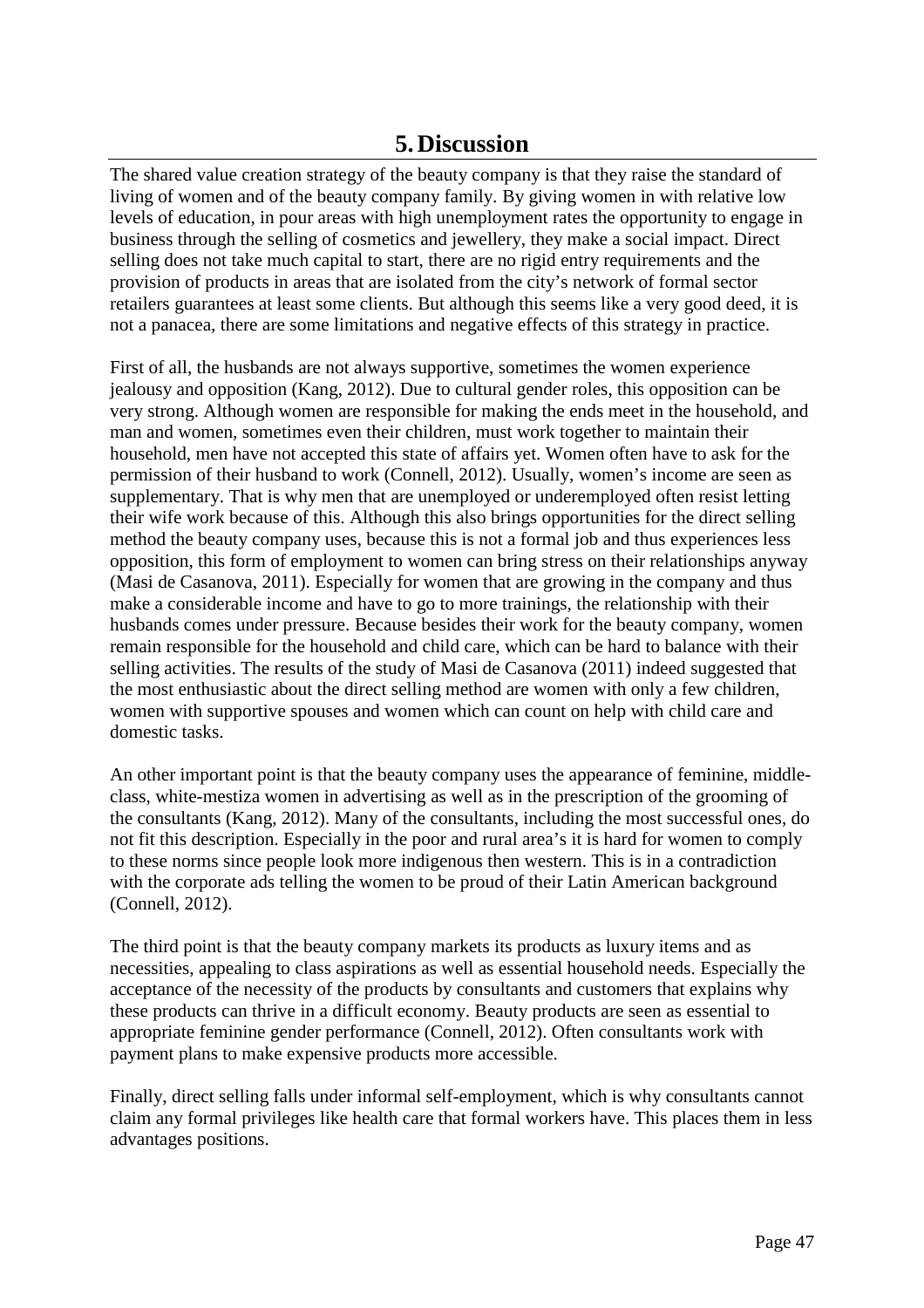## **6.Conclusion**

The question driving this research project was: *To what extend does the corporate social responsibility practices and stakeholder management of the beauty company case Peru contribute to create shared value?* After carrying out the research methodology explained in chapter 3, the following highlighted conclusions can be derived:

*a. The beauty company has a gradual, informal approach to CSR without high investments.*  At the beauty company there is no formal CSR strategy and practices seem to be fragmented. The initiatives that are present focus mainly on internal and external practices but miss a strategic link with the company. There are operation investments as well as community investments that do have a link with CSR, mostly filling in a ethical responsibility. Environmental practices are gaining more attention but are mostly still based on legal responsibility. Overall it can be stated that CSR at the beauty company is growing, the company wants to engage more in CSR but their focus is still on altruistic investments.

#### *b. The involvement of stakeholders relies on goodwill.*

In the beauty company there is not a corporate management approach to engage in stakeholder dialogue. The interaction with stakeholders are highly dependent on managerial discretion. Only the NGO Grupo GEA and the government seem to put claims on the company that they cannot ignore. Although Grupo GEA had an important role when the company settled in Lurín, nowadays their influence seems to be less persuasive. There is no pressure from the community to engage in CSR, nor labour unions or other types of formal working organisations. The involvement of the other stakeholders seems to be more related to the goodwill of the company and their will to remain good relations.

#### *c. The owners play a crucial role in the companies CSR.*

The shareholders or owners have a crucial role in the beauty company due to the centralized management of the company. Their vision and values are extremely important for the strategy of the company. There is a lot of respect for them among employees and consultants, they have a kind of heroic status. This is typically at Latin-American companies, which are often privately owned. The owners make the betterment of society an important part of the company, because they believe that this is the best thing to do. This finding is in line with the research findings of Gutierrez and Jones (2005) that ethical and religious drivers are the most important in engaging in CSR for Latin-American companies.

#### *d. The lack of governmental regulatory capacity leads to CSR*

In this case there is some evidence that because of the lack of regulatory capacity of the government the company engages in CSR. This is mostly seen in the voluntary practice of auditing their suppliers on government regulations. But also because institutions for education, child care and disabled people are missing or not available for all the citizens. The company tries to fill in this gap by helping to set up such institutions by giving money and resources. Also the company tries to make child care and education available for its employees. The governmental involvement is minimal throughout society and because of that the company takes over part of this role. This can also been seen in the CSR practice to adopt the best laws of the countries the beauty company operates in throughout the entire company.

#### *e. The influence of the international market drives the company towards CSR*

There is a strong link between the international market and the drive for the company to engage in CSR. Because the beauty company is a MNC, it does not only have to deal with its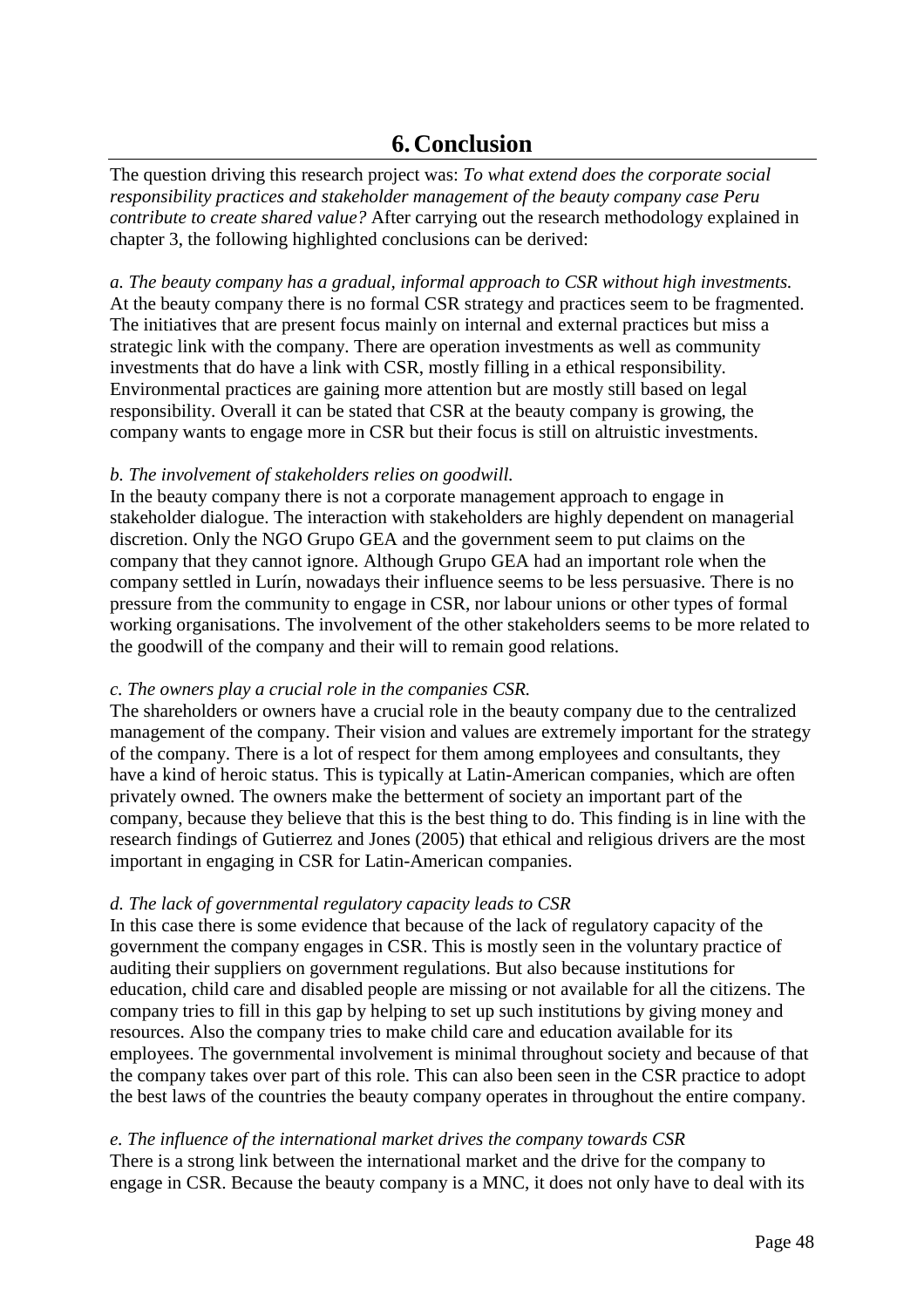domestic government, but also with the governments of the countries in which its subsidiaries are based and governments of the countries they export to. This had led to the practice that there are corporate laws formulated based on the most demanding international laws that apply to the beauty company. The European laws are an important factor, this has directed to the fact that the plants have either a ISO 9001 or ISO 14001 certification. Besides this they also monitor their international competitors and are because of the activities of their competitors triggered to also engage in social actions.

#### *f. The strategic value creation is giving a opportunity to disadvantaged women.*

The strategic value creation of the beauty company lies in the reconceiving of products and markets. In the business of the beauty company is an opportunity to include disadvantaged communities in the economy. They raise the standard of living of women and of the beauty company family by giving women with relative low levels of education, in pour areas with high unemployment rates, the opportunity to start a professional career. There are no entry requirements nor much capital necessary to start as a consultant. These women can become educated if they are able to set up a business and support their family. Also their families can receive some training. Through this practice the beauty company tackles a challenge in CSR in emerging market, because traditionally unattended costumers became part of the business strategy. The approach of the company can be classified as 'innovative' compared to other companies.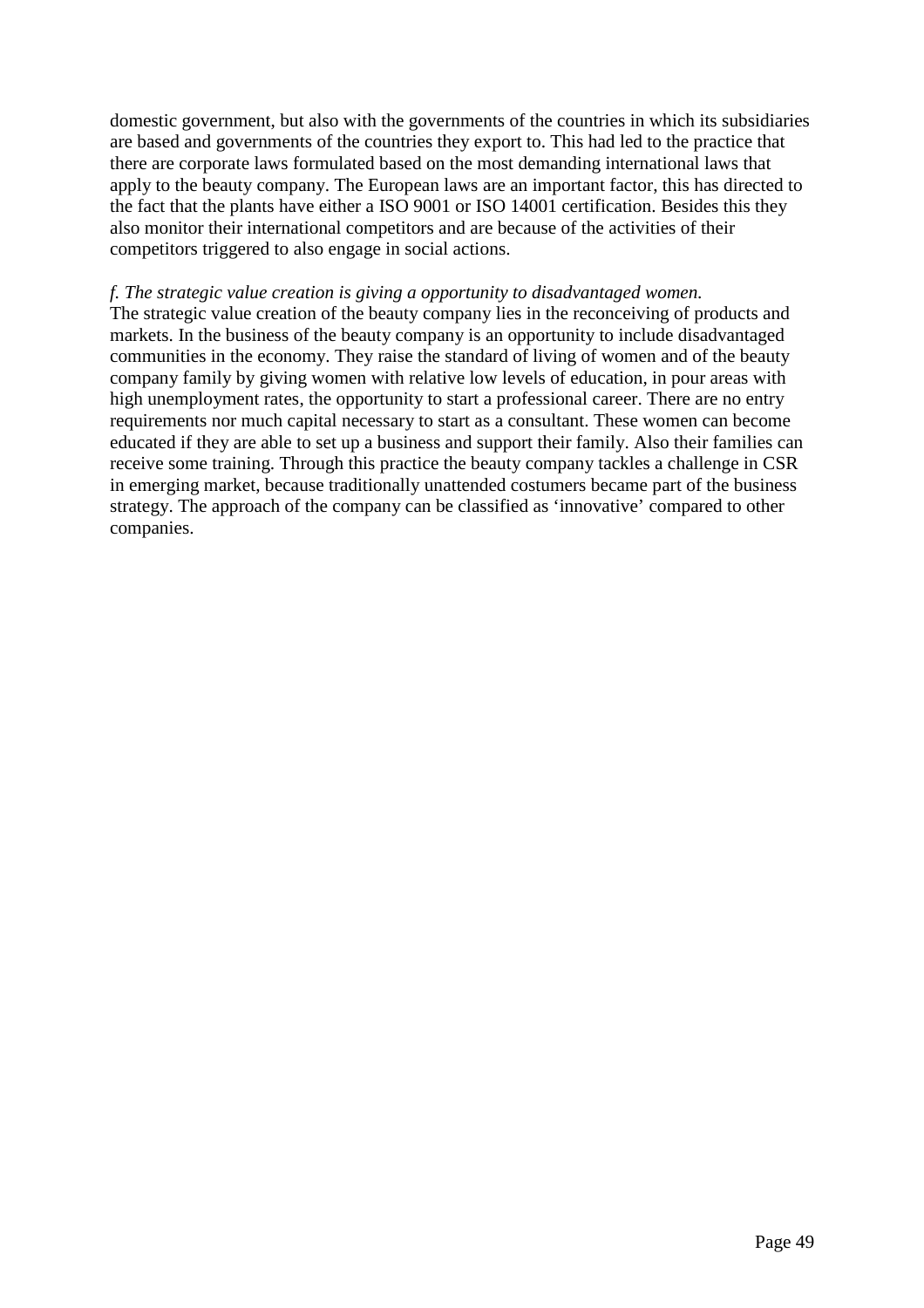## **7.Recommendations for practitioners and further research**

The beauty company made some important steps in involving CSR in their business activities in recent years. There are positive indicators on strategic value creation, but there is a need to come up with a more integrated corporate approach. The value that is created for the company should be clearly linked to strategic objectives, making use of the unique capabilities of the company in its specific context. In order to do this the involvement of stakeholders in this process will be important. The biggest challenge for the company lies in the communication of their added value to society. At this moment they are not making an effort to communicate their practices. Especially external stakeholders might not be aware that this practice is part of the company culture. By making this more profound there could be a better brand image created. In this way it can become clear that the beauty company truly accepts their responsibility to work towards a sustainable future.

In this research a MNC is considered that engages in CSR with its headquarter in an emerging market. Most research is done in developing countries or western based MNC in developing countries. By doing this research it was highlighted that the approach of the MNC under study is different, because it had a gradual and informal style. Besides this notion it is clear that the MNC has a unique strategy to asses unattended markets. It seems that because of the contextual restrictions of the MNC it has adopted an approach that creates value for the company as well as for the society. In developing countries reconciliation of societal interests and bottom-line performance cannot afford to be overlooked. Western MNC's can learn important lessons from this way of doing business since the alignment of social value creation with corporate strategy is becoming more important. Western MNC's are in an active search how to do this and they can learn from MNC's in emerging markets. This is even more important in doing business in developing countries, since in those countries they often have to deal with scarcity of resources and less favourable contextual conditions.

This research does an important contribution by trying to find empirical evidence for strategic value creation, creating practical evidence for the concept of shared value. The author is aware that a single case study is not sufficient to confirm an emerging theory, so more empirical studies need to be done in this field in order to provide robust evidence. Besides this, generalizations cannot be easily made by the use of a single case study. This can be done through more in-depth case studies as well as longitudinal studies of Latin-American organizations in different industries that engage in CSR. When this is carried out these results can be compared and give a more profound explanation of shared value creation strategies in this context. Comparison with evidence from other geographical regions are also recommended. Another limitation of this research is that it may contain a social bias in the responses of the respondents.

Future research could be upon the question how stakeholders need to be engaged in the creation of shared value strategies. Maybe the stakeholders can be integrated in a management system so that their needs are aligned in the strategy. An other interesting research area would be to see how national culture and context determine strategic CSR. As noted earlier the context plays a role in how the company sees its role and which opportunities arise. An other interesting line of research would be how the company motives impact the shared value strategy. Is there a difference if the motive is intrinsic or extrinsic in nature? The creation of shared value can be more profoundly explained if these type of research are carried out.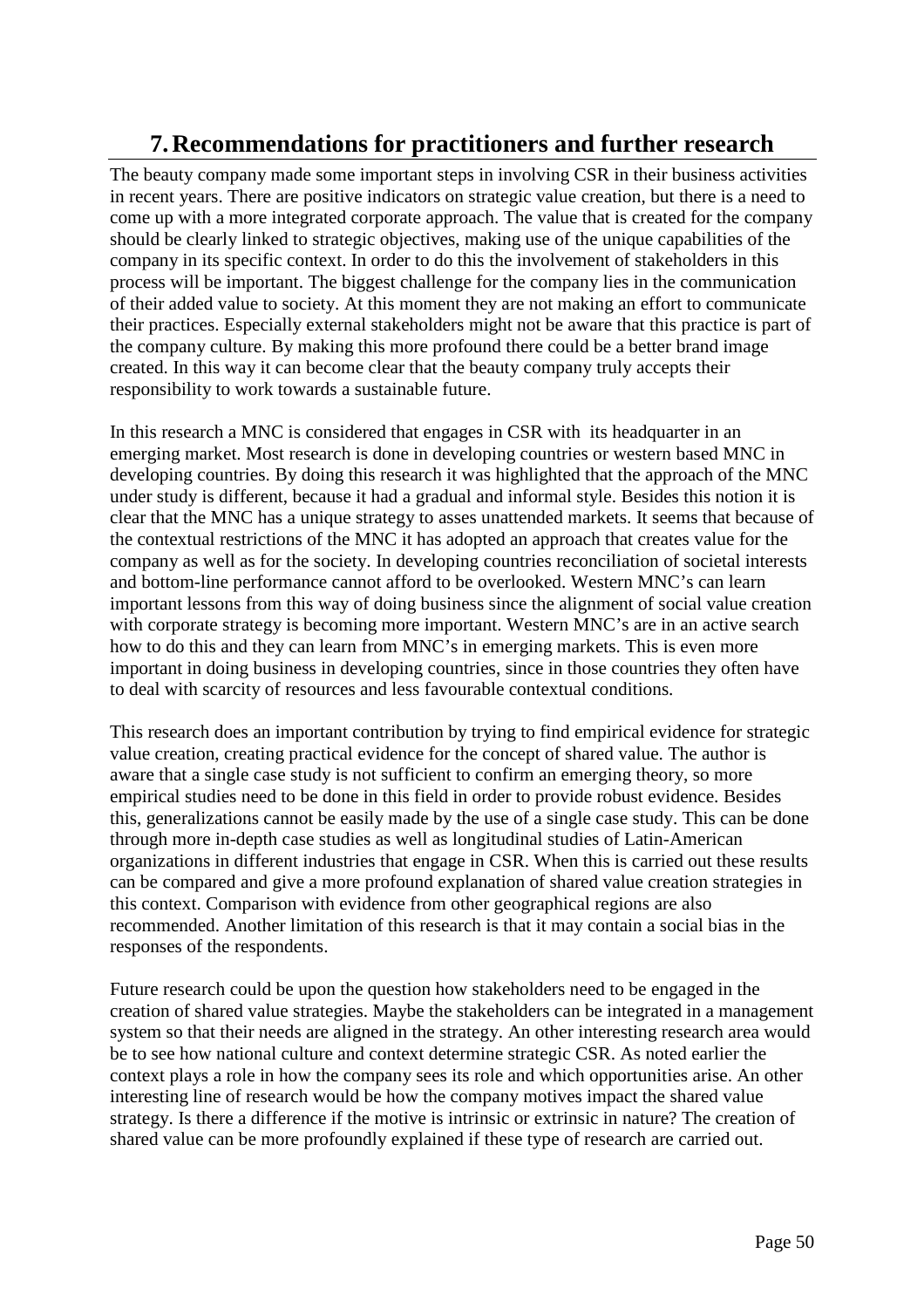Aguilera, R. V., Rupp, D. E., Williams, C. A., Ganaphati, J.: 2007, 'Putting the S back in corporate social responsibility: A multilevel theory of social change in organizations', *Academy of management review*, **32** (3), 836-863.

Babbie, E.: 2004, '*The practice of social research*', (10th ed.) Belmont: Thomason/Wadsworth learning.

Bakker, F. G. H., de, Groenewegen, P. and Hond, F. den: 2005, 'A bibliometric analysis of 30 years of research and theory on corporate social responsibility and corporate social performance', *Business society*, **44** (3), 283-317.

Barnett, M. L.: 2007, 'Stakeholder influence capacity and the variability of financial returns to corporate social responsibility', *Academy of management review*, **32** (3), 784-816.

Burke, L., and Logsdon, J. M.: 1996, 'How corporate social responsibility pays off', *Long range planning*, **29** (4), 495-502.

Campbell, J. L.: 2007, 'Why would corporations behave in socially responsible ways? An institutional theory of corporate social responsibility', *Academy of management review*, **32** (3), 946-967.

Carroll, A. B.: 1979, 'A Three-Dimensional Conceptual Model of Corporate Performance', *Academy of management review*, **4** (4), 497-505.

Carroll, A. B.: 1999, 'Corporate social responsibility: evolution of a definitional construct', *Business and society*, **38** (3), 268-295.

Carroll, A. B.: 1999, 'Corporate social responsibility evolution of a definitional construct', *Business and society*, **38**(3), 268-295.

Carroll, A. B.: 2004, 'Managing ethically with global stakeholders: A present and future challenge', *The Academy of Management Executive*, **18** (2), 114-120.

Carroll, A. B. and Buchholtz, A.: 2003, '*Business and society, ethics and stakeholder management*', Mason, Ohio: Thomson.

Clarkson, M. B. E.: 1996, 'A Stakeholder Framework for Analyzing and Evaluating Corporate Social Performance', *The academy of management review*, **20** (1), 92-117.

Commission of the European Communities: 2001, '*Promoting a European Framework for Corporate Social Responsibilities*', COM (2001) 366 final, Brussels.

Daft, R. L.: 2006, '*The new era of management*', Mason, Ohio: Thomson South-Western.

Dahlsrud, A.: 2006, 'How corporate social responsibility is defined: an analysis of 37 definitions', *Corporate Social Responsibility and Environmental Management*, DOI: 10.1002/csr.132.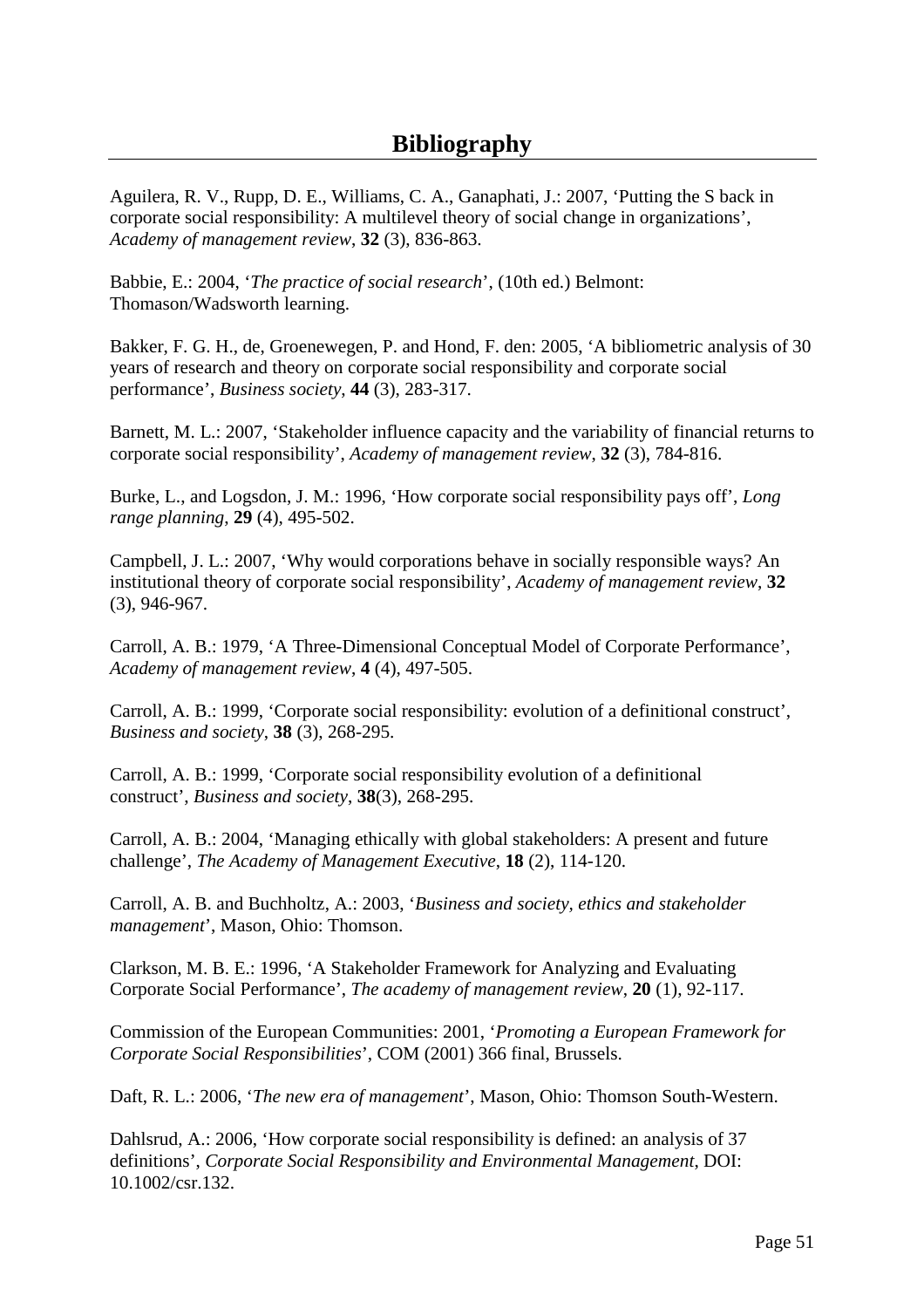Davis, K.: 1973, 'The case for and against business assumptions of social responsibilities', *Academy of management journal*, **16** (2), 312-322.

Doh, P. D. and Guay, T. R.: 2006, 'Corporate social responsibility, public policy, and NGOactivism in Europe and the United States: An institutional-stakeholders perspective', *Journal of management studies*, **43** (1), 47-73.

Elkington, J.: 1997, '*Cannibals with forks: the triple bottom line of 21st century business*', Capstone: Oxford.

Fisscher, O. A. M., Nijhof, A. H. J., Schreuder, W. and Laan, A. T.: 2001, 'De verantwoordelijke firma: over een nieuwe fase in de ontwikkeling van de industrie', *Tijdschrift voor management en organisatie*, **2**, 58-75.

Freeman, R. E.: 1984, '*Strategic management: A stakeholder approach*', Boston: Pitman.

Global Reporting Initiative: 2013, '*G4 Sustainability Reporting Guidelines*', http://www.globalreporting.org.

Gutiérrez, R. and Jones, A.: 2007, 'Corporate social responsibility in Latin America: An overview of its characteristics and effects on local communities', available at SSRN: http://ssrn.com/abstract=1018674.

Haslam, P. A.: 2004, '*The corporate social responsibility system in Latin America and the Caribbean*', Ottawa: FOCAL.

House, R. J., Hanges, P. M., Javidan, M., Dorfman, P. and Gupta,V.: 2004, '*Culture, Leadership and Organizations: The GLOBE Study of 62 Societies*', Sage, Thousand Oaks, CA.

Jamali, D.: 2007, 'The case of strategic corporate social responsibility in developing countries', *Business and society review*, **112** (1), 1-27.

Kaptein, M., and Tulder, R., van: 2003, 'Toward effective stakeholder dialogue', *Business and Society Review*, **108** (2), 203-224.

Lockett, A., Moon, J. and Visser, W.: 2006, 'Corporate social responsibility in management research: focus, nature, salience and sources of influence', *Journal of management studies,* **43** (1), 115-136.

Logsdon, J., Thomas, D. and Buren, H. van: 2006, 'Corporate Social Responsibility in Large Mexican Firms', *Journal of Corporate Citizenship,* **21**(Spring), 51–60.

Maignan, I. and Ralston, D. A.: 2002, 'Corporate social responsibility in Europe and the U.S.: Insights from businesses' self-presentations', *Journal of international businessstudies*, **33** (3), 497-514.

Marrewijk, M. van: 2003, 'Concepts and definitions of CSR and corporate sustainability: between agency and communion', *Journal of Business Ethics*, **44** (2-3), 95-105.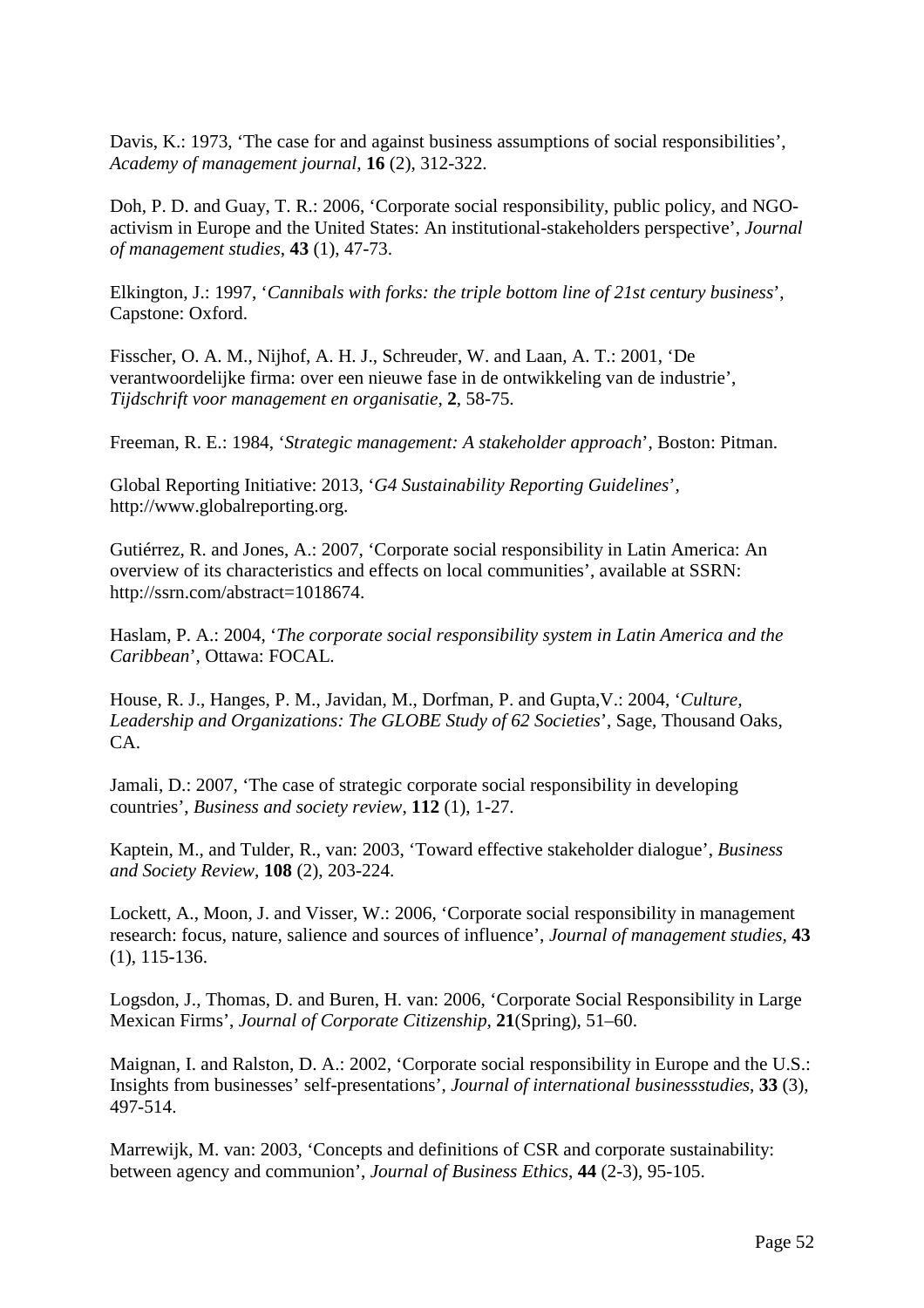Marquis, C, Glynn, M. A., Davis, G. F.: 2007, 'Community isomorphism and corporate social action', *Academy of management review*, **32** (3), 925-945.

Mathis, A.: 2008, '*Corporate social responsibility and public policy-making: Perspectives, instruments and consequences'*, University of Twente: Enschede.

Matten, D. and Moon, J.: 2008, '"Implicit" and "Explicit" CSR: A conceptual framework for a comparative understanding of corporate social responsibility', *Academy of management review*, **33** (2), 404-424.

McWilliams, A., Siegel, D. S. and Wright, P. M.: 2006, 'Corporate social responsibility: strategic implications', *Journal of management studies*, **43** (1), 1-18.

Miles, M. P., Munilla, L. S., Darroch, J.: 2006, 'The role of strategic conversations with stakeholders in the formation of corporate social responsibility strategy', *Journal of business ethics*, **69** (2), 195-205.

Mitchell, R. K., Agle, B. R., and Wood, D. J.: 1997, 'Toward a theory of stakeholder identification and salience: Defining the principle of who and what really counts', *Academy of management review*, **22** (4), 853-886.

Muller, A., and Kolk, A.: 2009, 'CSR performance in emerging markets: evidence from Mexico', *Journal of business ethics*, **85**, 325-337.

O'Riordan, L. and Fairbrass, J.: 2008, 'Corporate social responsibility (CSR): Models and theories in stakeholder dialogue', *Journal of Business Ethics*, **83** (4), 745-758.

Peinado-Vara, E.: 2006, 'Corporate social responsibility in Latin America', *Journal of Corporate Citizenship*, **2006** (21), 61-69.

Porter, M. E. and Kramer, M. R.: 2002, 'The competitive advantage of corporate philanthropy', *Harvard business review*, **80** (12), 57-68.

Porter, M. E. and Kramer, M. R.: 2006, 'Strategy and society: The link between competitive advantage and corporate social responsibility', *Harvard business review,* **84** (12), 78-92.

Porter, M. E. and Kramer, M. R.: 2011, 'The big idea: creating shared value', *Harvard business review*, **89** (1), 62-77.

Ragland, C. B.: 2012, 'Institutional Theory and Cross-National Differences in International Market Selection for Direct Selling', *Dissertations, Theses and Capstone Projects*. Paper 500

Sachs, S., Post, J. E., and Preston, L. E.: 2002, 'Managing the extended enterprise: The new stakeholder view', *California management review*, **45** (1), 6-28.

Saunders, M., Lewis, P., and Thornhill, A.: 2007, '*Research methods for business students*', Pearson Education Limited, Essex.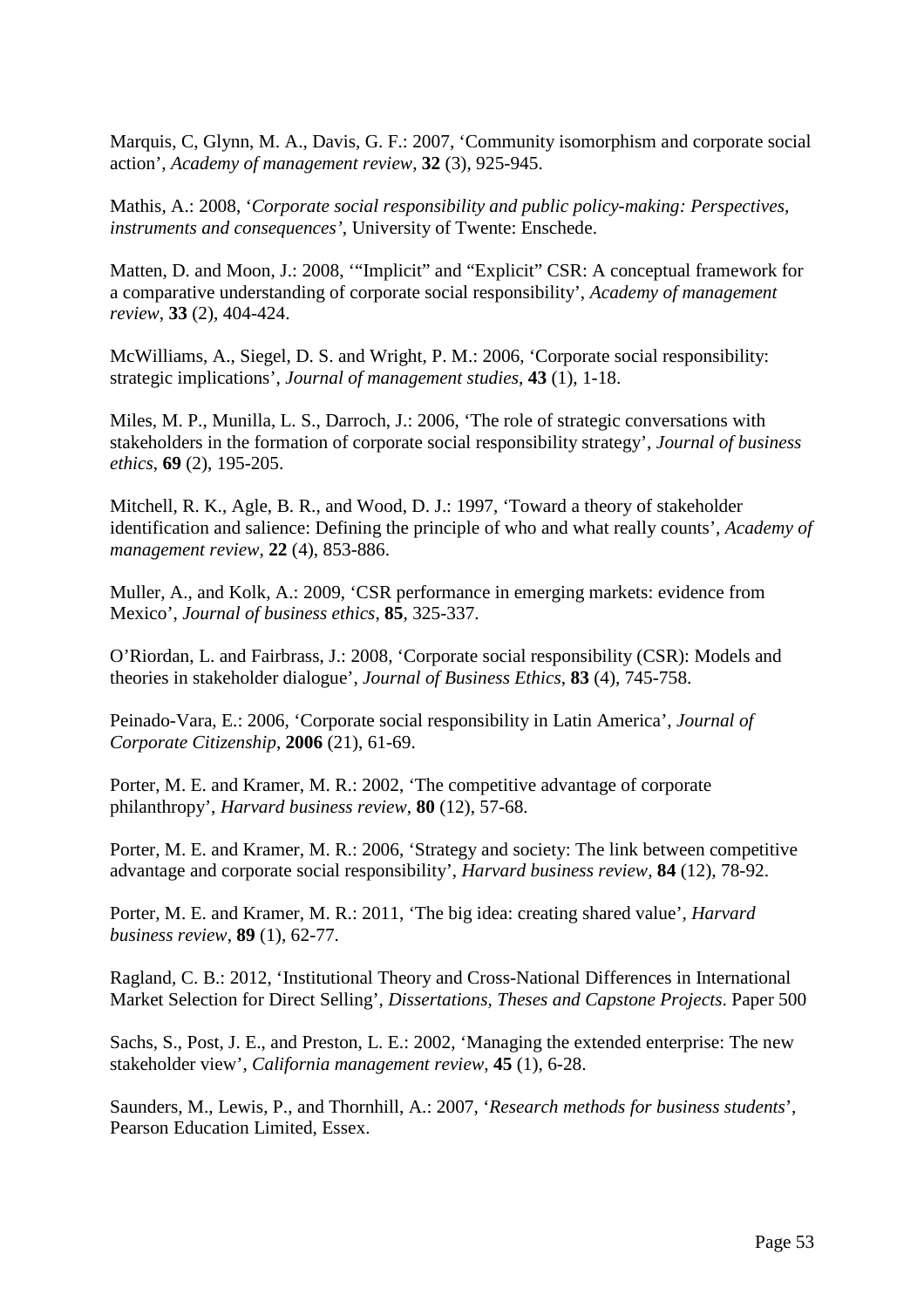Spitzeck, H., and Chapman, S.: 2012, 'Creating shared value as a differentiation strategy–the example of BASF in Brazil', *Corporate Governance*, **12** (4), 499-513.

Torres-Baumgarten, G., and Yucetepe, V.: 2009, 'Multinational firms' leadership role in corporate social responsibility in Latin America', *Journal of business ethics*, **85** (1), 217-224.

Vives, A.: 2006, 'Social and environmental responsibility in small and medium enterprises in Latin America', *Journal of corporate citizenship*, **12** (Theme issue), 39-50.

Wood, D. J.: 1991, 'Corporate social performance revisited', *Academy of management review*, **16** (4), 691-718.

Wood, D. J. and Jones, R. E.: 1995, 'Stakeholder mismatching: A theoretical problem in empirical research on corporate social performance', *The international journal of organizational analysi*s, **3** (3), 229-267.

Yin, R. K.: 2003, '*Case study research. Design and methods*', Sage publications, London.

Centrimundo Studytour: 2008, *'Final report'*, Foundation Stress International Studyprojects, University of Twente, Enschede.

Interview done by PricewaterhouseCoopers for *'7th South American CEO survey'* Retrieved 13 February 2013.

Connell, C.: 2012 review of Masi de Casanova, E., 'Making up the difference: women, beauty and direct selling in Ecuador', *American journal of sociology*, **117** (4), 1257-1259.

Kang, M.: 2012 review of Masi de Casanova, E., 'Making up the difference: women, beauty and direct selling in Ecuador', *American sociology association*, DOI: 10.1177/0094306112443520.

Masi de Casanova, E.: 2011, 'Multiplying themselves: women cosmetics sellers in Ecuador', *Feminist Economics*, **17** (2), 1-29.

Ragland, C. B.: 2012, 'Institutional theory and cross-national differences in international market selection for direct selling' Dissertations, Theses and Capstone Projects, Paper 500.

Tealdo Ruiz, J., Roderíguez, R., Canales, G., Carrión, F.: 2008, *'Propuestra de programas'*, Universidad ESAN, Lima.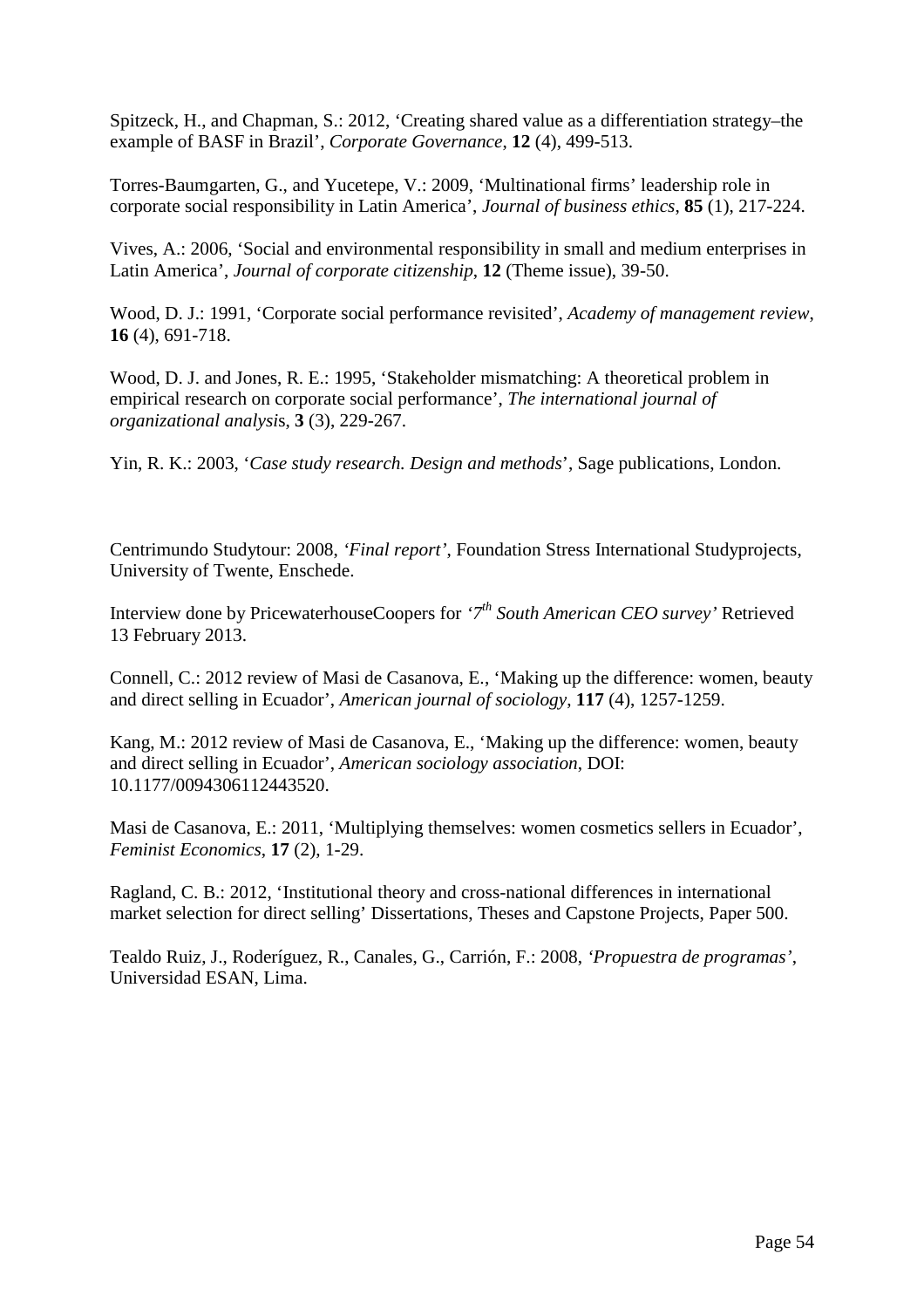## **Annex 1: Interview**

### Introduction

- Who am I
- What is the purpose of the interview
- How is the interview structured?
- What is my definition of CSR?

*EU: 'the integration of social and environmental concerns in business operations and in their interaction with their stakeholders on a voluntary basis'* 

- *employees*
- *environment*
- *community*

#### Section A: CSR strategy

- What is the CSR policy?
- Which initiatives are taken for the community?
- Which initiatives are taken for the environment?
- Which initiatives are taken for the employees?
- How are (possible) CSR issues indentified?
- If there is an CSR issue indentified, how is it handled?
- Who is initiating CSR activities?
- How is decided which initiatives are carried out?

#### Section B: CSR and stakeholders relation

(employees, shareholders, customers, suppliers, government, non governmental organizations, consultants)

- Which stakeholders are involved in the CSR decision making?
- How are the interests of stakeholders considered in decision?
- How are the initiatives communicated towards the stakeholders?
- Do stakeholders try to influence decisions?

### Section C: CSR and importance

- Is it important that CSR is aligned within organizations?
- What kind of CSR do you think is most important to engage in?
- Who should be responsible for social issues?
- What do you think about the CSR at the beauty company?
- What place do you think CSR should take at the beauty company?